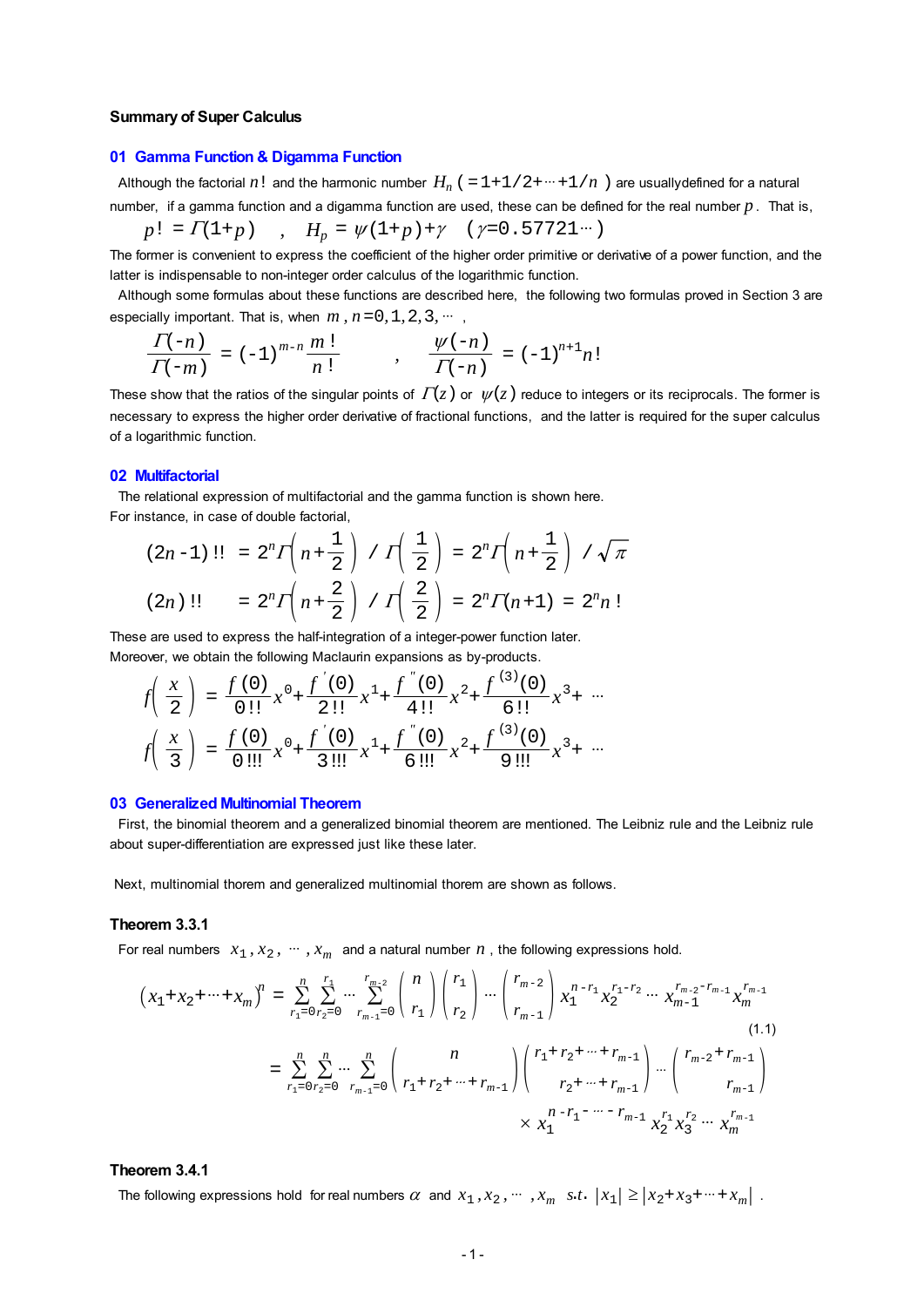<span id="page-1-0"></span>
$$
(1.1)
$$
  
\n
$$
\begin{aligned}\n&= \sum_{r_1=0}^{\infty} \sum_{r_2=0}^{r_1} \cdots \sum_{r_{m-1}=0}^{r_{m-2}} \binom{\alpha}{r_1} \binom{r_1}{r_2} \cdots \binom{r_{m-2}}{r_{m-1}} x_1^{\alpha-r_1} x_2^{r_1-r_2} \cdots x_{m-1}^{r_{m-2}-r_{m-1}} x_m^{r_{m-1}} \\
&= \sum_{r_1=0}^{\infty} \sum_{r_2=0}^{\infty} \cdots \sum_{r_{m-1}=0}^{\infty} \binom{\alpha}{r_1+r_2+\cdots+r_{m-1}} \binom{r_1+r_2+\cdots+r_{m-1}}{r_2+\cdots+r_{m-1}} \cdots \binom{r_{m-2}+r_{m-1}}{r_{m-1}} \\
&\times x_1^{\alpha-r_1-\cdots-r_{m-1}} x_2^{r_1} x_3^{r_2} \cdots x_m^{r_{m-1}}\n\end{aligned}
$$
\n(1.2)

Where,  $|x_1| = |x_2 + x_3 + \cdots + x_m|$  is allowed at  $\alpha > 0$ .

Higher order calculus of the product of many functions and super order calculus of the product of many functions are expressed just like these later.

What should be paid attention here are the following property of generalized binomial coefficients.

$$
\sum_{r=0}^n {}_nC_r = \sum_{r=0}^\infty \binom{n}{r}
$$

That is, once generalized binomial coefficients was used, the upper limit of  $\Sigma$  should be  $\infty$ . Therefore, when *n* is a natural number and *p* is a real number, the following holds in most cases.

$$
n \to p \qquad \Longrightarrow \qquad \sum_{r=0}^{n} {}_{n}C_{r}f(n,x) \to \sum_{r=0}^{\infty} \binom{p}{r} f(p,x)
$$

When the original coefficient is not binomial coefficient e.g. 1 ,

$$
n \to p \qquad \Longrightarrow \qquad \sum_{r=0}^{n} {}_{n}C_{r} f(n,x) \to \sum_{r=0}^{\infty} {p \choose r} f(p,x)
$$

 $\begin{array}{c} \text{Although} \quad \sum\limits_{r=0}^p \mathbbm{1} {\cdot} f(p,x) \text{ is difficult}, \quad \sum\limits_{r=0}^\infty \, \left( \frac{p}{r} \right) \end{array}$  $f(p,x)$  is satisfactory. What enables super calculus in this text is just this property of the generalized binomial coefficient. Newton is great !

#### **04 Higher Integral**

#### **(1) Definitions and Notations**

The 1st order primitive function of  $f(x)$  is usually denoted  $F(x)$ . However, such a notation is unsuitable for the description of the 2nd or more order primitive functions. Then,  $f^{<1>}(x)$ ,  $f^{<2>}(x)$ ,  $\cdots$  ,  $f^{< n>}(x)$  denote the each order primitive functions of  $f(x)$  in this text. Here, for example, when  $f(x)$  =  $sin\ x$ ,  $f^{< 1>}(x)$  might mean  $-cos\ x$  or might mean  $-cos x + c$ . Which it means follows the definition at that time.

Furthermore, each order integrals of  $f(x)$  are denoted as follows.

$$
\int_{a_1}^{x} f(x) dx^1, \int_{a_2}^{x} \int_{a_1}^{x} f(x) dx^2, \cdots, \int_{a_n}^{x} \int_{a_1}^{x} f(x) dx^n
$$

And these are called *higher integral with variable lower limits .* On the other hand,

$$
\int_a^x f(x) dx^1, \int_a^x \int_a^x f(x) dx^2, \cdots, \int_a^x \int_a^x f(x) dx^n
$$

are called *higher integral with a fixed lower limit*.

#### **(2) Fundamental Theorem of Higher Integral**

 There is Fundamental Theorem of Calculus for the 1st order integral. The same theorem holds for the higher order integral.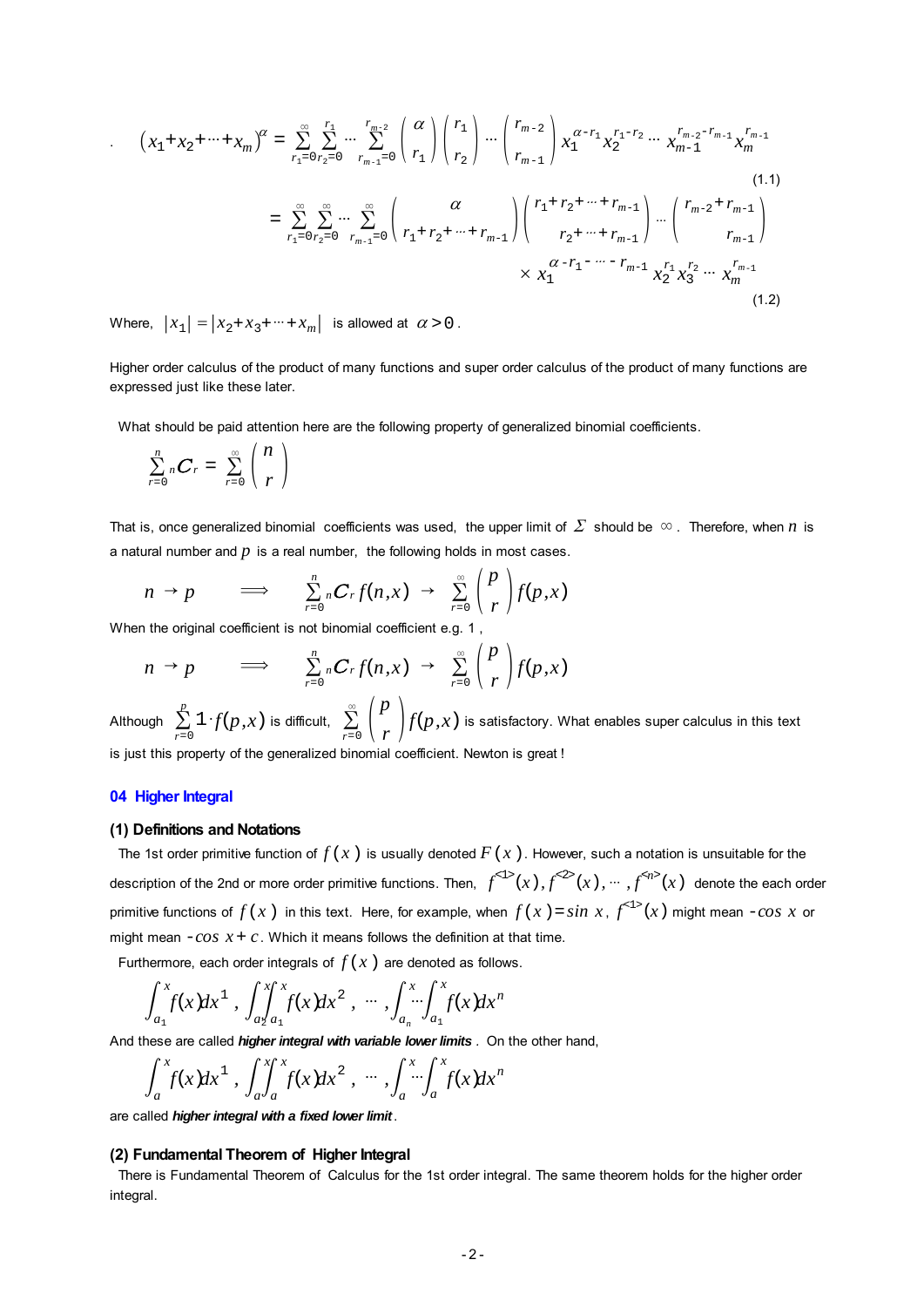### **Theorem 4.1.3**

Let  $f^{27}$   $r=0, 1, \cdots, n$  be continuous functions defined on a closed interval *I* and  $f^{27+1>}$  be the arbitrary primitive function of  $\int^{*r*>}$ . Then the following expression holds for  $a_r$  ,  $x \in I$  .

$$
\int_{a_n}^{x} \int_{a_1}^{x} f(x) dx^{n} = f^{(n)}(x) - \sum_{r=0}^{n-1} f^{(n-r)}(a_{n-r}) \int_{a_n}^{x} \int_{a_{n-r+1}}^{x} dx^{r}
$$

Especially, when  $a_r = a$  for  $r = 1, 2, \dots, n$ ,

$$
\int_{a}^{x} \int_{a}^{x} f(x) dx^{n} = f^{\alpha/2} (x) - \sum_{r=0}^{n-1} f^{\alpha/2} (a) \frac{(x-a)^{r}}{r!}
$$

#### **(3) Lineal and Collateral**

 We call *Constant-of-integration Polynomial* the 2nd term of the right sides of these. And when Constant-of-integration Polynomial is 0, we call the left side *Lineal Higher Integral* and we call  $f^{\le n>}(\bar x)$  *Lineal Higher Primitive Function.* Oppositely, when Constant-of-integration Polynomial is not 0, we call the left side *Collateral Higher Integral* and we call the right side *Collateral Higher Primitive Function*.

For example,

$$
\int_{\frac{3\pi}{2}}^{x} \int_{\frac{2\pi}{2}}^{x} \int_{\frac{1\pi}{2}}^{x} \sin x \, dx^3 = \cos x
$$
\nLeft: Linear 3rd order integral  
\nRight: Linear 3rd order primitive  
\nLeft: Collateral 3rd order infinite  
\nLeft: Collateral 3rd order integral  
\nRight: Collateral 3rd order primitive

Furthermore, from Theorem 4.1.3, we see that  $a_r$  must be all zeros of  $f^{< r>}$  *for r* = 1, 2,  $\cdots$ , *n* in order for the higher integral of  $f(x)$  to be lineal.

#### **(4) Higher Integral and Reimann-Liouville Integral**

The higher integral with a fixed lower limit reduce to the 1st order integral which called **Reimann-Liouville Integral.**

### **Theorem 4.2.1 ( Cauchy formula for repeated integration )**

When  $f(x)$  is continuously integrable function and  $\Gamma(z)$  denotes a gamma function,

$$
\int_a^x \int_a^x f(x) dx^n = \frac{1}{\Gamma(n)} \int_a^x (x-t)^{n-1} f(t) dt
$$

 Reimann-Liouville Integral of the right side is important. However, in the higher integral, since the left side itself has an operation functions, the right side is not indispensable.

By the way, replacing the left side in Theorem 4.1.3 for Reimann-Liouville Integral and shifting the index by  $-n$ , we obtain the following.

$$
f^{0>}(x) = \sum_{r=0}^{n-1} f^{(r)}(a) \frac{(x-a)^r}{r!} + \frac{1}{\Gamma(n)} \int_a^x (x-t)^{n-1} f^{(n)}(t) dt
$$

This is the Taylor expansion of  $f(x)$  around  $a$  . And Reimann-Liouville Integral of  $\int^{(n)}$  is the remainder term called *Bernoulli form*

### **(5) Higher Integrals of Elementary Functions.**

When  $m$  is a natural number, the 2nd order integral of  $x^m$  becomes as follows.

$$
\int_0^x \int_0^x x^m dx^2 = \frac{1}{(m+1)(m+2)} x^{m+2} = \frac{m!}{(m+2)!} x^{m+2}
$$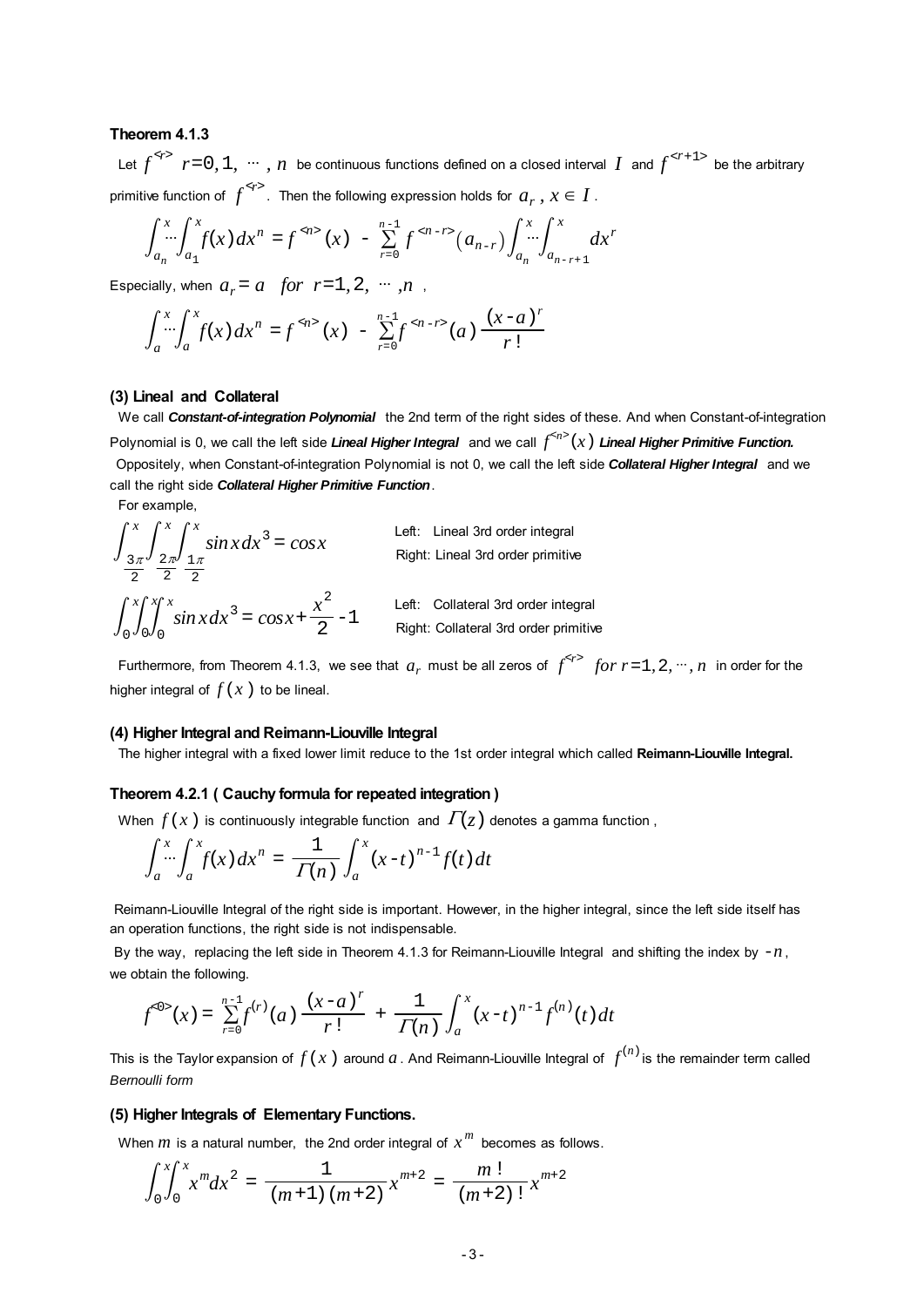Then, when  $\alpha$  is a positive number, it is as follows.

$$
\int_0^x \int_0^x x^{\alpha} dx^2 = \frac{\alpha!}{(\alpha+2)!} x^{\alpha+2}
$$

Here,  $\alpha!$  can be expressed by gamma function  $\Gamma(1+\alpha)$ . Thus

$$
\int_0^x \int_0^x x^{\alpha} dx^2 = \frac{\Gamma(1+\alpha)}{\Gamma(1+\alpha+2)} x^{\alpha+2}
$$

By such an easy calculation, we obtain the following expressions for elementary functions. Where,  $\uparrow, \downarrow$  denote the ceiling function and the floor function respectively.

### **Higher Integrals of Power Function etc.**

$$
\int_{0}^{x} \int_{0}^{x} x^{\alpha} dx^{n} = \frac{\Gamma(1+\alpha)}{\Gamma(1+\alpha+n)} x^{\alpha+n} \qquad (\alpha \geq 0)
$$
  

$$
\int_{\infty}^{x} \int_{-\infty}^{x} x^{\alpha} dx^{n} = (-1)^{n} \frac{\Gamma(-\alpha-n)}{\Gamma(-\alpha)} x^{\alpha+n} \qquad (\alpha < -n)
$$
  

$$
\int_{+\infty}^{x} \int_{+\infty}^{x} e^{\pm x} dx^{n} = (\pm 1)^{n} e^{\pm x}
$$
  

$$
\int_{0}^{x} \int_{0}^{x} \int_{0}^{x} \log x dx^{n} = \frac{x^{n}}{n!} \left( \log x - \sum_{k=1}^{n} \frac{1}{k} \right) \qquad x > 0
$$
  

$$
\int_{\frac{n\pi}{2}}^{x} \int_{\frac{2\pi}{2}}^{x} \int_{\frac{1\pi}{2}}^{x} \sin x dx^{n} = \sin \left( x - \frac{n\pi}{2} \right)
$$
  

$$
\int_{\frac{(n-1)\pi}{2}}^{x} \int_{\frac{1\pi}{2}}^{x} \int_{\frac{0\pi}{2}}^{x} \cos x dx^{n} = \cos \left( x - \frac{n\pi}{2} \right)
$$
  

$$
\int_{\frac{n\pi i}{2}}^{x} \int_{\frac{2\pi i}{2}}^{x} \int_{\frac{1\pi i}{2}}^{x} \sinh x dx^{n} = \frac{e^{x} - (-1)^{n} e^{-x}}{2}
$$
  

$$
\int_{\frac{(n-1)\pi i}{2}}^{x} \int_{\frac{1\pi i}{2}}^{x} \int_{\frac{0\pi i}{2}}^{x} \cosh x dx^{n} = \frac{e^{x} + (-1)^{n} e^{-x}}{2}
$$

**Higher Integrals of Inverse Trigonometric Functions**

$$
\int_{0}^{x} \int_{0}^{x} \tan^{-1}x \, dx^{n} = \frac{\tan^{-1}x}{n!} \sum_{k=0}^{n/2+} (-1)^{k} {}_{n}C_{n-2k}x^{n-2k}
$$
  
+ 
$$
\frac{\log(1+x^{2})}{2 \cdot n!} \sum_{k=1}^{n/2+} (-1)^{k} {}_{n}C_{n+1-2k}x^{n+1-2k}
$$
  
- 
$$
\frac{1}{n!} \sum_{r=1}^{n/2+} (-1)^{r} {}_{n}C_{n+1-2r} \{ \psi(1+n) - \psi(2r) \} x^{n+1-2r}
$$
  

$$
\int_{0}^{x} \int_{0}^{x} \cot^{-1}x \, dx^{n} = \frac{x^{n}}{n!} \cot^{-1}x - \frac{\tan^{-1}x}{n!} \sum_{k=1}^{n/2+} (-1)^{k} {}_{n}C_{n-2k}x^{n-2k}
$$
  
- 
$$
\frac{\log(x^{2}+1)}{2 \cdot n!} \sum_{k=1}^{n/2+} (-1)^{k} {}_{n}C_{n+1-2k}x^{n+1-2k}
$$
  
+ 
$$
\frac{1}{n!} \sum_{r=1}^{n/2+} (-1)^{r} {}_{n}C_{n+1-2r} \{ \psi(1+n) - \psi(2r) \} x^{n+1-2r}
$$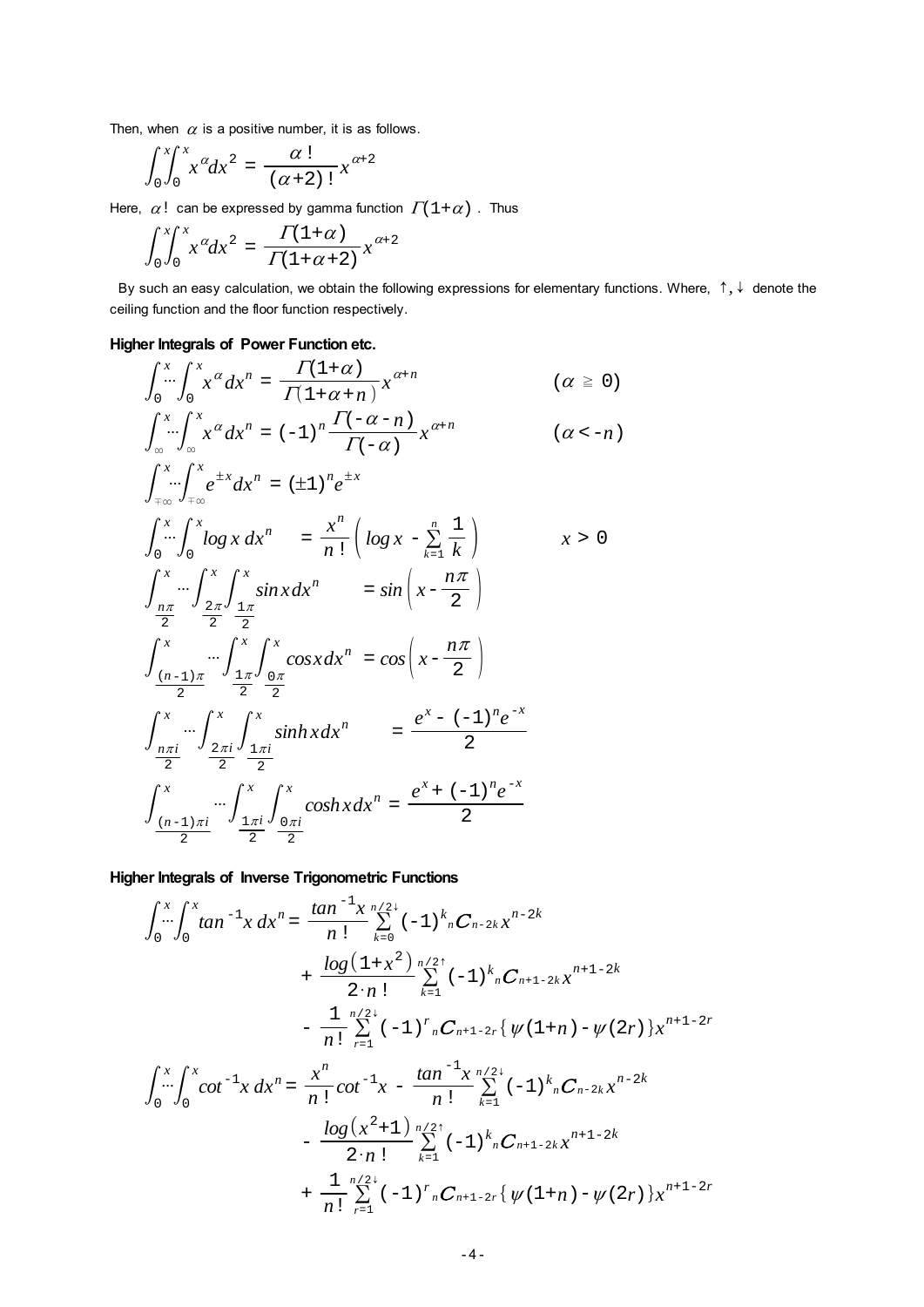$$
\int_{a_n}^{x} \int_{a_1}^{x} \sin^{-1} x \, dx^n = \sum_{r=0}^{n/2} \frac{x^{n-2r}}{(2r)!!^2 (n-2r)!} \sin^{-1} x \n+ \sum_{r=1}^{n/2} \sum_{s=0}^{n-2r+1} (-1)^s_{n-2r+1} C_s \frac{(s-1)!!^2}{(s+2r-1)!!^2} \frac{x^{n-2r+1}}{(n-2r+1)!} \sqrt{1-x^2} \n\text{Where, } a_1 = i \cdot 1.508879 \cdots, a_2 = 0, a_3 = -i \cdot 0.475883 \cdots, a_4 = 0, \cdots \n\int_{a_n}^{x} \int_{a_1}^{x} \cos^{-1} x \, dx^n = \frac{x^n}{n!} \cos^{-1} x - \sum_{r=1}^{n/2} \frac{x^{n-2r}}{(2r)!!^2 (n-2r)!} \sin^{-1} x \n- \sum_{r=1}^{n/2} \sum_{s=0}^{n-2r+1} (-1)^s_{n-2r+1} C_s \frac{(s-1)!!^2}{(s+2r-1)!!^2} \frac{x^{n-2r+1}}{(n-2r+1)!} \sqrt{1-x^2}
$$

 $(n - 2r + 1)!$ Where,  $a_1 = 1$ ,  $a_2 = 0$ ,  $a_3 = ?$ ,  $a_4 = 0$ , …

$$
\int_{1}^{x} \int_{1}^{x} \sec^{-1} x \, dx^{n} = \frac{x^{n}}{n!} \sec^{-1} x - \sum_{r=0}^{(n-1)/2+} \frac{(2r-1)!!}{(2r)!!} \frac{x^{n-2r-1}}{(n-2r-1)!} \log\left(x + \sqrt{x^{2}-1}\right)
$$
  
+ 
$$
\sum_{r=1}^{n/2+n-2r} \sum_{s=0}^{n-2r} (-1)^{s} \frac{x^{n-2r}}{2r+s} \frac{(s-1)!!^{2}}{(s+2r-1)!!^{2}} \frac{x^{n-2r}}{(n-2r)!} \sqrt{x^{2}-1}
$$
  

$$
\int_{a_{n}}^{x} \int_{a_{1}}^{x} \csc^{-1} x \, dx^{n} = \frac{x^{n}}{n!} \csc^{-1} x + \sum_{r=0}^{(n-1)/2+} \frac{(2r-1)!!}{(2r)!!} \frac{x^{n-2r-1}}{(n-2r-1)!} \log\left(x + \sqrt{x^{2}-1}\right)
$$
  
- 
$$
\sum_{r=1}^{n/2+n-2r} \sum_{s=0}^{n-2r} (-1)^{s} \frac{x^{n-2r}}{2r+s} \frac{(s-1)!!^{2}}{(s+2r-1)!!^{2}} \frac{x^{n-2r}}{(n-2r)!} \sqrt{x^{2}-1}
$$

Where,  $a_1$ ,  $a_2$ ,  $\dots$ ,  $a_n$  are all complex numbers.

**Higher Integrals of Inverse Hyperbolic Functions**

$$
\int_{0}^{x} \int_{0}^{x} \tanh^{-1}x \, dx^{n} = \frac{\tanh^{-1}x}{n!} \sum_{k=0}^{n/2+} {}_{n}C_{n-2k}x^{n-2k} + \frac{\log(1-x^{2})}{2 \cdot n!} \sum_{k=1}^{n/2+} {}_{n}C_{n+1-2k}x^{n+1-2k} \n- \frac{1}{n!} \sum_{r=1}^{n/2+} {}_{n}C_{n+1-2r} \{ \psi(1+n) - \psi(2r) \} x^{n+1-2r} \n\int_{0}^{x} \int_{0}^{x} \coth^{-1}x \, dx^{n} = \frac{x^{n}}{n!} \coth^{-1}x + \frac{\tanh^{-1}x}{n!} \sum_{k=1}^{n/2+} {}_{n}C_{n-2k}x^{n-2k} \n+ \frac{\log(1-x^{2})}{2 \cdot n!} \sum_{k=1}^{n/2+} {}_{n}C_{n+1-2k}x^{n+1-2k} \n- \frac{1}{n!} \sum_{r=1}^{n/2+} {}_{n}C_{n+1-2r} \{ \psi(1+n) - \psi(2r) \} x^{n+1-2r} \qquad |x| < 1 \n\int_{a_{n}}^{x} \int_{a_{1}}^{x} \sinh^{-1}x \, dx^{n} = \sum_{r=0}^{n/2+} \frac{(-1)^{r}x^{n-2r}}{(2r)!!^{2}(n-2r)!} \sinh^{-1}x \n+ \sum_{r=1}^{n/2+n} \sum_{s=0}^{n-2r+1} (-1)^{r+s} {}_{n-2r+1}C_{s} \frac{(s-1)!!^{2}}{(s+2r-1)!!^{2}} \frac{x^{n-2r+1}}{(n-2r+1)!} \sqrt{1+x^{2}} \n\text{Where, } a_{1} = 1.508879 \cdots, a_{2} = 0, a_{3} = -0.475883 \cdots, a_{4} = 0, \cdots \n\int_{1}^{x} \int_{1}^{x} \cosh^{-1}x \, dx^{n} = \sum_{r=0}^{n/2+} \frac{x^{n-2r}}{(2r)!!^{2}(n-2r)!} \cosh^{-1}x
$$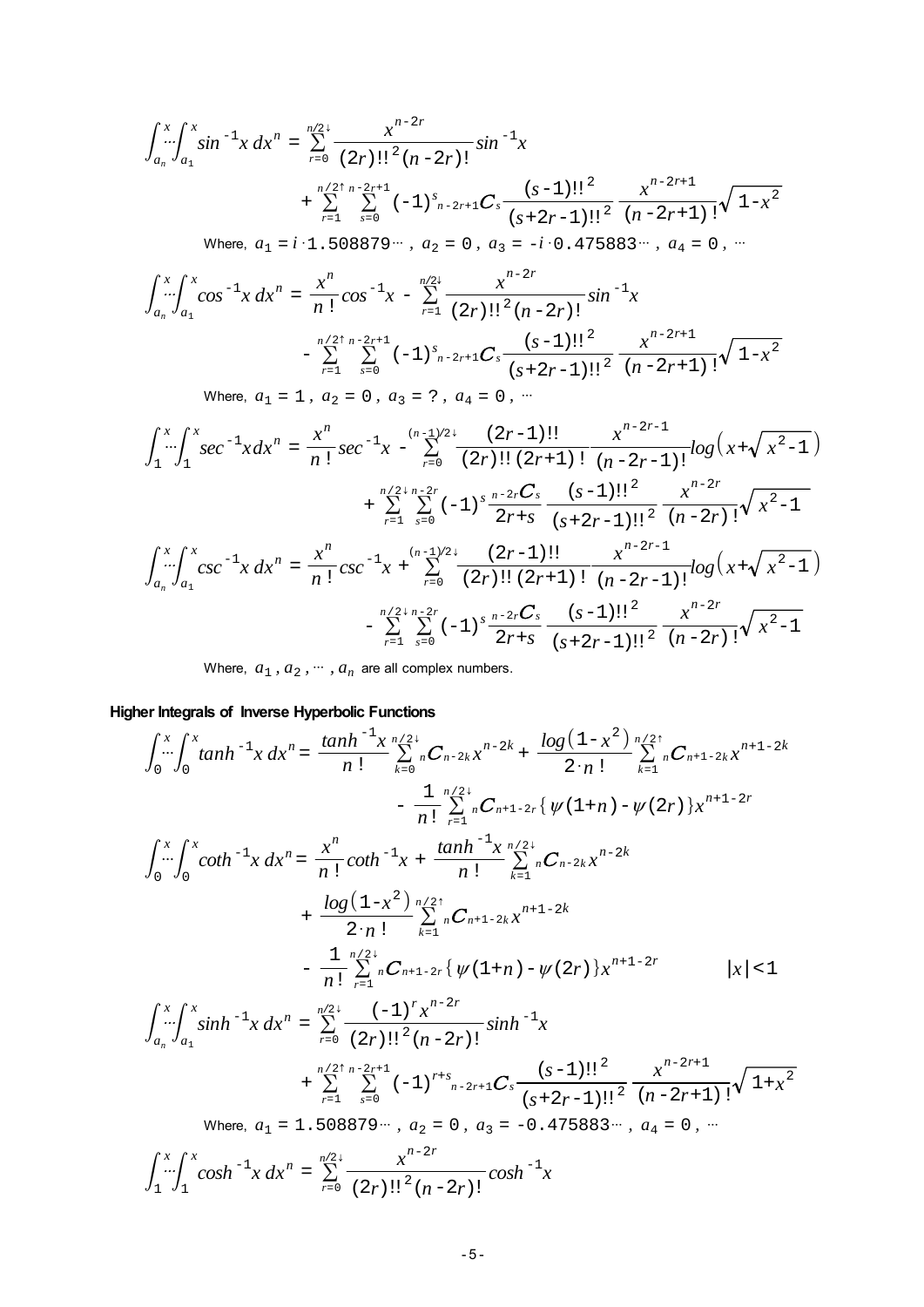$$
-\sum_{r=1}^{n/2+n-2r+1} \sum_{s=0}^{2r+1} (-1)^s {}_{n-2r+1} C_s \frac{(s-1)!!^2}{(s+2r-1)!!^2} \frac{x^{n-2r+1}}{(n-2r+1)!} \sqrt{x^2-1}
$$

$$
\int_{a_n}^x \int_{a_1}^x sech^{-1} x \, dx^n = \frac{x^n}{n!} sech^{-1} x + \sum_{r=0}^{(n-1)/2+1} \frac{(2r-1)!!}{(2r)!! (2r+1)!} \frac{x^{n-2r-1}}{(n-2r-1)!} sin^{-1} x
$$

$$
+\sum_{r=1}^{n/2+n-2r} \sum_{s=0}^{2r} (-1)^s \frac{n-2rC_s}{2r+s} \frac{(s-1)!!^2}{(s+2r-1)!!^2} \frac{x^{n-2r}}{(n-2r)!} \sqrt{1-x^2}
$$

Where,  $a_1 = a_3 = a_5 = \cdots = 0$ ,  $a_2, a_4, a_6$ ,  $\cdots$  are complex numbers.

$$
\int_{a_n}^{x} \int_{a_1}^{x} \csc h^{-1} x \, dx^n = \frac{x^n}{n!} \csch^{-1} x + \sum_{r=0}^{(n-1)/2+} \frac{(-1)^r (2r-1)!!}{(2r)!! (2r+1)!} \frac{x^{n-2r-1}}{(n-2r-1)!} \sin h^{-1} x
$$
  
+ 
$$
\sum_{r=1}^{n/2+n-2r} \sum_{s=0}^{n-2r} (-1)^{r+s} \frac{n-2rC_s}{2r+s} \frac{(s-1)!!^2}{(s+2r-1)!!^2} \frac{x^{n-2r}}{(n-2r)!} \sqrt{x^2+1}
$$
  
Where,  $a_1 = 0$ ,  $a_2 = 0.6079 \cdots$ ,  $a_3 = 0$ ,  $a_4 = 1.5539$ , ...

#### **(6) Termwise Higher Integral and Taylor series of higher primitive function**

#### **Theorem 4.6.1**

Let  $f^{<sub>r</sub>}$   $r=0, 1, \cdots, n$  be continuous functions defined on [*a, b* ] and  $f^{<sub>r+1</sub>}$  be the arbitrary primitive function of  $f^{<sub>r></sub>$ . At this time, if  $f(x)$  can be expanded to the Taylor series around  $a$ , the following expressions hold for  $x \in [a,b]$ .

$$
f^{\alpha/2}(x) = \sum_{r=0}^{n-1} f^{\alpha/2} (a) \frac{(x-a)^r}{r!} + \sum_{r=0}^{\infty} f^{(r)}(a) \frac{(x-a)^{n+r}}{(n+r)!} = \sum_{r=0}^{\infty} f^{\alpha/2} (a) \frac{(x-a)^r}{r!}
$$

This expression shows that the Taylor series of  $f^{\text{ap}}$  consists of the constant-of-integration polynomial and the termwise higher integral of  $f(x)$ . The following can be said from this.

- **(1)** A termwise higher integral with a fixed lower limit is collateral generally.
- **(2)** It is the following case that a termwise higher integral with a fixed lower limit is lineal.

 $f^{(s)}(a) = 0$  *for*  $r = 1, 2, \dots, n$  &  $f^{(s)}(a) \neq 0, \pm \infty$  *for at least one*  $s \ge 0$ For example,

$$
\int_{a}^{x} \int_{a}^{x} e^{x} dx^{n} = \sum_{r=0}^{\infty} e^{a} \frac{(x-a)^{n+r}}{(n+r)!} \qquad a \neq -\infty \quad \text{is collateral higher integral.}
$$
  

$$
\int_{0}^{x} \int_{0}^{x} \tan^{-1} x \, dx^{n} = \sum_{r=0}^{\infty} (-1)^{r} \frac{(2r)!}{(n+2r+1)!} x^{n+2r+1} \quad \text{is linear higher integral.}
$$

Next, the following is obtained from the Taylor series of the higher integral of *log x* .

$$
\sum_{r=1}^{\infty} \frac{1}{r(r+1)\cdots(r+n)} = \frac{(-1)^{n-1}}{n!} \sum_{r=0}^{n-1} (-1)^{r} {}_{n}C_{r}H_{n-r} \qquad \left\{H_{n} = \sum_{k=1}^{n} \frac{1}{k}\right\}
$$
\n
$$
\sum_{r=1}^{\infty} \frac{(-1)^{r-1}}{r(r+1)\cdots(r+n)} = \frac{2^{n}}{n!} \left(\log 2 - H_{n}\right) + \frac{1}{n!} \sum_{r=0}^{n-1} {}_{n}C_{r}H_{n-r}
$$
\n
$$
\sum_{r=0}^{n-1} (-1)^{r} {}_{n}C_{r}H_{n-r} = \frac{(-1)^{n-1}}{n}
$$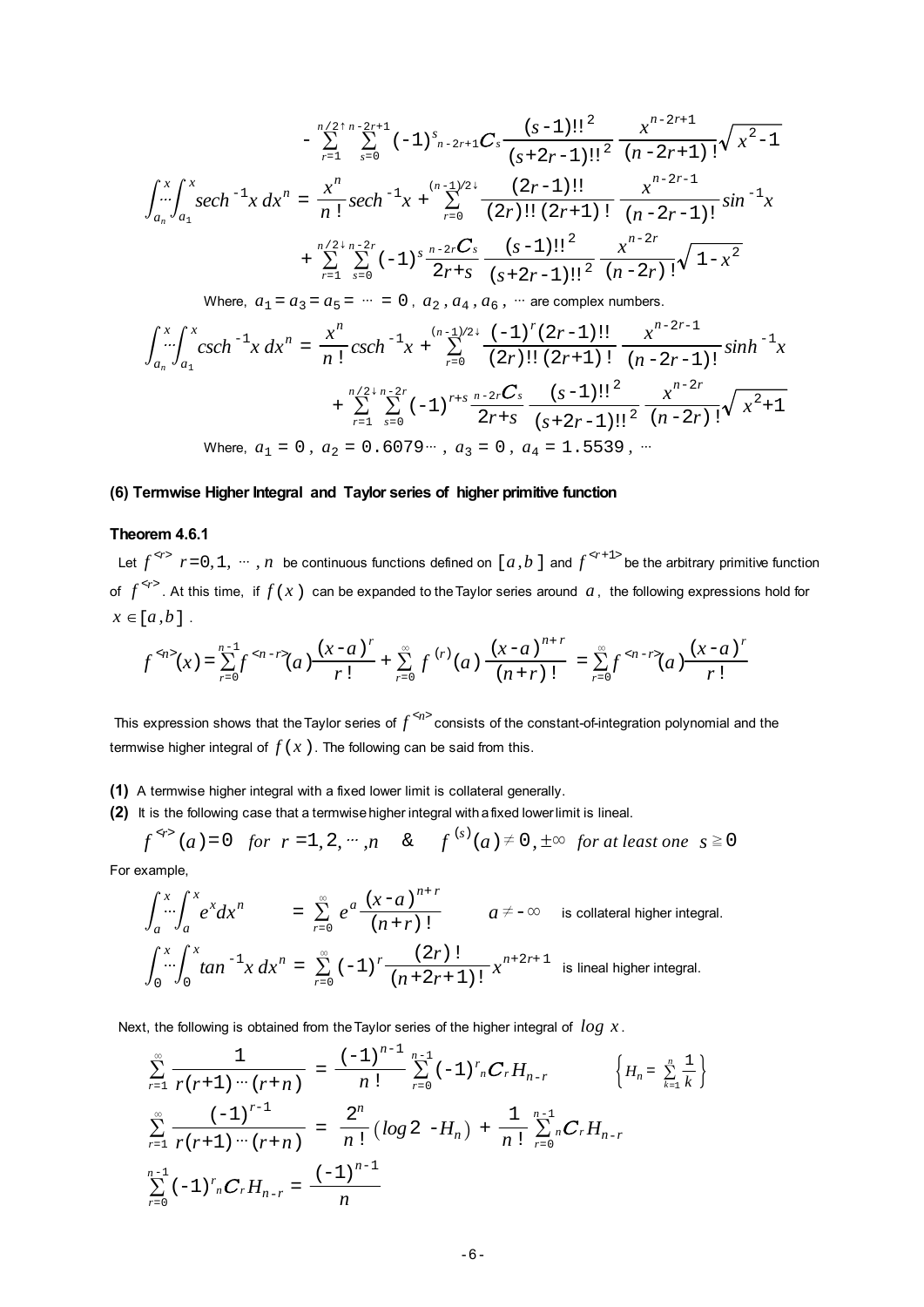<span id="page-6-0"></span>
$$
\int_0^1 \frac{(1-x)^p}{1+x} dx = 2^p \{ \log 2 - \psi(1+p) - \gamma \} + \sum_{r=1}^\infty {p \choose r} \{ \psi(1+r) + \gamma \}
$$

**Example**

$$
\frac{1}{1 \cdot 2 \cdot 3 \cdot 4} + \frac{1}{2 \cdot 3 \cdot 4 \cdot 5} + \frac{1}{3 \cdot 4 \cdot 5 \cdot 6} + \frac{1}{4 \cdot 5 \cdot 6 \cdot 7} + \cdots = \frac{1}{18}
$$
  

$$
\frac{1}{1 \cdot 2 \cdot 3 \cdot 4} - \frac{1}{2 \cdot 3 \cdot 4 \cdot 5} + \frac{1}{3 \cdot 4 \cdot 5 \cdot 6} - \frac{1}{4 \cdot 5 \cdot 6 \cdot 7} + \cdots = \frac{4}{3} \log 2 - \frac{8}{9}
$$

# **05 Termwise Higher Integral (Trigonometric, Hyperbolic)**

In this chapter, for the function which second or more order integral cannot be expressed with the elementary functions among trigonometric functions and hyperbolic functions, we integrate the series expansion of these function termwise and obtain the following expressions. Where,  $\uparrow$ ,  $\downarrow$  denote the ceiling function and the floor function respectively. And Bernoulli Numbers and Euler Numbers are as follows.

$$
B_0 = 1
$$
,  $B_2 = \frac{1}{6}$ ,  $B_4 = -\frac{1}{30}$ ,  $B_6 = \frac{1}{42}$ ,  $B_8 = -\frac{1}{30}$ ,  $B_{10} = \frac{5}{66}$ , ...  
\n $E_0 = 1$ ,  $E_2 = -1$ ,  $E_4 = 5$ ,  $E_6 = -61$ ,  $E_8 = 1385$ ,  $E_{10} = -50521$ , ...

**(1) Taylor Series**

$$
\int_0^x \int_0^x \tan x \, dx^n = \sum_{k=1}^\infty \frac{2^{2k} (2^{2k} - 1) |B_{2k}|}{2k (2k + n - 1)!} x^{2k + n - 1} \qquad |x| < \frac{\pi}{2}
$$
\n
$$
\int_0^x \int_0^x \tan nx \, dx^n = \sum_{k=1}^\infty \frac{2^{2k} (2^{2k} - 1) B_{2k}}{2k (2k + n - 1)!} x^{2k + n - 1} \qquad |x| < \frac{\pi}{2}
$$
\n
$$
\int_0^x \int_0^x \sec x \, dx^n = \sum_{k=0}^\infty \frac{|E_{2k}|}{(2k + n)!} x^{2k + n} \qquad |x| < \frac{\pi}{2}
$$

**(2) Fourier Series**

When 
$$
\eta(x) = \sum_{k=1}^{\infty} \frac{(-1)^{k-1}}{k^x}
$$
,  $\beta(n) = \sum_{k=0}^{\infty} \frac{(-1)^k}{(2k+1)^n}$ ,  
\n
$$
\int_0^x \int_0^x \tan x \, dx^n = \frac{1}{2^{n-1}} \sum_{k=1}^{\infty} \frac{(-1)^{k-1}}{k^n} \sin \left( 2kx - \frac{n\pi}{2} \right)
$$
\n
$$
+ \sum_{k=1}^{n/2} (-1)^{k-1} \frac{\eta(2k-1)}{2^{2k-2}} \frac{x^{n+1-2k}}{(n+1-2k)!} \qquad |x| < \frac{\pi}{2}
$$
\n
$$
\int_0^x \int_0^x \tanh x \, dx^n = \frac{(-1)^{n-1}}{2^{n-1}} \sum_{k=1}^{\infty} (-1)^{k-1} \frac{e^{-2kx}}{k^n} + \frac{x^n}{n!}
$$
\n
$$
- \sum_{k=0}^{n-1} (-1)^k \frac{\eta(k+1)}{2^k} \frac{x^{n-1-k}}{(n-1-k)!} \qquad x > 0
$$
\n
$$
\int_0^x \int_0^x \sec x \, dx^n = 2 \sum_{k=0}^{\infty} \frac{(-1)^k}{2^k} \cos \left( (2k+1) x - \frac{n\pi}{2} \right)
$$

$$
\int_0^x \cdots \int_0^x \sec x \, dx^n = 2 \sum_{k=0}^\infty \frac{(-1)^k}{(2k+1)^n} \cos \left\{ (2k+1)x - \frac{n\pi}{2} \right\}
$$
  
+ 
$$
\sum_{k=1}^{n/2+} (-1)^{k-1} \frac{2\beta(2k)}{(n-2k)!} x^{n-2k} \qquad |x| < \frac{\pi}{2}
$$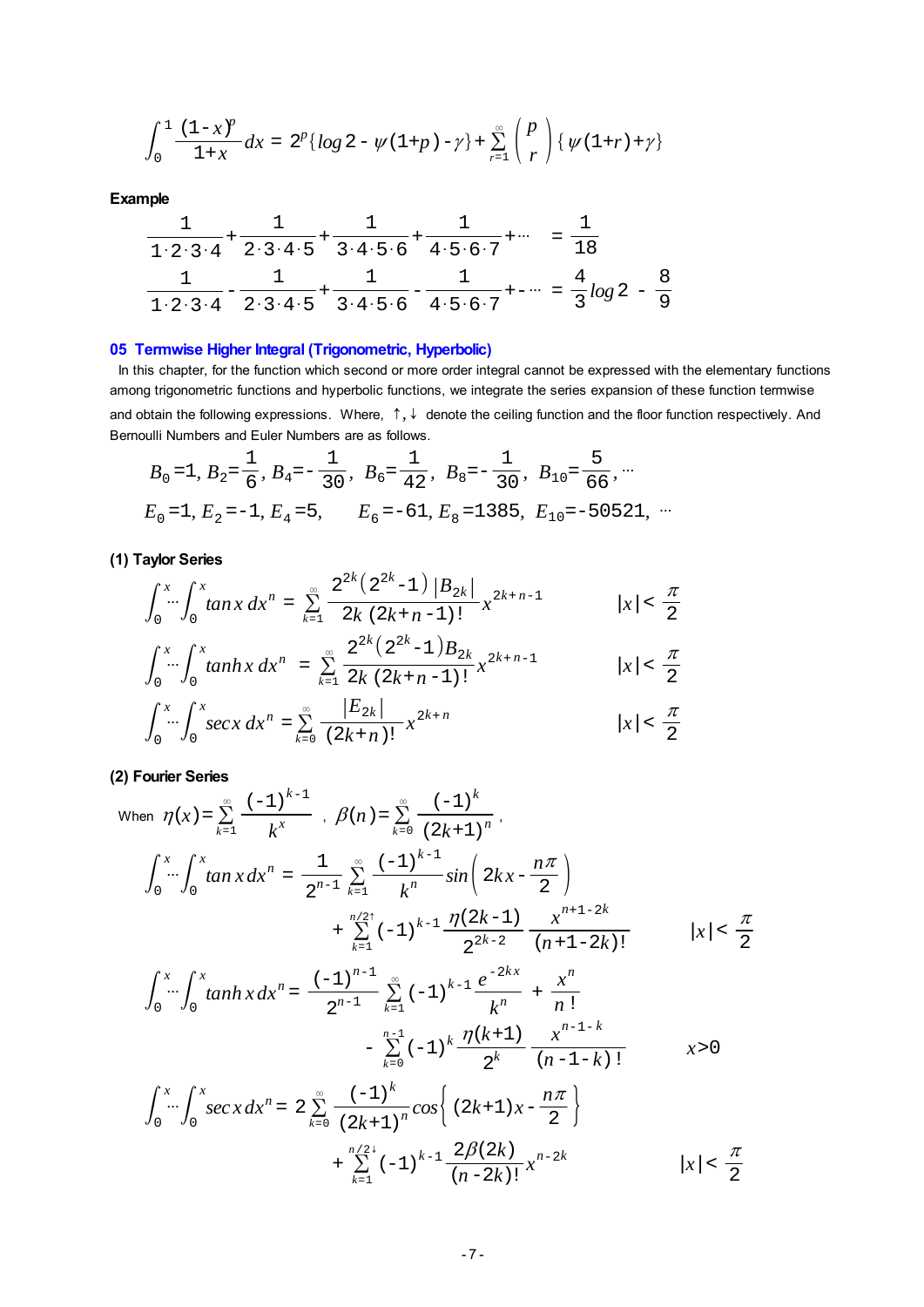<span id="page-7-0"></span>
$$
\int_{-\infty}^{x} \cdots \int_{-\infty}^{x} sech x \, dx^{n} = (-1)^{n} 2 \sum_{k=0}^{\infty} (-1)^{k} \frac{e^{-(2k+1)x}}{(2k+1)^{n}} \qquad x > 0
$$

# **(3) Riemann Odd Zeta & Dirichlet Odd Eta**

Comparing Taylor series and Fourier series, we obtain Riemann Odd Zeta and Dirichlet Odd Eta. For example,

$$
\zeta(2n+1) = \frac{(-1)^n}{\pi} \frac{2^{2n}}{2^{2n}-1} \left\{ \sum_{k=1}^{\infty} \frac{(2^{2k}-1) |B_{2k}|}{2k (2k+2n+1)!} \pi^{2k+2n+1} - \frac{\pi^{2n+1}}{(2n+1)!} \log 2 \right\}
$$

$$
- \frac{(-1)^n}{\pi} \frac{2^{2n}}{2^{2n}-1} \sum_{k=1}^{n-1} (-1)^k \frac{\pi^{2n+1-2k}}{(2n+1-2k)!} \frac{2^{2k}-1}{2^{2k}} \zeta(2k+1)
$$

$$
\zeta(2n+1) = (-1)^n \frac{1}{\pi} \left\{ \frac{\pi^{2n+1}}{(2n)!} \left( \log \pi - \sum_{k=1}^{2n+1} \frac{1}{k} \right) - \sum_{k=1}^{\infty} \frac{|B_{2k}|}{2k (2k+2n+1)!} \pi^{2k+2n+1} \right\}
$$

$$
+ (-1)^n \frac{1}{\pi} \sum_{k=1}^{n-1} (-1)^{k-1} \frac{\pi^{2n-2k+1}}{(2n-2k+1)!} \zeta(2k+1)
$$

$$
\zeta(n) = \frac{2^{n-1}}{2^{n-1}-1} \left\{ \sum_{k=1}^{\infty} (-1)^{k-1} \frac{e^{-k}}{k^n} + \sum_{j=1}^{n-2} (-1)^{j-1} \frac{2^{n-1-j}-1}{2^{n-1-j}} \frac{1}{j!} \zeta(n-j) \right\}
$$

$$
- \frac{(-2)^{n-1}}{2^{n-1}-1} \left\{ \sum_{k=1}^{\infty} \frac{(2^{2k}-1)B_{2k}}{2k (2k+n-1)!} - \frac{1}{2} \frac{1}{n!} + \frac{\log 2}{(n-1)!} \right\}
$$

$$
\beta(2n) = \frac{(-1)^{n-1}}{2} \sum_{k=0}^{\infty} \frac{|E_{2k}|}{(2k+2n)!} \left( \frac{\pi}{2} \right)^{2k+2n} + \sum_{k=1}^{n} (-1)^{k-1} \frac{\beta(2n-2k)}{(2k)!} \left( \frac{\
$$

# **06 Termwise Higher Integral (Inv-Trigonometric, Inv-Hyperbolic)**

 Here, we integrate the series of an inverse trigonometric function or an inverse hyperbolic function term by term. Then, we obtain formulas simpler than what were obtained in "04 HIgher Integral". Moreover, both are compared and we obtain various by-products.

### **(1) Taylor Series**

$$
\int_0^x \int_0^x \tan^{-1} x \, dx^n = \sum_{k=0}^\infty (-1)^k \frac{(2k)!}{(2k+n+1)!} x^{2k+n+1} \qquad |x| < 1
$$

$$
\int_0^x \int_0^x \cot^{-1} x \, dx^n = \frac{\pi}{2} \frac{x^n}{n!} - \sum_{k=0}^\infty (-1)^k \frac{(2k)!}{(2k+n+1)!} x^{2k+n+1} \qquad 0 < x \le 1
$$

$$
\int_0^x \int_0^x \sin^{-1} x \, dx^n = \sum_{k=0}^\infty \frac{\{(2k-1)!!\}^2}{(2k+n+1)!} x^{2k+n+1} \qquad |x| < 1 \qquad \text{collateral}
$$

$$
\int_0^x \int_0^x \cos^{-1} x \, dx^n = \frac{\pi}{2} \frac{x^n}{n!} - \sum_{k=0}^\infty \frac{\{(2k-1)!!\}^2}{(2k+n+1)!} x^{2k+n+1} \qquad |x| < 1 \qquad \text{collateral}
$$

$$
\int_0^x \int_0^x \tanh^{-1} x \, dx^n = \sum_{k=0}^\infty \frac{(2k)!}{(2k+n+1)!} x^{2k+n+1} \qquad |x| < 1
$$

$$
\int_0^x \int_0^x \sinh^{-1} x \, dx^n = \sum_{k=0}^\infty (-1)^k \frac{\{(2k-1)!!\}^2}{(2k+n+1)!} x^{2k+n+1} \qquad |x| < 1 \qquad \text{collateral}
$$

$$
\int_0^x \int_0^x \sec h^{-1} x \, dx^n = \frac{x^n}{n!} \left( \log \frac{2}{x} + \sum_{j=1}^n \frac{1}{j} \right) - \sum_{k=1}^\infty \frac{\left\{ (2k-1)!! \right\}^2}{2k (2k+n)!} x^{2k+n}
$$
\n
$$
0 < x < 1
$$
\ncolateral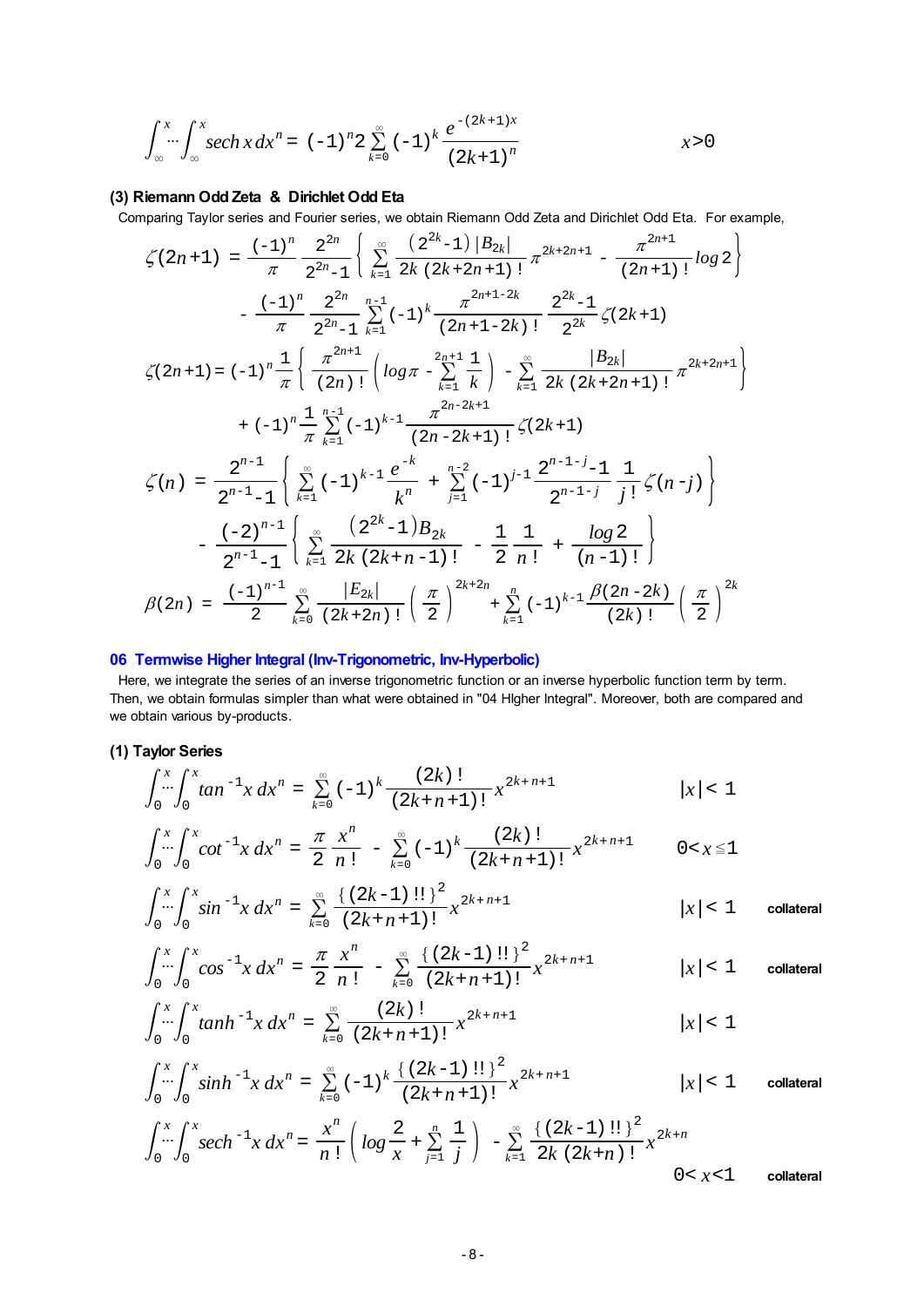$$
\int_0^x \int_0^x \csc h^{-1} x \, dx^n = \frac{x^n}{n!} \left( \log \frac{2}{x} + \sum_{j=1}^n \frac{1}{j} \right) - \sum_{k=1}^\infty (-1)^k \frac{\left\{ (2k-1)!! \right\}^2}{2k (2k+n)!} x^{2k+n}
$$
\n
$$
0 < x < 1
$$
\ncollateral

**(2) By-products**

$$
\int_{0}^{1} \frac{(1-x)^{n}}{1-x^{2}} dx = 2^{n-1} \log 2 - \sum_{r=1}^{n/2} {}_{n}C_{n+1-2r} \{ \psi(1+n) - \psi(2r) \}
$$
  

$$
\int_{0}^{1} \frac{(1-x)^{n}}{1+x^{2}} dx = \frac{\pi}{4} \sum_{k=0}^{n/2} (-1)^{k} {}_{n}C_{n-2k} + \frac{\log 2}{2} \sum_{k=1}^{n/2} (-1)^{k} {}_{n}C_{n+1-2k}
$$
  

$$
- \sum_{r=1}^{n/2} (-1)^{r} {}_{n}C_{n+1-2r} \{ \psi(1+n) - \psi(2r) \}
$$

$$
\sum_{k=0}^{\infty} \frac{(2k)!}{(2k+n+1)!} = \frac{2^{n-1}}{n!} log 2 - \frac{1}{n!} \sum_{r=1}^{n/2+} {}_{n}C_{n+1-2r} \{ \psi(1+n) - \psi(2r) \}
$$
\n
$$
\sum_{k=0}^{\infty} (-1)^{k} \frac{(2k)!}{(2k+n+1)!} = \frac{\pi}{4 n!} \sum_{k=0}^{n/2+} (-1)^{k} {}_{n}C_{n-2k} + \frac{log 2}{2 \cdot n!} \sum_{k=1}^{n/2+} (-1)^{k} {}_{n}C_{n+1-2k}
$$
\n
$$
- \frac{1}{n!} \sum_{r=1}^{n/2+} (-1)^{r} {}_{n}C_{n+1-2r} \{ \psi(1+n) - \psi(2r) \}
$$

$$
\sum_{k=0}^{\infty} \frac{\{(2k-1)!!\}^2}{(2k+n+1)!} = \frac{2n-1C_{n-1}}{(2n)!!} \pi - \sum_{k=1}^{n/2} \frac{1}{(2k-1)!!^2 (n-2k+1)!}
$$
\n
$$
\sum_{k=1}^{\infty} \frac{\{(2k-1)!!\}^2}{2k (2k+n)!} = \frac{1}{n!} \left(\log 2 + \sum_{j=1}^{n} \frac{1}{j}\right) + \sum_{r=1}^{n/2} \frac{1}{2r (2r-1)!!^2} \frac{1}{(n-2r)!}
$$
\n
$$
- \frac{\pi}{2} \sum_{r=0}^{(n-1)/2} \frac{(2r-1)!!}{(2r)!! (2r+1)!} \frac{1}{(n-2r-1)!}
$$

**Example**

$$
\frac{1}{1 \cdot 2 \cdot 3 \cdot 4} + \frac{1}{3 \cdot 4 \cdot 5 \cdot 6} + \frac{1}{5 \cdot 6 \cdot 7 \cdot 8} + \frac{1}{7 \cdot 8 \cdot 9 \cdot 10} + \cdots = \frac{2}{3} \log 2 - \frac{5}{12}
$$
  

$$
\frac{1}{1 \cdot 2 \cdot 3 \cdot 4} - \frac{1}{3 \cdot 4 \cdot 5 \cdot 6} + \frac{1}{5 \cdot 6 \cdot 7 \cdot 8} - \frac{1}{7 \cdot 8 \cdot 9 \cdot 10} + \cdots = \frac{5}{12} - \frac{\pi}{12} - \frac{\log 2}{6}
$$
  

$$
\frac{(-1) \cdot 1^2}{2!} + \frac{1 \cdot 1^2}{4!} + \frac{3 \cdot 1^2}{6!} + \frac{5 \cdot 1^2}{8!} + \cdots = \frac{\pi}{2} - 1
$$
  

$$
\frac{1 \cdot 1^2}{2 \cdot 3!} + \frac{3 \cdot 1^2}{4 \cdot 5!} + \frac{5 \cdot 1^2}{6 \cdot 7!} + \frac{7 \cdot 1^2}{8 \cdot 9!} + \cdots = \frac{1}{1!} (\log 2 + 1) - \frac{\pi}{2}
$$

# **07 Super Integral (Non-integer order Integral)**

It is  $\sum_{j=0}^{p}$  $\sum\limits_{j=0}^{p} a = ap$  which extended the domain of index  $\displaystyle j$  of  $\sum\limits_{j=1}^{m}$  $\sum\limits_{i=1}^{m}a_i$  to the real number interval [ 0*, p* ] from the natural number interval  $[1, m]$ . And it is  $\prod_{k=0}^{q}$  $\prod_{k=0}^{q} b = b^{\vert q \vert}$  which extended the domain of  $\ln \log k$  of  $\prod_{k=1}^{n}$  $\prod^n b$  to the real number interval [0*,q*] from the natural number interval [1*,n*]. It is called *analytic continuation* to extend the domain generaly. Although usually analytic continuation is used for extending the domain of a function, it can be used also for extending the domain of the index of a operator. Here, extending the domain of the index of the integration operator, we obtain Super Integral (Non-integer order Integral ).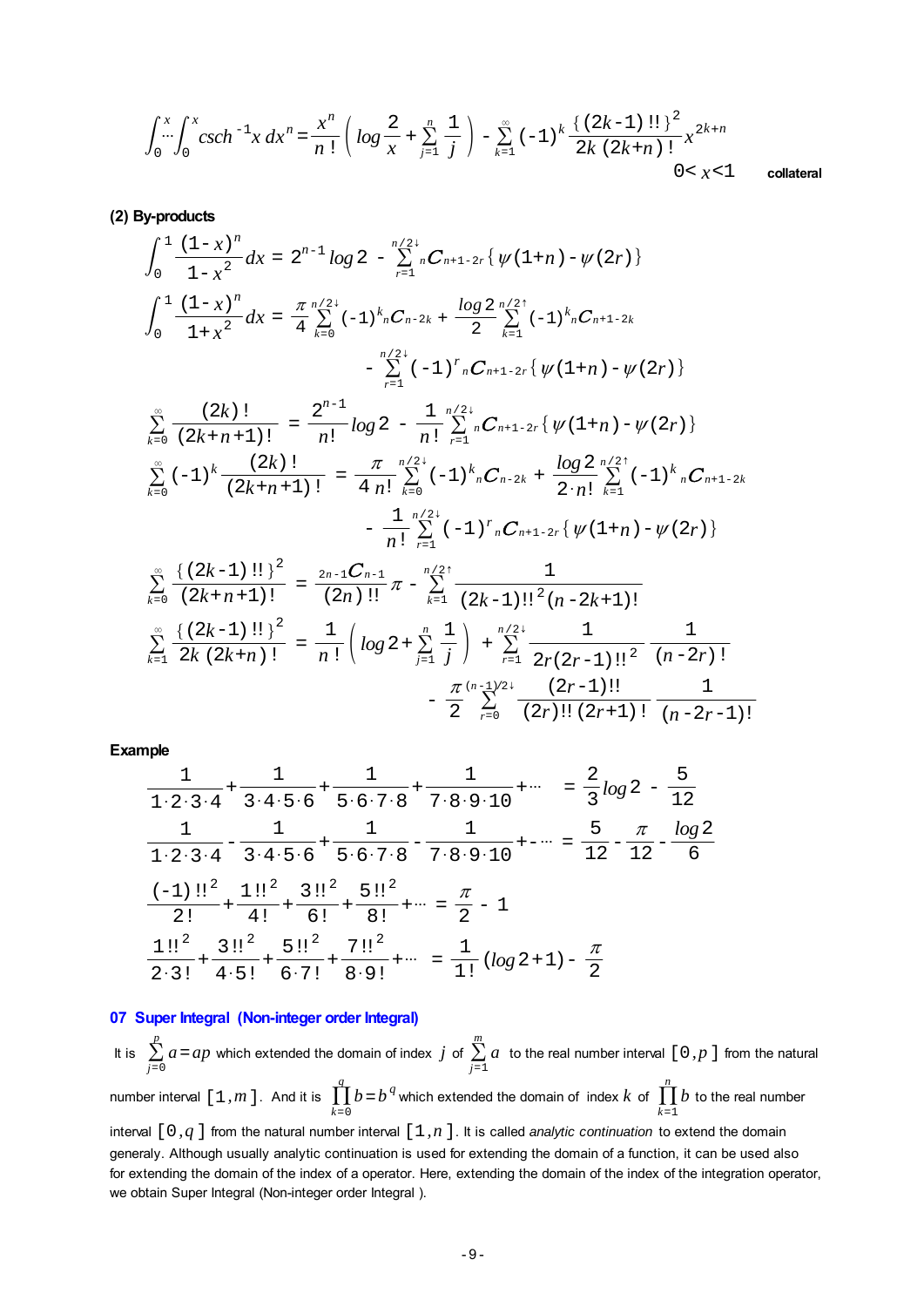#### **(1) Definitions and Notations**

 $f^{}$  (x) denotes the non-integer order primitive function of  $f(x)$ . And we call this **Super Primitive Function of** 

 $f(x)$  . Since there is a super primitive function innumerably, which  $f^{\simeq p}(x)$  means follows the definition at that time. We call it **Super Integral** to integrate a function  $f$  with respect to an independent variable  $x$  from  $a$  (0) to  $a$  ( $p$ ) continuously. And it is described as follows.

$$
\int_{a(p)}^{x} \int_{a(0)}^{x} f(x) dx^{p} \quad \left\{ = \int_{a(p)}^{x} \int_{a(0)}^{x} f(x) dx \sim dx \right\}
$$

And

when  $a(k) = a$  for all  $k \in [0, p]$ , we call it **super integral with a fixed lower limit**,

when  $a(k) \neq a$  for some  $k \in [0, p]$ , we call it **super integral with variable lower limits**.

### **(2) Fundamental Theorem of Super Integral**

Let  $f^{< r>}$   $r \in [0, p]$  be an continuous function on the closed interval *I* and be arbitrary the *r*-th order primitive function of  $f$ . And let  $a(r)$  be a continuous function on the closed interval  $[0, p]$ .

Then the following expression holds for  $a(r)$ ,  $x \in I$ .

$$
\int_{a(p)}^{x} \int_{a(0)}^{x} f(x) dx^{p} = f^{op}(x) - \sum_{r=0}^{p-1} f^{op-r} \{a(p-r)\} \int_{a(p)}^{x} \int_{a(p-r+1)}^{x} dx^{r}
$$

Especially, when  $a(r) = a$  for all  $k \in [0, p]$ ,

$$
\int_{a}^{x} \int_{a}^{x} f(x) dx^{n} = f^{op}(x) - \sum_{r=0}^{p-1} f^{op-r}(a) \frac{(x-a)^{r}}{\Gamma(1+r)}
$$

#### **(3) Lineal and Collateral**

We call *Constant-of-integration Function* the 2nd term of the right sides of these.

And when Constant-of-integration Function is 0, we call the left side *Lineal Super Integral .* and we call  $f^{}(x)$ 

#### *Lineal Super Primitive Function.*

 Oppositely, when Constant-of-integration Function is not 0, we call the left side *Collateral Super Integral* and we call the right side *Collateral Super Primitive Function*.

For example,

$$
\int_{\frac{p\pi}{2}}^{x} \int_{\frac{0\pi}{2}}^{x} \sin x \, dx^p = \sin\left(x - \frac{p\pi}{2}\right)
$$
\n
$$
\int_{0}^{x} \int_{0}^{x} \sin x \, dx^p = \sum_{r=0}^{\infty} \frac{\left(-1\right)^r}{\Gamma(2r+2+p)} x^{2r+1+p}
$$

Left: Lineal  $p$  th order integral Right: Lineal *p* th order primitive

Left: Collateral  $p$  th order integral Right: Collateral *p* th order primitive

#### **(4) Super Integral and Reimann-Liouville Integral**

The super integral with a fixed lower limit reduce to the 1st order integral which called **Reimann-Liouville Integral.**

$$
\int_a^x \int_a^x f(x) dx^p = \frac{1}{\Gamma(p)} \int_a^x (x-t)^{p-1} f(t) dt
$$

 This is what extended the parameter *n* to the real number in Cauchy formula for repeated integration. Since the left side has lost the operating function, Reimann-Liouville Integral of the right side is very important. All the super integral with a fixed lower limit can be verified numerically by this. On the other hand, since the super integral with variable lower limits cannot apply Reimann-Liouville Integral, the verification is vary difficult.

#### **(5) Fractional Integral & Super Integral**

In traditional *Fractional Integral* , the super primitive function is drawn from Riemann-Liouville Integral.

For example, in the case of  $f(x) = x^{\alpha}$ , it is as follws.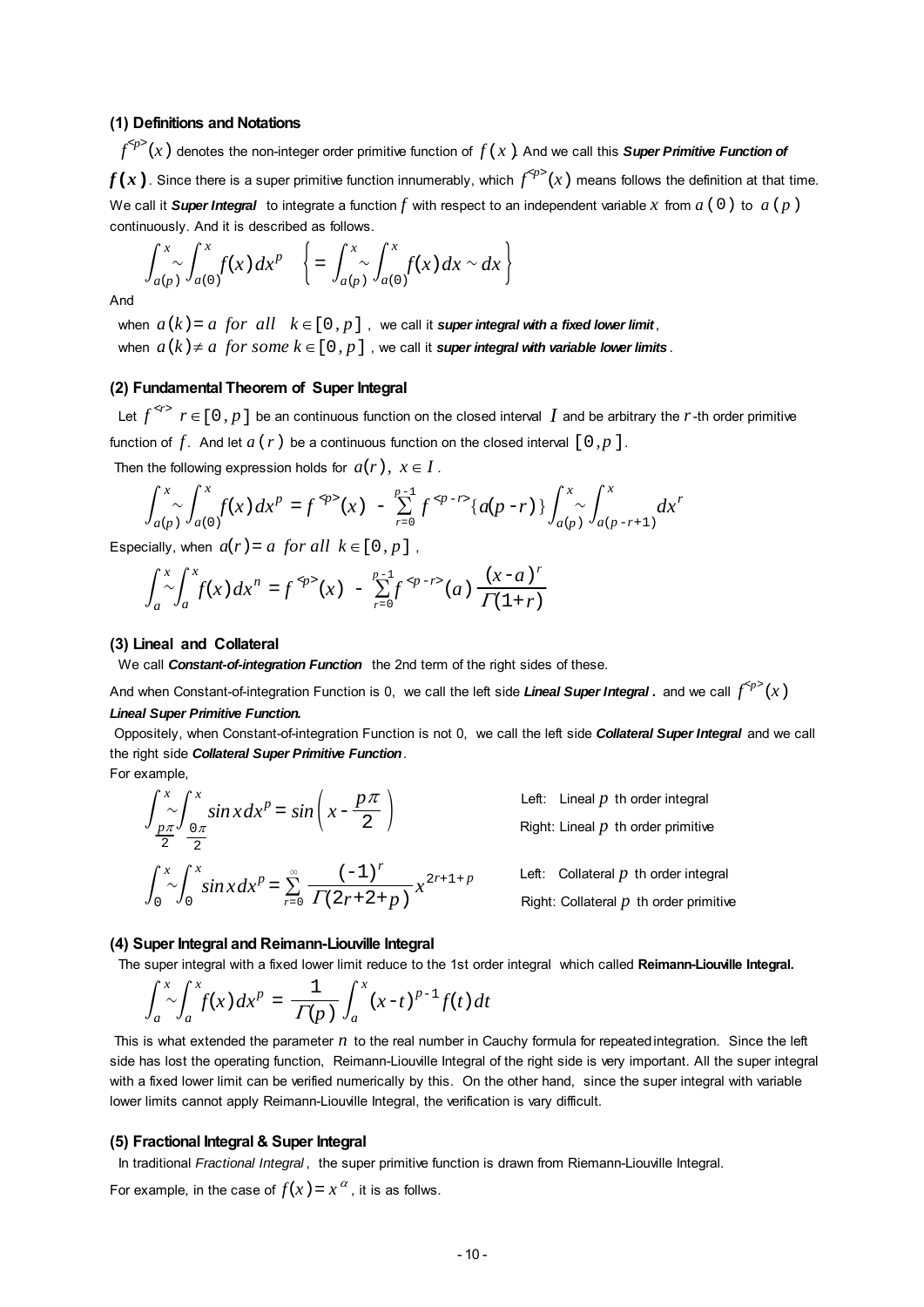Let

$$
f(t) = t^{\alpha}
$$
,  $g(x-t) = \frac{(x-t)^{p-1}}{\Gamma(p)}$ 

Then

$$
(x^{\alpha})^{\varphi} = \frac{1}{\Gamma(p)} \int_0^x t^{\alpha} (x-t)^{p-1} dt = \int_0^x f(t) g(x-t) dt
$$

We find out that this is a convolution  $(f * g)(x)$ . Then we take the Laplace transform of  $(f * g)(x)$ 

$$
(f*g)(x) \longrightarrow F(s) \cdot G(s)
$$
  

$$
f(x) = x^{\alpha} \longrightarrow \frac{\Gamma(\alpha+1)}{s^{\alpha+1}} = F(s)
$$

$$
g(x) = \frac{x^{p-1}}{\Gamma(p)} \qquad \longrightarrow \qquad \frac{1}{\Gamma(p)} \frac{\Gamma(p)}{s^p} = \frac{1}{s^p} = G(s)
$$

$$
\therefore F(s) \cdot G(s) = \frac{\Gamma(\alpha+1)}{s^{\alpha+1}} \frac{1}{s^p} = \frac{\Gamma(\alpha+1)}{\Gamma(\alpha+p+1)} \frac{\Gamma(\alpha+p+1)}{s^{\alpha+p+1}}
$$

Finally, taking the inverse Laplace transform, we obtain  $\sqrt{\frac{\varGamma(\alpha+p+1)}{}}$  $\Gamma(\alpha+1)$  $x^{a+p}$ .

 Because the technique of Fractional Integral is difficult like this, it is more difficult to obtain the super primitive function of *log x* by this technique.

 Above all, the problem is that Fractional Integral cannot treat the lineal non-integer order integral such as sin x. Because Riemann-Liouville Integral cannot be applied to the integral with variable lower limets.

On the other hand, in Super Integral that I advocates, first of all, we obtain the following higher integral.

$$
\int_0^x \int_0^x x^{\alpha} dx^n = \frac{\Gamma(1+\alpha)}{\Gamma(1+\alpha+n)} x^{\alpha+n} \qquad (\alpha \ge 0)
$$

And replacing the index of the integration operator  $n$  with a real number  $p$ , we obtain the following very easily.

$$
\int_0^x \int_0^x x^{\alpha} dx^p = \frac{\Gamma(1+\alpha)}{\Gamma(1+\alpha+p)} x^{\alpha+p} \qquad (\alpha \ge 0)
$$

Furthermore, performing the higher integral with variable lower limits and replacing the index of the integration operator with a real number, we can obtain the super integral such as sin x easily.

#### **(6) Super Integrals of Elementary Functions.**

In this way, the following super integrals obtined from " [04 Higher Integral "](#page-1-0),

$$
\int_{0}^{x} \int_{0}^{x} x^{\alpha} dx^{p} = \frac{\Gamma(1+\alpha)}{\Gamma(1+\alpha+p)} x^{\alpha+p}
$$
 ( $\alpha \ge 0$ )  

$$
\int_{\infty}^{x} \int_{0}^{x} x^{\alpha} dx^{p} = (-1)^{p} \frac{\Gamma(-\alpha-p)}{\Gamma(-\alpha)} x^{\alpha+p}
$$
 ( $\alpha < -p$ )  

$$
\int_{\pi\infty}^{x} \int_{\pi\infty}^{x} e^{\pm x} dx^{p} = (\pm 1)^{p} e^{\pm x}
$$
  

$$
\int_{0}^{x} \int_{0}^{x} \int_{0}^{x} \log x dx^{p} = \frac{\log x - \psi(1+p) - \gamma}{\Gamma(1+p)} x^{p}
$$
  

$$
\int_{\frac{p\pi}{2}}^{x} \int_{\frac{0\pi}{2}}^{x} \sin x dx^{p} = \sin \left( x - \frac{p\pi}{2} \right)
$$
  

$$
\int_{\frac{(p-1)\pi}{2}}^{x} \int_{\frac{-1\pi}{2}}^{x} \cos x dx^{p} = \cos \left( x - \frac{p\pi}{2} \right)
$$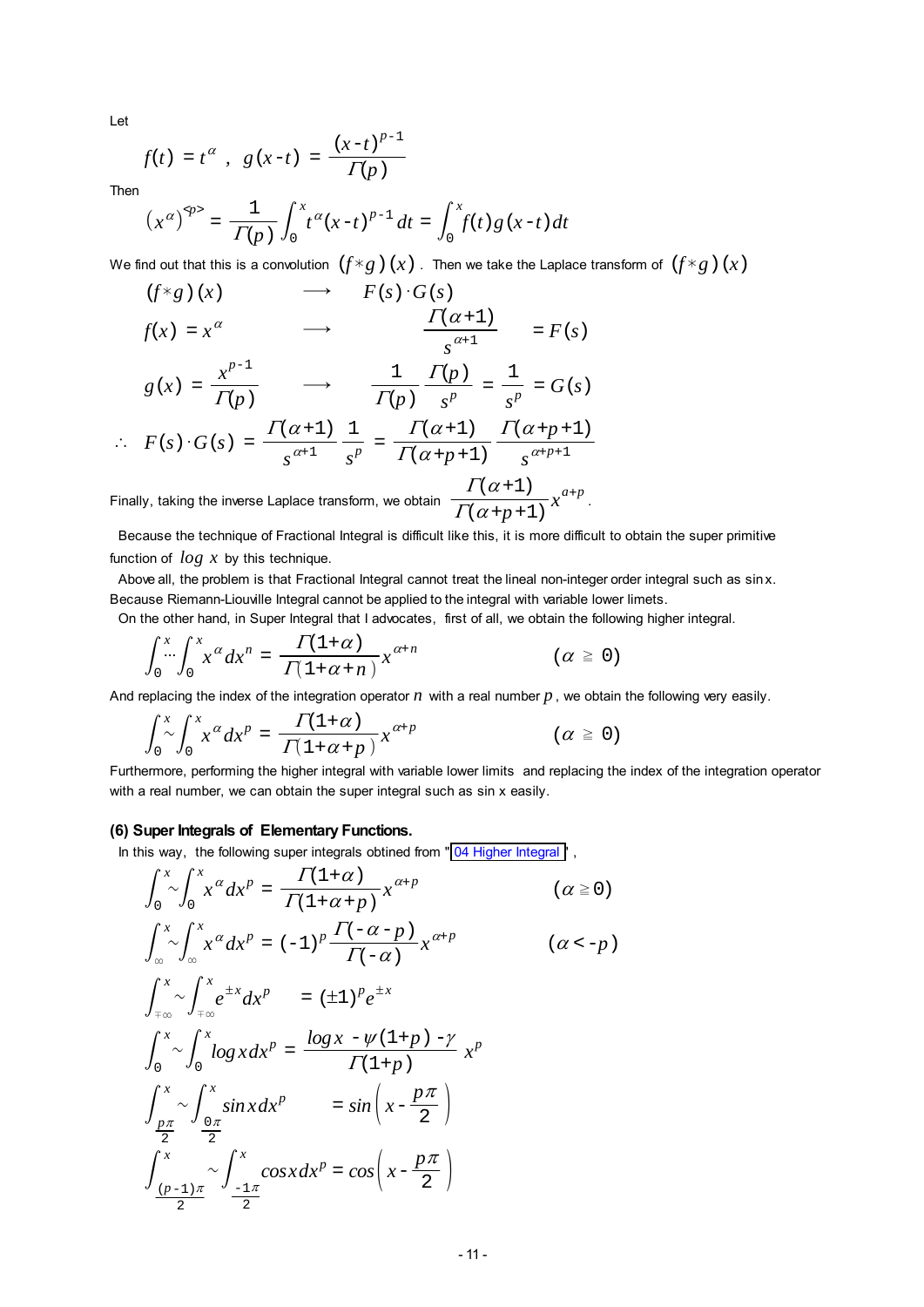$$
\int_{\frac{p\pi i}{2}}^{x} \int_{\frac{0\pi i}{2}}^{x} \sinh x dx^{p} = \frac{e^{x} - (-1)^{p}e^{-x}}{2}
$$
\n
$$
\int_{\frac{(p-1)\pi i}{2}}^{x} \int_{\frac{-1\pi i}{2}}^{x} \cosh x dx^{p} = \frac{e^{x} + (-1)^{p}e^{-x}}{2}
$$
\n
$$
\int_{0}^{x} \int_{0}^{x} \tan^{-1} x dx^{p} = \frac{\tan^{-1} x}{\Gamma(1+p)} \sum_{k=0}^{\infty} (-1)^{k} {p \choose p-2k} x^{p-2k}
$$
\n
$$
+ \frac{\log(1+x^{2})}{2\Gamma(1+p)} \sum_{k=1}^{\infty} (-1)^{k} {p \choose p+1-2k} x^{p+1-2k}
$$
\n
$$
- \frac{1}{\Gamma(1+p)} \sum_{r=1}^{\infty} (-1)^{r} {p \choose p+1-2r} \{ \psi(1+p) - \psi(2r) \} x^{p+1-2r}
$$
\n
$$
\int_{0}^{x} \int_{0}^{x} \cot^{-1} x dx^{p} = \frac{x^{p}}{\Gamma(1+p)} \cot^{-1} x - \frac{\tan^{-1} x}{\Gamma(1+p)} \sum_{k=1}^{\infty} (-1)^{k} {p \choose p-2k} x^{p-2k}
$$
\n
$$
- \frac{\log(1+x^{2})}{2\Gamma(1+p)} \sum_{k=1}^{\infty} (-1)^{k} {p \choose p+1-2k} x^{p+1-2k}
$$
\n
$$
+ \frac{1}{\Gamma(1+p)} \sum_{r=1}^{\infty} (-1)^{r} {p \choose p+1-2r} \{ \psi(1+p) - \psi(2r) \} x^{p+1-2r}
$$
\n
$$
\int_{0}^{x} \int_{0}^{x} \tanh^{-1} x dx^{p} = \frac{\tanh^{-1} x}{\Gamma(1+p)} \sum_{k=0}^{\infty} {p \choose p-2k} x^{p-2k}
$$
\n
$$
+ \frac{\log(1-x^{2})}{2\Gamma(1+p)} \sum_{k=1}^{\infty} {p \choose p+1-2k} x^{p+1-2k}
$$
\n
$$
- \frac{1}{
$$

**(7) By-products**

$$
\sum_{k=0}^{n} \frac{(-1)^{k}}{2k+1} {n \choose k} = \frac{(2n)!!}{(2n+1)!!} , \quad \sum_{k=0}^{n} \frac{(-1)^{k}}{mk+1} {n \choose k} = \frac{B(1+n, 1/m)}{m}
$$
  
(q, p) =  $\sum_{r=0}^{\infty} \frac{(-1)^{r}}{p+r} {q-1 \choose r} , \quad (x^{q})^{\varphi} = \frac{x^{q+p}}{\Gamma(p)} \sum_{r=0}^{\infty} \frac{(-1)^{r}}{p+r} {q \choose r}$ 

Where,  $B(x, y)$  is the beta function.

### **08 Termwise Super Integral**

The following termwise super integrals are obtained from " 05 Termwise Higher Integral (Trigonometric, Hyperbolic) " and " [06 Termwise Higher Integral \(Inv-Trigonometric, Inv-Hyperbolic\)](#page-7-0) ".

Where,  $\uparrow$ ,  $\downarrow$  denote the ceiling function and the floor function respectively. And Bernoulli Numbers and Euler Numbers are as follows.

$$
B_0 = 1
$$
,  $B_2 = \frac{1}{6}$ ,  $B_4 = -\frac{1}{30}$ ,  $B_6 = \frac{1}{42}$ ,  $B_8 = -\frac{1}{30}$ ,  $B_{10} = \frac{5}{66}$ , ...  
\n $E_0 = 1$ ,  $E_2 = -1$ ,  $E_4 = 5$ ,  $E_6 = -61$ ,  $E_8 = 1385$ ,  $E_{10} = -50521$ , ...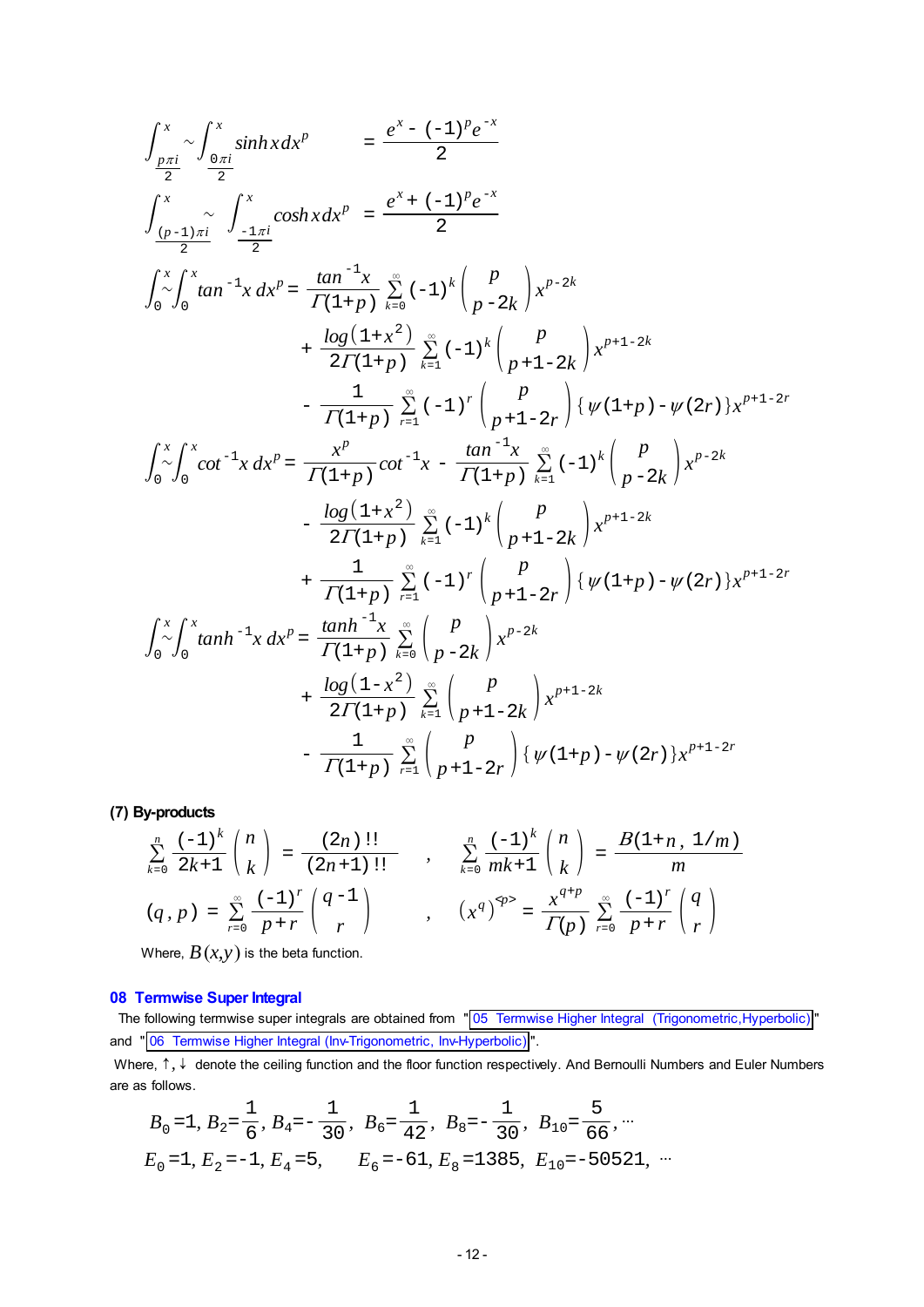$$
\int_{0}^{x} \int_{0}^{x} \tan x dx^{p} = \sum_{k=1}^{\infty} \frac{2^{2k} (2^{2k} - 1) |B_{2k}|}{2k \Gamma(2k+p)} x^{2k+p-1}
$$
\n
$$
0 < x < \frac{\pi}{2}
$$
\n
$$
\int_{0}^{x} \int_{0}^{x} \tan h x dx^{p} = \sum_{k=1}^{\infty} \frac{2^{2k} (2^{2k} - 1) B_{2k}}{2k \Gamma(2k+p)} x^{2k+p-1}
$$
\n
$$
0 < x < \frac{\pi}{2}
$$
\n
$$
\int_{0}^{x} \int_{0}^{x} \sec x dx^{p} = \sum_{k=0}^{\infty} \frac{|E_{2k}|}{\Gamma(2k+p+1)} x^{2k+p}
$$
\n
$$
0 < x < \frac{\pi}{2}
$$
 collateral\n
$$
\int_{0}^{x} \int_{0}^{x} \sec h x dx^{p} = \sum_{k=0}^{\infty} \frac{E_{2k}}{\Gamma(2k+p+1)} x^{2k+p}
$$
\n
$$
0 < x < \frac{\pi}{2}
$$
 collateral\n
$$
\int_{\frac{\pi}{2}}^{x} \int_{\frac{\pi}{2}}^{x} \cot x dx^{p} = -\sum_{k=1}^{\infty} \frac{2^{2k} (2^{2k} - 1) |B_{2k}|}{2k \Gamma(2k+p)} (x - \frac{\pi}{2})^{2k+p-1}
$$
\n
$$
\int_{\frac{\pi}{2}}^{x} \int_{\frac{\pi}{2}}^{x} \csc x dx^{p} = \sum_{k=0}^{\infty} \frac{|E_{2k}|}{\Gamma(2k+p+1)} (x - \frac{\pi}{2})^{2k+p}
$$
\n
$$
\frac{\pi}{2} < x < \pi
$$
 collateral

$$
\int_{\infty}^{x} \int_{\infty}^{x} csch x dx^{p} = (-1)^{p} 2 \sum_{k=0}^{\infty} \frac{e^{-(2k+1)x}}{(2k+1)^{p}} \qquad x > 0
$$

$$
\int_{-\infty}^{x} \int_{-\infty}^{x} sech x \, dx^{p} = (-1)^{p} 2 \sum_{k=0}^{\infty} (-1)^{k} \frac{e^{-(2k+1)x}}{(2k+1)^{p}} \qquad x > 0
$$

$$
\int_0^x \int_0^x \tan^{-1} x dx^p = \sum_{k=0}^\infty (-1)^k \frac{(2k)!}{\Gamma(2k+p+2)} x^{2k+p+1} \qquad 0 < x < 1
$$

$$
\int_0^x \int_0^x \cot^{-1} x \, dx^p = \frac{\pi}{2} \frac{x^p}{\Gamma(1+p)} - \sum_{k=0}^\infty (-1)^k \frac{(2k)!}{\Gamma(2k+p+2)} x^{2k+p+1} \quad 0 < x < 1
$$

$$
\int_0^x \int_0^x \sin^{-1} x \, dx^p = \sum_{k=0}^\infty \frac{\left\{ (2k-1)!! \right\}^2}{\Gamma(2k+p+2)} x^{2k+p+1}
$$
 0 < x < 1 **collateral**

$$
\int_0^x \int_0^x \cos^{-1} x \, dx^p = \frac{\pi}{2} \frac{x^p}{\Gamma(1+p)} - \sum_{k=0}^\infty \frac{\{(2k-1)!!\}^2}{\Gamma(2k+p+2)} x^{2k+p+1} \qquad 0 < x < 1 \quad \text{collateral}
$$

$$
\int_0^x \int_0^x \tanh^{-1}x \, dx^p = \sum_{k=0}^\infty \frac{(2k)!}{\Gamma(2k+p+2)} x^{2k+p+1} \qquad 0 < x < 1
$$

$$
\int_0^x \int_0^x \sinh^{-1} x \, dx^p = \sum_{k=0}^\infty (-1)^k \frac{\{(2k-1)!!\}^2}{\Gamma(2k+p+2)} x^{2k+p+1}
$$
 0 < x < 1 **collateral**

$$
\int_0^x \int_0^x \sec^{-1}x \, dx = \frac{x^p}{\Gamma(1+p)} \left\{ \log \frac{2}{x} + \psi(1+p) + \gamma \right\} - \sum_{k=1}^\infty \frac{\{(2k-1)!!\}^2}{2k \Gamma(2k+p+1)} x^{2k+p}
$$
\n
$$
0 < x < 1 \quad \text{collateral}
$$

$$
\int_0^x \int_0^x \csc h^{-1} x dx^p = \frac{x^p}{\Gamma(1+p)} \left\{ \log \frac{2}{x} + \psi(1+p) + \gamma \right\} - \sum_{k=1}^\infty (-1)^k \frac{\left\{ (2k-1)!! \right\}^2}{2k \Gamma(2k+p+1)} x^{2k+p}
$$
  
0 < x < 1 **collateral**

# **09 Higher Derivative**

# **(1) Definitions and Notations**

When  $f^{(n)}(x)$  denotes the derivative function of  $f^{(n-1)}(x)$  for  $n=1, 2, 3, \dots$ , we call  $f^{(n)}(x)$  **Higher Derivative**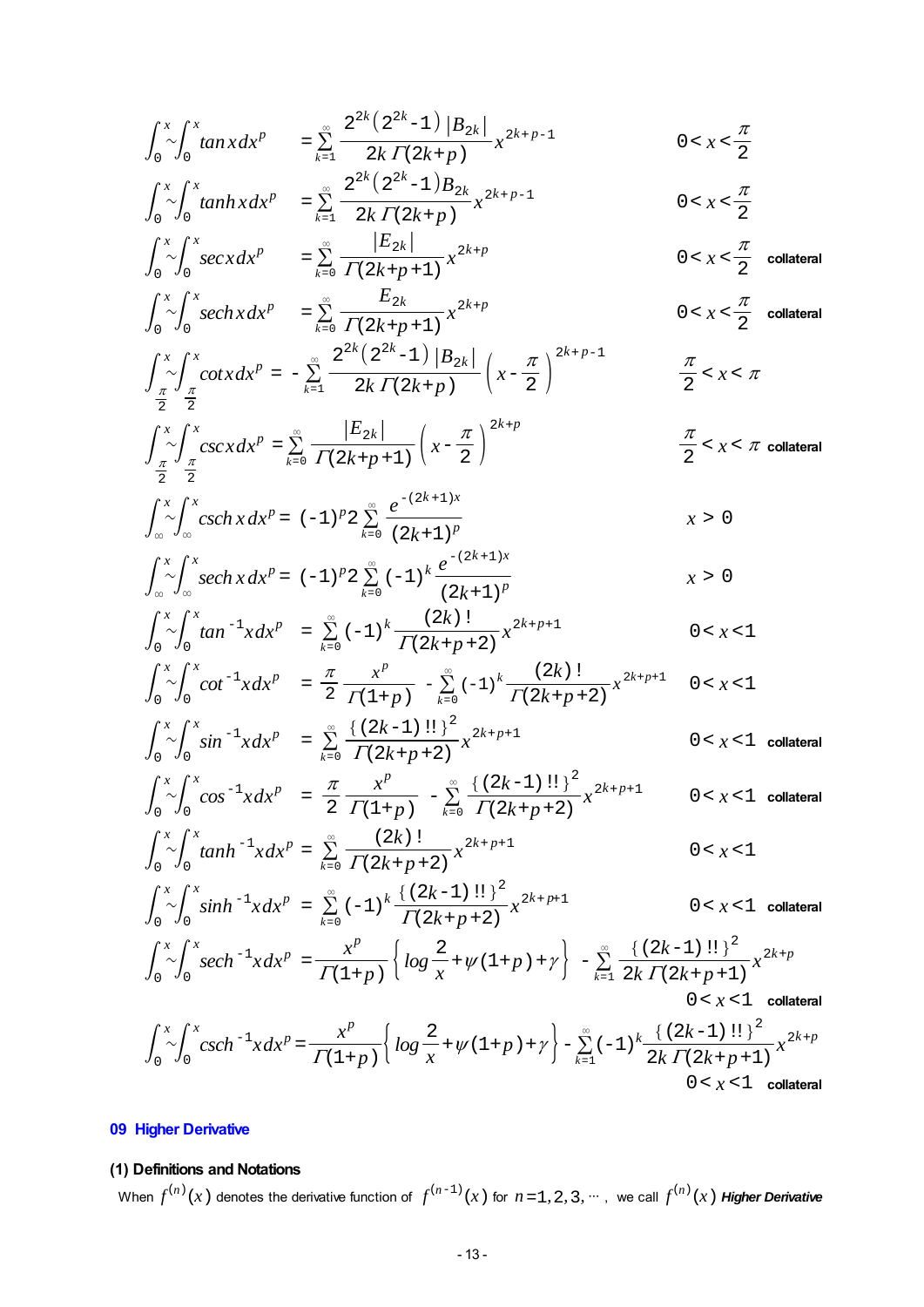### <span id="page-13-0"></span>*of*  $f(x)$ ..

 Moreover, we call it *Higher Differentiation* to differentiate a function *f* with respect to an independent variable *x* repeatedly. And it is described as follows.

$$
\frac{d^n}{dx^n}f(x) \qquad \left\{ \begin{array}{c} = \frac{d}{dx}\left(\begin{array}{c} \cdots \end{array}\frac{d}{dx}\left(\frac{d}{dx}\left(\frac{d}{dx}f(x)\right)\right)\cdots \right) \frac{d}{dx} : n \text{ pieces} \end{array} \right\}
$$

#### **(2) Fundamental Theorem of Higher Differentiation**

The following theorem holds from Theorem 4.1.3 .

When  $f^{(r)}$   $r = 0, 1, \cdots, n$  are continuous functions on a closed interval *I* and are the *r* th derivative functions of  $f$ , the following expression holds for  $x \in I$ .

$$
\frac{d^n}{dx^n}f(x) = f^{(n)}(x)
$$

This theorem guarantees that **only the lineal exists in the higher differentiation**.

#### **(3) Higher Derivative of Elementary Functions**

When *m* is a natural number, the 2nd order derivative of *x <sup>m</sup>* becomes as follows.

$$
\left(x^{m}\right)^{(2)} = m(m-1)x^{m-2} = \frac{m!}{(m-2)!}x^{m-2}
$$

Then, when  $\alpha$  is a positive number, it is as follows.

$$
\left(x^\alpha\right)^{(2)}=\frac{\alpha\,!}{(\alpha\!-\!2)\,!}x^{\alpha\!-\!2}
$$

Here,  $\alpha!$  can be expressed by gamma function  $\Gamma(1+\alpha)$ . Thus

$$
(x^{\alpha})^{(2)} = \frac{\Gamma(1+\alpha)}{\Gamma(1+\alpha-2)} x^{\alpha+2}
$$

By such an easy calculation, we obtain the following expressions for elementary functions.

$$
\left(x^{\alpha}\right)^{(n)} = \frac{\Gamma(1+\alpha)}{\Gamma(1+\alpha-n)} x^{\alpha-n} \qquad (\alpha \ge 0)
$$

$$
= (-1)^{-n} \frac{\Gamma(-\alpha+n)}{\Gamma(-\alpha)} x^{\alpha-n} \qquad (\alpha < 0)
$$

$$
(e^{\pm x})^{(n)} = (\pm 1)^{-n} e^{\pm x}
$$
  
\n
$$
(\log x)^{(n)} = (-1)^{n-1} (n-1)! x^{-n}
$$
  
\n
$$
(\sin x)^{(n)} = \sin \left(x + \frac{n\pi}{2}\right)
$$
  
\n
$$
(\cos x)^{(n)} = \cos \left(x + \frac{n\pi}{2}\right)
$$
  
\n
$$
(\sinh x)^{(n)} = \frac{e^{x} - (-1)^{-n} e^{-x}}{2}
$$
  
\n
$$
(\cosh x)^{(n)} = \frac{e^{x} + (-1)^{-n} e^{-x}}{2}
$$

*etc.*

#### **(4) Higher Derivative of Inverse Trigonometric Functions**

When  $\uparrow, \downarrow$  denote the ceiling function and the floor function and n is a natural number,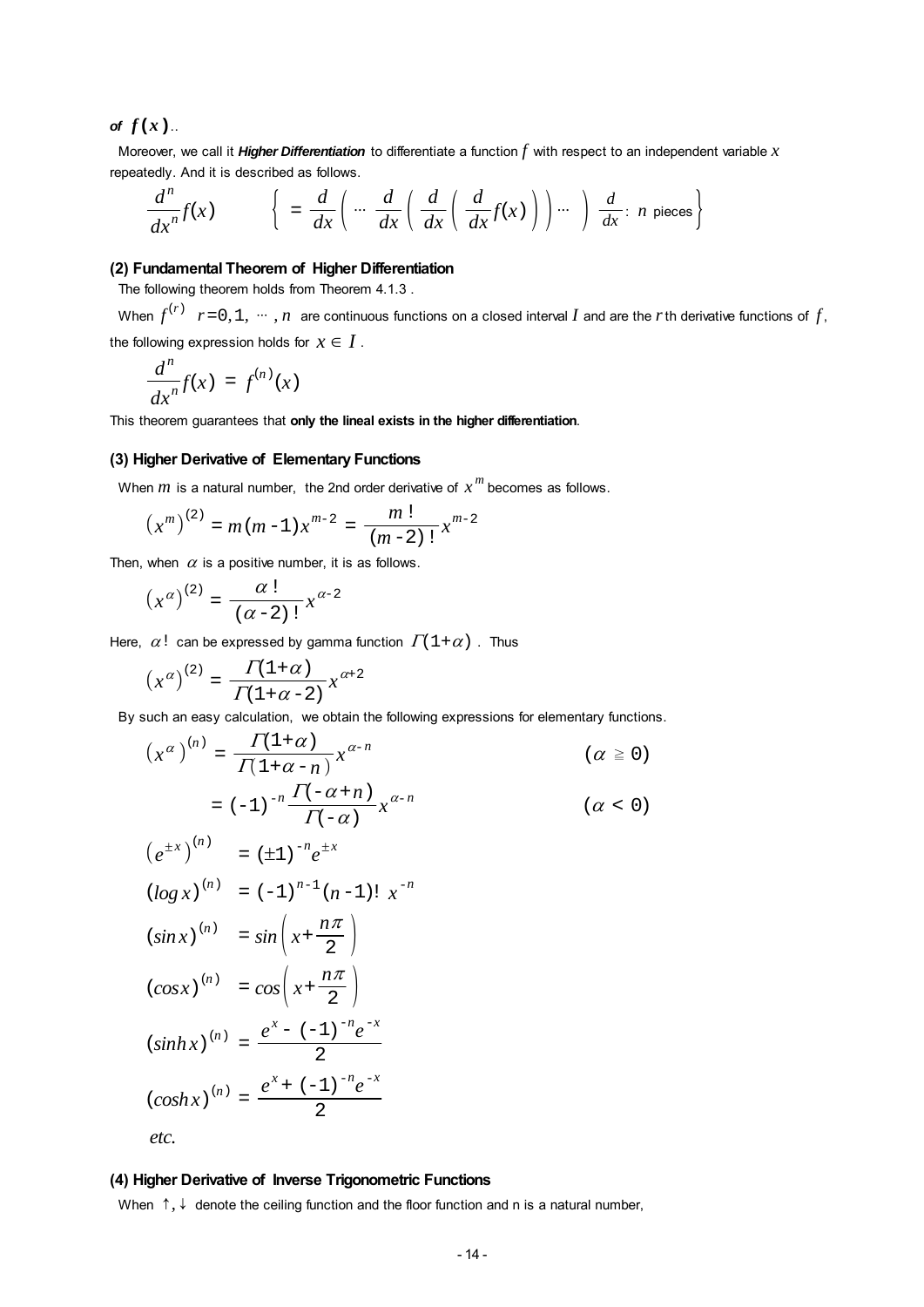<span id="page-14-0"></span>
$$
(tan^{-1}x)^{(n)} = (-1)^{n} \frac{(n-1)!}{(x^{2}+1)^{n}} \sum_{r=1}^{n/2!} (-1)^{r} {}_{n}C_{n+1-2r}x^{n+1-2r}
$$
  
\n
$$
(cot^{-1}x)^{(n)} = (-1)^{n-1} \frac{(n-1)!}{(x^{2}+1)^{n}} \sum_{r=1}^{n/2!} (-1)^{r} {}_{n}C_{n+1-2r}x^{n+1-2r}
$$
  
\n
$$
(sin^{-1}x)^{(n)} = \sum_{r=0}^{n/2} {n-1 \choose n-1-2r} \frac{(2r-1)!! (2n-3-2r)!! x^{n-1-2r}}{(1-x^{2})^{n-r-\frac{1}{2}}}
$$
  
\n
$$
(cos^{-1}x)^{(n)} = -\sum_{r=0}^{n/2} {n-1 \choose n-1-2r} \frac{(2r-1)!! (2n-3-2r)!! x^{n-1-2r}}{(1-x^{2})^{n-r-\frac{1}{2}}}
$$

*etc.*

### **(5) Higher Derivative of Inverse Hyperbolic Functions**

When  $\uparrow$ ,  $\downarrow$  denote the ceiling function and the floor function and n is a natural number,

$$
(tanh^{-1}x)^{(n)} = (coth^{-1}x)^{(n)} = (-1)^n \frac{(n-1)!}{(x^2-1)^n} \sum_{r=1}^{n/24} C_{n+1-2r} x^{n+1-2r}
$$
  

$$
(sinh^{-1}x)^{(n)} = (-1)^{n-1} \sum_{r=0}^{n/24} (-1)^r {n-1 \choose n-1-2r} \frac{(2r-1)!! (2n-3-2r)!! x^{n-1-2r}}{(x^2+1)}
$$
  

$$
(cosh^{-1}x)^{(n)} = (-1)^{n-1} \sum_{r=0}^{n/24} (-1)^r {n-1 \choose n-1-2r} \frac{(2r-1)!! (2n-3-2r)!! x^{n-1-2r}}{(x^2-1)}
$$
  

$$
(x^2-1)^{n-r-\frac{1}{2}}
$$

*etc.*

**(6) By-Products**

$$
\sum_{k=1}^{n/2^+} (-1)^k {}_nC_{n+1-2k} = -2^{n/2} \sin \frac{n\pi}{4}
$$
  

$$
\sum_{k=0}^{\infty} (-1)^k \frac{\{k + (n-1)\} \}!}{k!} = \frac{(n-1)!}{2^n}
$$

**Example**

$$
-5C_4 + 5C_2 - 5C_0 = 4
$$
  
1·2 - 2·3 + 3·4 - 4·5 + - ... =  $\frac{1}{4}$ 

#### **10 Termwise Higher Derivative (Trigonometric, Hyperbolic)**

In this chapter, for the function which second or more order integral cannot be expressed with the elementary functions among trigonometric functions and hyperbolic functions, we differentiate the series expansion of these function termwise and obtain the following expressions. Where, ↑, ↓ denote the ceiling function and the floor function respectively. And Bernoulli Numbers and Euler Numbers are as follows.

$$
B_0 = 1
$$
,  $B_2 = \frac{1}{6}$ ,  $B_4 = -\frac{1}{30}$ ,  $B_6 = \frac{1}{42}$ ,  $B_8 = -\frac{1}{30}$ ,  $B_{10} = \frac{5}{66}$ , ...  
\n $E_0 = 1$ ,  $E_2 = -1$ ,  $E_4 = 5$ ,  $E_6 = -61$ ,  $E_8 = 1385$ ,  $E_{10} = -50521$ , ...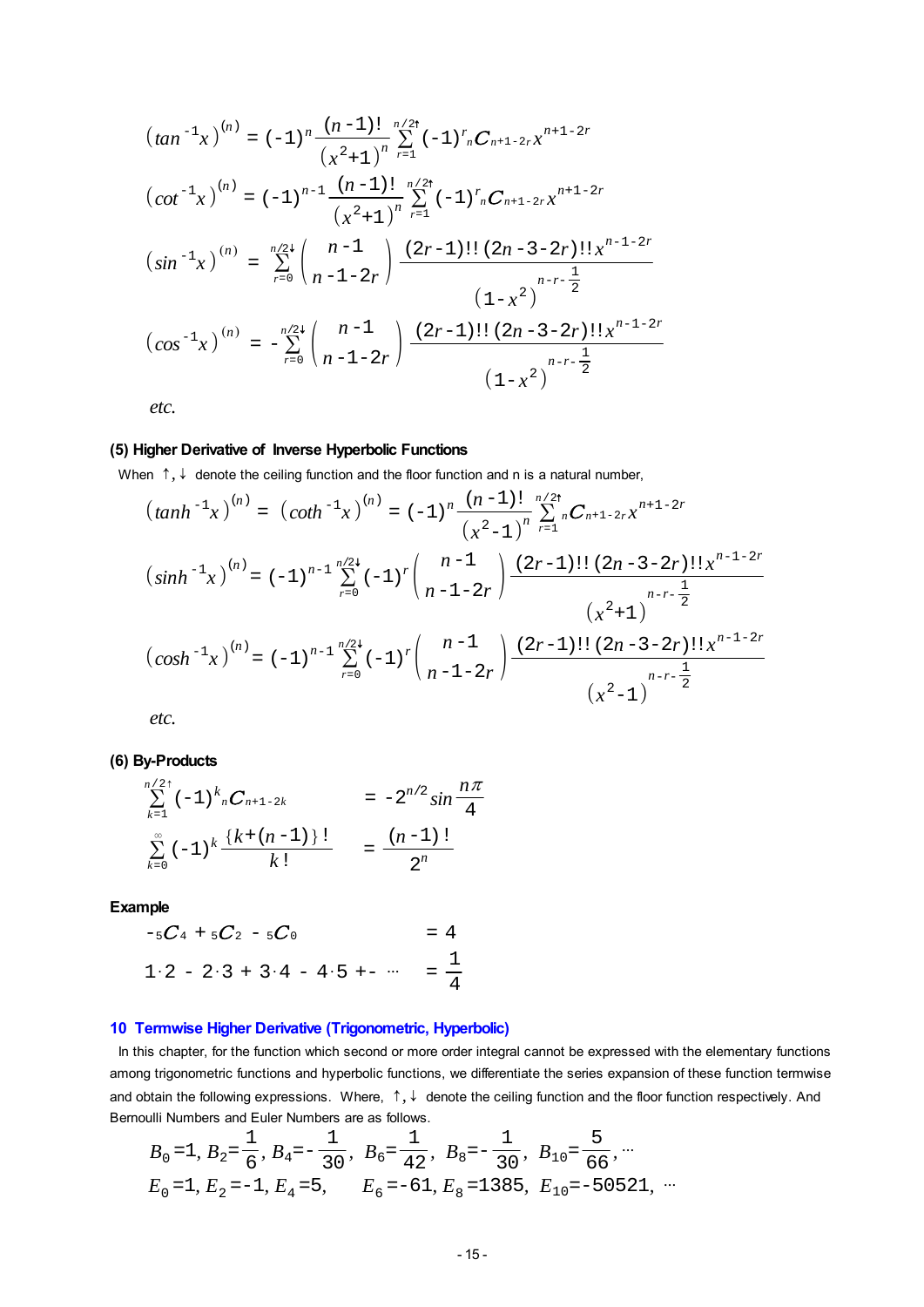### **(1) Taylor Series**

$$
(tan x)^{(n)} = \sum_{k=\frac{n+1}{2}^+}^{\infty} \frac{2^{2k} (2^{2k}-1) |B_{2k}|}{2k(2k-n-1)!} x^{2k-n-1}
$$
  $|x| < \frac{\pi}{2}$ 

$$
(tanh x)^{(n)} = \sum_{k=\frac{n+1}{2}^-}^{\infty} \frac{2^{2k} (2^{2k}-1)B_{2k}}{2k(2k-n-1)!} x^{2k-n-1}
$$
  $|x| < \frac{\pi}{2}$ 

$$
(cot x)^{(n)} = (-1)^n \frac{n!}{x^{n+1}} - \sum_{k=\frac{n+1}{2}^n}^{\infty} \frac{2^{2k} |B_{2k}|}{2k(2k-n-1)!} x^{2k-n-1}
$$
 0 < x < \pi

$$
(\coth x)^{(n)} = (-1)^n \frac{n!}{x^{n+1}} - \sum_{k=\frac{n+1}{2}^+}^{\infty} \frac{2^{2k} B_{2k}}{2k(2k-n-1)!} x^{2k-n-1} \qquad 0 < x < \pi
$$

$$
(csc x)^{(n)} = (-1)^n \frac{n!}{x^{n+1}} + \sum_{k=\frac{n+1}{2}^n}^{\infty} \frac{\left(2^{2k} - 2\right) |B_{2k}|}{2k (2k - n - 1)!} x^{2k - n - 1} \qquad 0 < x < \pi
$$

$$
(csch x)^{(n)} = (-1)^n \frac{n!}{x^{n+1}} + \sum_{k=\frac{n+1}{2}^+}^{\infty} \frac{(2^{2k}-2)B_{2k}}{2k(2k-n-1)!} x^{2k-n-1} \qquad 0 < x < \pi
$$

$$
(sec x)^{(n)} = \sum_{k=\frac{n+1}{2}+1}^{\infty} \frac{|E_{2k}|}{(2k-n)!} x^{2k-n}
$$
  $|x| < \frac{\pi}{2}$ 

$$
(sech x)^{(n)} = \sum_{k=\frac{n+1}{2} \atop k=\frac{n+1}{2}}^{\infty} \frac{E_{2k}}{(2k-n)!} x^{2k-n}
$$
  $|x| < \frac{\pi}{2}$ 

# **(2) Fourier Series**

$$
(tanh x)^{(n)} = (-1)^{n-1} 2^{n+1} \sum_{k=1}^{\infty} (-1)^{k-1} k^{n} e^{-2kx}
$$
 x > 0

$$
(\coth x)^{(n)} = (-1)^n 2^{n+1} \sum_{k=1}^{\infty} k^n e^{-2kx}
$$
  $x > 0$ 

$$
(csch x)^{(n)} = (-1)^n 2 \sum_{k=0}^{\infty} (2k+1)^n e^{-(2k+1)x}
$$
  $x > 0$ 

$$
(sech\,x)^{(n)} = (-1)^n 2 \sum_{k=0}^{\infty} (-1)^k (2k+1)^n e^{-(2k+1)x}
$$
  $x > 0$ 

# **(3) Dirichlet Odd Eta (minus) & Even Beta (minus)**

Comparing Taylor series and Fourier series, we obtain Dirichlet Odd Eta (minus) and Even Beta (minus) .

$$
\begin{split} \eta(1-2n) &= \frac{(-1)^{n-1}}{2^{4n-1}} \sum_{k=n}^{\infty} \frac{2^{2k} \left(2^{2k}-1\right) \left|B_{2k}\right|}{2k(2k-2n)!} \left(\frac{\pi}{4}\right)^{2k-2n} \\ \eta(1-2n) &= \frac{(-1)^{n-1}}{2^{4n-1}} \left(\frac{4}{\pi}\right)^{2n} \left\{(2n-1)! + \sum_{k=n}^{\infty} \frac{2^{2k} \left|B_{2k}\right|}{2k(2k-2n)!} \left(\frac{\pi}{4}\right)^{2k}\right\} \\ \eta(1-2n) &= \frac{\left(2^{2n}-1\right) B_{2n}}{2n} \end{split}
$$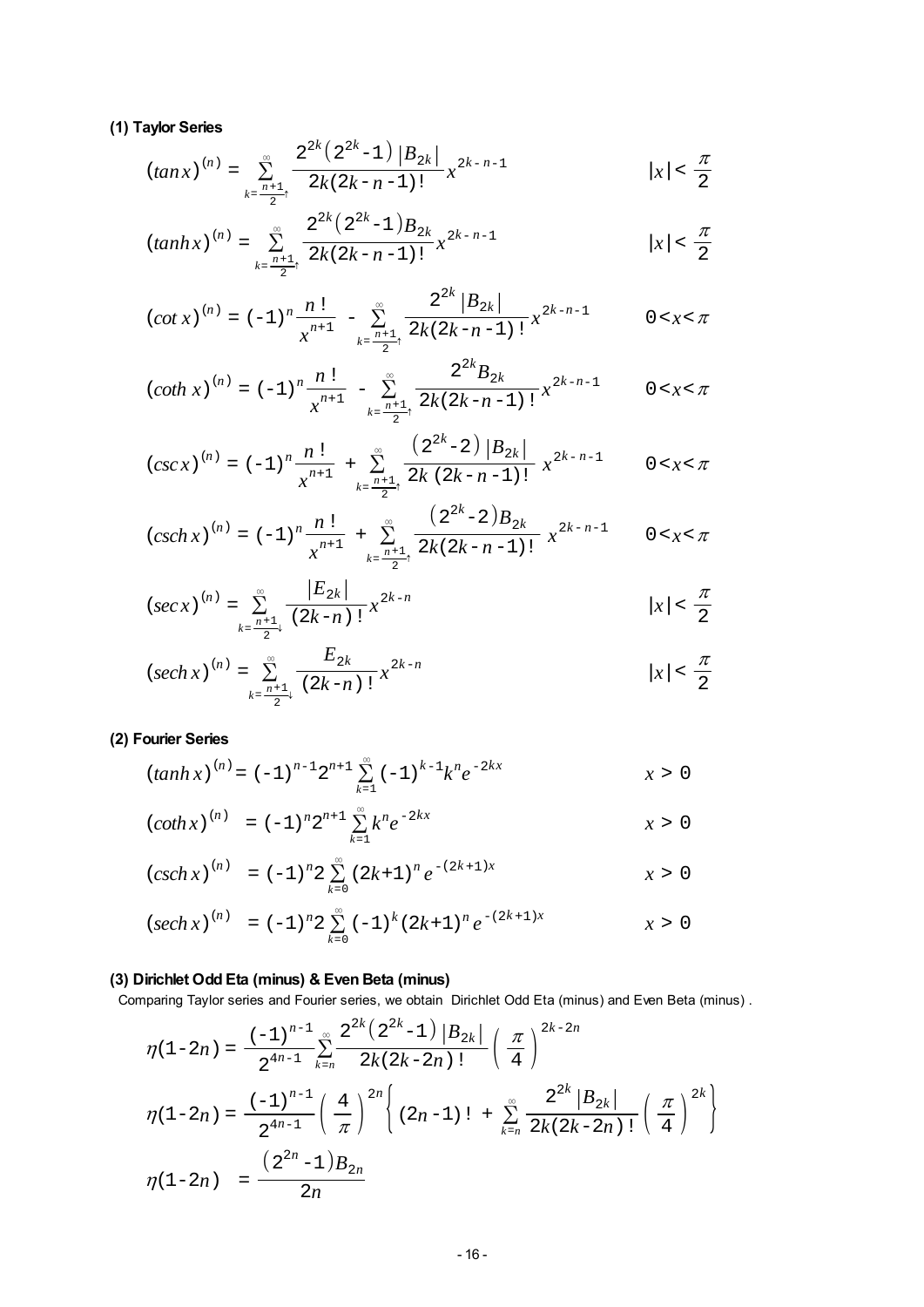<span id="page-16-0"></span>
$$
\beta(-2n) = \frac{(-1)^n}{2^{2n+1}} \sum_{k=n+1}^{\infty} \frac{2^{2k} (2^{2k}-1) |B_{2k}|}{2k(2k-2n-1)!} \left(\frac{\pi}{4}\right)^{2k-2n-1}
$$
  

$$
\beta(-2n) = \frac{(-1)^n}{2^{2n+1}} \left(\frac{4}{\pi}\right)^{2n} \left\{(2n)! - \sum_{k=n+1}^{\infty} \frac{2^{2k} |B_{2k}|}{2k(2k-2n-1)!} \left(\frac{\pi}{4}\right)^{2k}\right\}
$$
  

$$
\beta(-2n) = \frac{E_{2n}}{2}
$$

# **(4) Other by-products**

$$
\frac{1^n}{e^1} + \frac{2^n}{e^2} + \frac{3^n}{e^3} + \frac{4^n}{e^4} + \cdots = n! + (-1)^n \sum_{k=\frac{n+1}{2}+}^{\infty} \frac{B_{2k}}{2k(2k-n-1)!}
$$
\n
$$
\frac{1^n}{e^1} - \frac{2^n}{e^2} + \frac{3^n}{e^3} - \frac{4^n}{e^4} + \cdots = (-1)^{n-1} \sum_{k=\frac{n+1}{2}+}^{\infty} \frac{(2^{2k}-1)B_{2k}}{2k(2k-n-1)!}
$$
\n
$$
\frac{1^n}{e^1} + \frac{3^n}{e^3} + \frac{5^n}{e^5} + \frac{7^n}{e^7} + \cdots = \frac{n!}{2} - \frac{(-1)^n}{2} \sum_{k=\frac{n+1}{2}+}^{\infty} \frac{(2^{2k}-2)B_{2k}}{2k(2k-n-1)!}
$$
\n
$$
\frac{1^n}{e^1} - \frac{3^n}{e^3} + \frac{5^n}{e^5} - \frac{7^n}{e^7} + \cdots = \frac{(-1)^n}{2} \sum_{k=\frac{n+1}{2}+}^{\infty} \frac{E_{2k}}{(2k-n)!}
$$
\n
$$
\frac{1^p}{e^1} + \frac{2^p}{e^2} + \frac{3^p}{e^3} + \frac{4^p}{e^4} + \cdots \approx \Gamma(1+p) \qquad p > 0
$$
\n
$$
\frac{1^p}{e^1} + \frac{3^p}{e^3} + \frac{5^p}{e^5} + \frac{7^p}{e^7} + \cdots \approx \frac{\Gamma(1+p)}{2} \qquad p > 0
$$
\n
$$
(2n-1)! = \sum_{k=n}^{\infty} \frac{(2^{2k}-2) |B_{2k}|}{2k(2k-2n)!} \left(\frac{\pi}{2}\right)^{2k}
$$
\n
$$
(2n)! = \sum_{k=n+1}^{\infty} \frac{2^{2k} |B_{2k}|}{2k(2k-2n-1)!} \left(\frac{\pi}{2}\right)^{2k}
$$

# **11 Termwise Higher Derivative (Inv-Trigonometric, Inv-Hyperbolic)**

 Among trigonometric functions and hyperbolic functions, there are functions that it is difficult to obtain the general form of the second or more order derivative. In this chapter, we differentiate the series expansion of these functions termwise and obtain the following expressions. Where,  $\uparrow$ ,  $\downarrow$  denote the ceiling function and the floor function respectively.

# **(1) Taylor Series**

$$
\left(\tan^{-1}x\right)^{(n)} = \sum_{k=\frac{n-1}{2}^+}^{\infty} (-1)^k \frac{(2k)!}{(2k+1-n)!} x^{2k+1-n} \qquad |x| < 1
$$

$$
\left(\cot^{-1}x\right)^{(n)} = -\sum_{k=\frac{n-1}{2}^+}^{\infty} (-1)^k \frac{(2k)!}{(2k+1-n)!} x^{2k+1-n}
$$
 |x| < 1

$$
\left(\sin^{-1}x\right)^{(n)} = \sum_{k=\frac{n-1}{2}+}^{\infty} \frac{\left\{\left(2k-1\right)!!\right\}^2}{\left(2k+1-n\right)!} x^{2k+1-n} \qquad |x| < 1
$$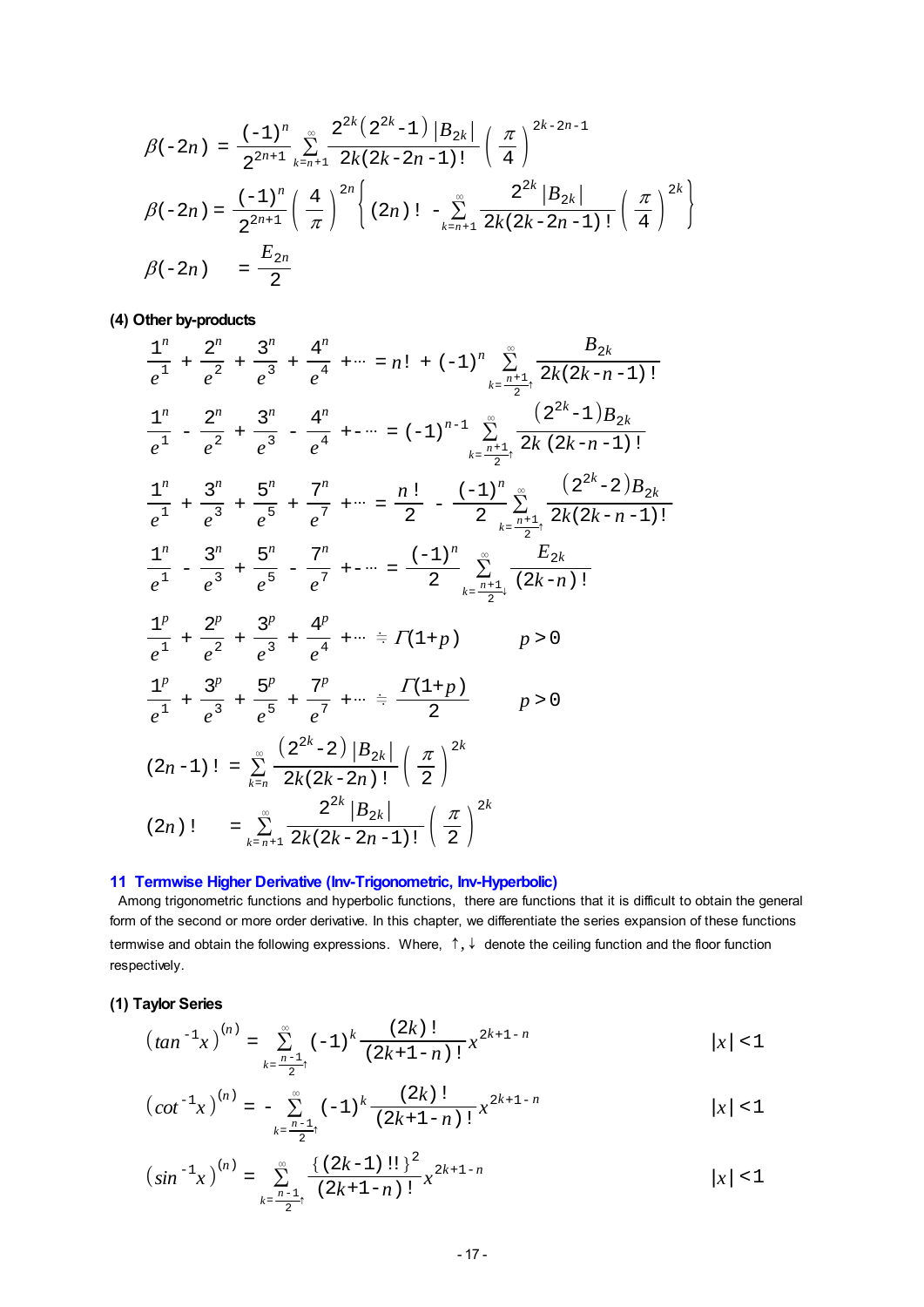$$
\left(\cos^{-1}x\right)^{(n)} = -\sum_{k=\frac{n-1}{2}+}^{\infty} \frac{\left\{\left(2k-1\right)!\right\}^2}{\left(2k+1-n\right)!} x^{2k+1-n} \qquad |x| < 1
$$

$$
\left(csc^{-1}x\right)^{(n)} = (-1)^n \sum_{k=0}^{\infty} \frac{(2k-1)!!}{(2k)!!} \frac{(2k+n)!}{(2k+1)!} x^{-2k-n-1} \qquad |x| > 1
$$

$$
\left( \sec^{-1} x \right)^{(n)} = \left( -1 \right)^{n-1} \sum_{k=0}^{\infty} \frac{(2k-1) \text{ } \text{!!}}{(2k) \text{ } \text{!!}} \frac{(2k+n) \text{ } \text{!}}{(2k+1) \text{ } \text{!}} x^{-2k-n-1} \qquad |x| > 1
$$

$$
\left(\tanh^{-1}x\right)^{(n)} = \sum_{k=\frac{n-1}{2}^+}^{\infty} \frac{(2k)!}{(2k+1-n)!} x^{2k+1-n} \qquad |x| < 1
$$

$$
\left(\coth^{-1}x\right)^{(n)} = (-1)^{(n)} \sum_{k=0}^{\infty} \frac{(2k+n)!}{(2k+1)!} x^{-2k-1-n} \qquad |x| > 1
$$

$$
\left(\sinh^{-1}x\right)^{(n)} = \sum_{k=\frac{n-1}{2}^+}^{\infty} (-1)^k \frac{\left\{\left(2k-1\right)!\right\}^2}{\left(2k+1-n\right)!} x^{2k+1-n} \qquad |x| < 1
$$

$$
\left(\cosh^{-1}x\right)^{(n)} = (-1)^{n-1}\frac{(n-1)!}{x^n} + (-1)^{n-1}\sum_{k=1}^{\infty} \frac{(2k+n-1)!}{\left\{(2k)!!\right\}^2} x^{-2k-n} \qquad x > 1
$$

$$
\left(\operatorname{csch}^{-1}x\right)^{(n)} = (-1)^n \frac{(n-1)!}{x^n} - \sum_{k=\frac{n}{2}^+}^{\infty} (-1)^k \frac{\left\{(2k-1)!!\right\}^2}{2k(2k-n)!} x^{2k-n} \qquad 0 < x < 1
$$

$$
\left(\operatorname{sech}^{-1}x\right)^{(n)} = (-1)^n \frac{(n-1)!}{x^n} - \sum_{k=\frac{n}{2}^+}^{\infty} \frac{\left\{\left(2k-1\right)!!\right\}^2}{2k\left(2k-n\right)!} x^{2k-n} \qquad 0 < x < 1
$$

### **(4) By-Products**

$$
\sum_{k=\frac{n-1}{2}^+}^{\infty} (-1)^k \frac{(2k)!}{(2k+1-n)!} = (-1)^n \frac{(n-1)!}{2^n} \sum_{k=1}^{n/2} (-1)^k {}_{n}C_{n+1-2k}
$$

### **Example**

$$
1 \cdot 2 - 3 \cdot 4 + 5 \cdot 6 - 7 \cdot 8 + \cdots = -\frac{1}{2}
$$

#### **12 Super Derivative (Non-integer times Derivative)**

 Here, extending the domain of the index function of a differenciation oprator, we obtain Super Derivative (non-integer order derivative).

### **(1) Definitions and Notations**

 $f^{}(x)$  denotes the non-integer order derivative function of  $f(x)$ . And we call this **Super Derivaive of**  $f(x)$ .

Since there is a super derivative function innumerably, which  $f^{ means follows the definition at that time.$ 

 We call it *Super Differentiation* to differentiate a function *f* with respect to an independent variable continuously. And it is described as follows.

$$
\frac{d^p}{dx^p}f(x) \qquad \left\{ \begin{array}{l} = \frac{d}{dx} \sim \frac{d}{dx}f(x) \qquad \frac{d}{dx} \colon p \text{ pieces} \end{array} \right\}
$$

# **(2) Fundamental Theorem of Super Differentiation**

Let  $f^{(r)}$   $r \in [0, p]$  be an continuous function on the closed interval  $I$  and be arbitrary the r-th order derivative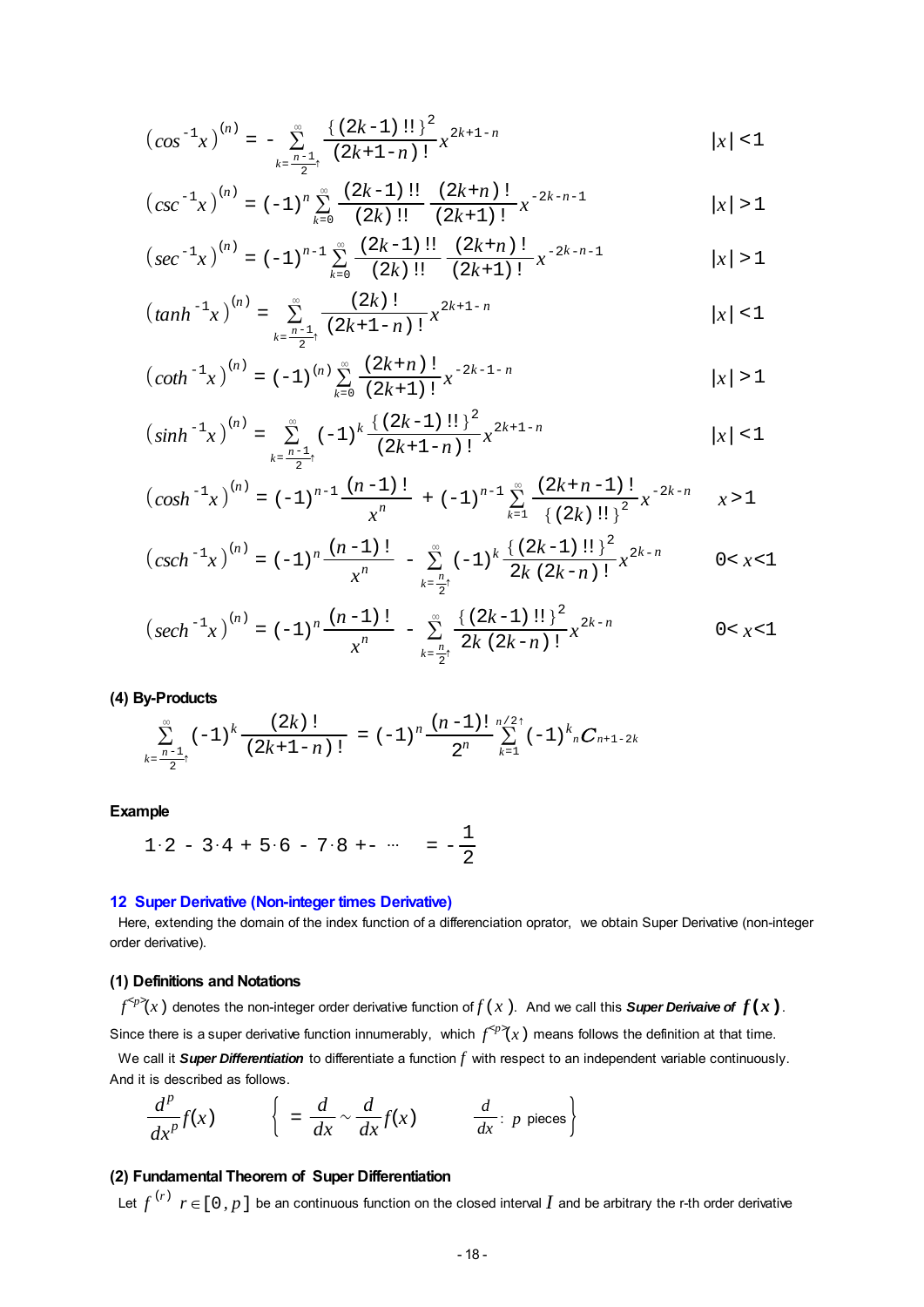function of  $f$ . And let  $a(r)$  be a continuous function on the closed interval  $[0, p]$ .

Then the following expression holds for  $a(r)$ ,  $x \in I$ .

$$
\frac{d^p}{dx^p}f(x) = f^{(p)}(x) + \frac{d^p}{dx^p} \sum_{r=0}^{p-1} f^{(r)}\{a(p-r)\}\int_{a(p)}^x \int_{a(p-r)}^x dx^r
$$

Especially, when  $a(r) = a$  for all  $k \in [0, p]$ ,

$$
\frac{d^p}{dx^p}f(x) = f^{(p)}(x) + \frac{d^p}{dx^p} \sum_{r=0}^{p-1} f^{(r)}(a) \frac{(x-a)^r}{\Gamma(1+r)}
$$

#### **(3) Lineal and Collateral**

We call the 2nd term of the right sides of these *Constant-of-differentiation Function*.

And when Constant-of-differentiation Function is 0, we call the left side *Lineal Super Differentiation* and we call $f^{(p)}(x^{})$ **Lineal Super Derivaive Function** .

 Oppositely, when Constant-of-differentiation Function is not 0, we call the left side *Collateral Super Differentiation* and we call the right side *Collateral Super Derivaive Function.* For example,

> Left: Collateral  $p$ -th order differenciation Right: Collateral *p*-th order derivative

when  $a \neq -\infty$ ,

$$
\frac{d^p}{dx^p}e^x = e^x + \frac{d^p}{dx^p} \sum_{r=0}^{p-1} e^a \frac{(x-a)^r}{\Gamma(1+r)}
$$

when  $a = -\infty$ 

$$
\frac{d^p}{dx^p}e^x = e^x
$$
Left: Linear *p*-th order differentiation  
Right: Linear *p*-th order derivative

As seen from this example, the lineal and the collateral exist in the super differentiation unlike the higher differenciation

#### **(4) Riemann-Liouville Differintegral**

When the super integral of  $f(x)$  is the one with a fixed lower limit, the super derivative of  $f(x)$  is obtained by the following formula. In this formula, the  $n$  th order differenciation is subtracted from the  $n-p$  th order integration and the *p* th order derivative is obtained. Then, this formula is called *Riemann-Liouville Differintegral***.**

$$
\frac{d^p}{dx^p}f(x)\ =\ \frac{1}{\varGamma(n-p)}\ \frac{d^n}{dx^n}\int_a^x(x-t)^{n-p-1}f(t)\,dt\qquad n=ceil\,(p\,)
$$

Since the left side has lost the operating function, Reimann-Liouville Differintegral of the right side is very important.

#### **(5) Fractional Derivative & Super Derivative**

 In traditional *Fractional Derivative*, the super derivative is drawn from Riemann-Liouville Differintegral. For example, in the case of  $f(x) = log x$ , it is as follws.

$$
\begin{split} \left(\log x\right)^{\left(\frac{1}{2}\right)} &= \frac{1}{\Gamma(1-1/2)} \frac{d^1}{dx^1} \int_0^x (x-t)^{1-\frac{1}{2}-1} \log t \, dt \\ &= \frac{1}{\sqrt{\pi}} \frac{d}{dx} \int_0^x (x-t)^{-\frac{1}{2}} \log t \, dt \\ &= \frac{1}{\sqrt{\pi}} \frac{d}{dx} \left[ -4\sqrt{x} \, \tanh^{-1}\left(\frac{\sqrt{x-t}}{\sqrt{x}}\right) - 2\sqrt{x-t} \, \left(\log t - 2\right) \right]_0^x \end{split}
$$

Long calculation continues.

 $\vdots$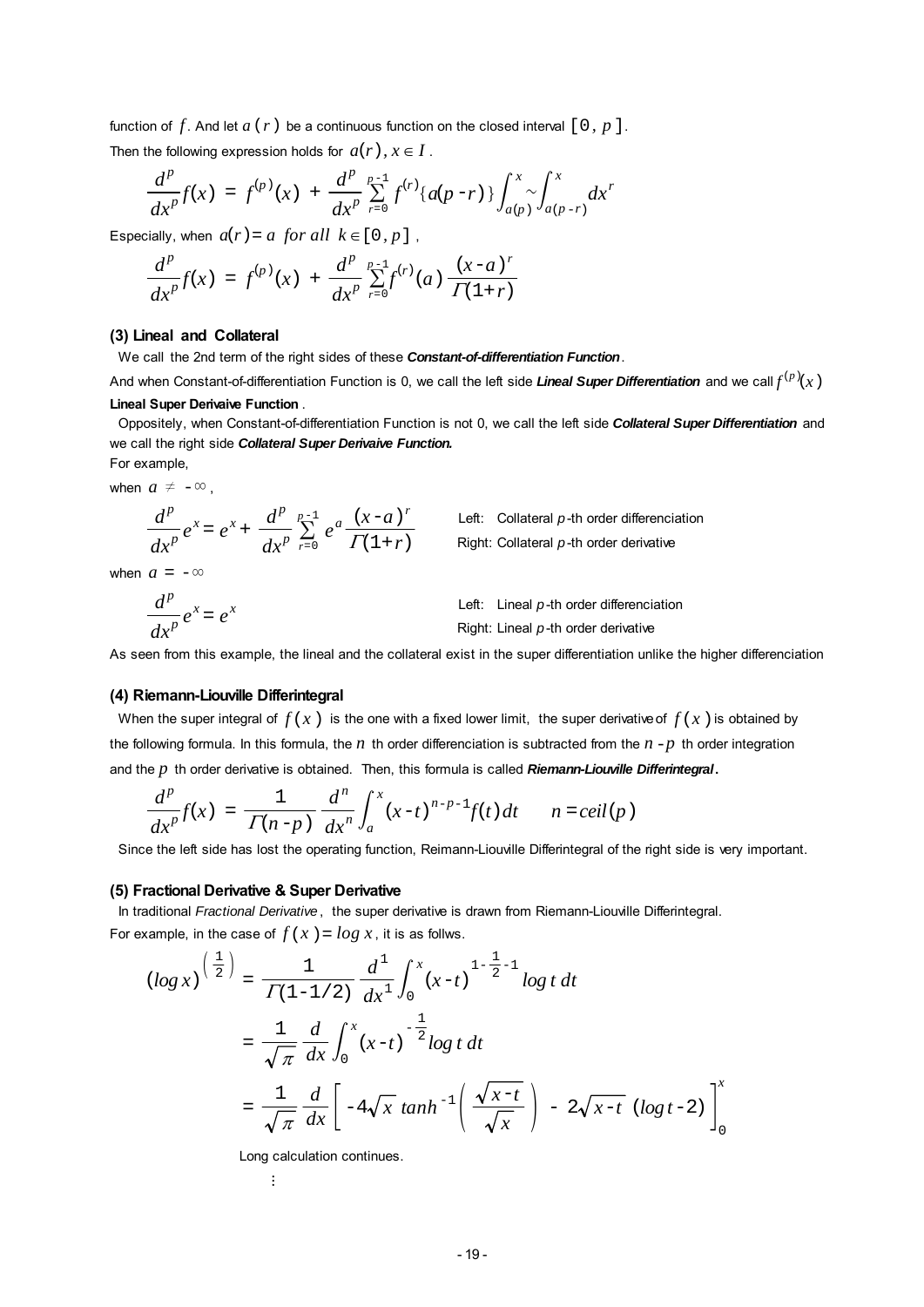$$
= \frac{1}{\sqrt{\pi}} \frac{d}{dx} \left\{ 4\sqrt{x} (\log 2 - 1) + 2\sqrt{x} \log x \right\} = \frac{\log x + 2 \log 2}{\sqrt{\pi}} x^{-\frac{1}{2}}
$$

Because the technique of Fractional Derivative is difficult like this, it is unknown in whether the case of  $p = 1/3$  is calculable in this way.

 Also, it is the same as the case of super integral that Riemann-Liouville Differintegral cannot be applied to the noninteger order derivative such as *sin x* .

On the other hand, in Super Derivative that I advocates, first of all, we obtain the following higher derivative.

$$
\int_0^x \int_0^x \log x dx^p = \frac{\log x - \psi(1+p) - \gamma}{\Gamma(1+p)} x^p
$$

Since differentiation is the reverse operation of integration, reversing the sign of the indexof the integration operator, we obtain the following immediately.

$$
\left( \log x \right)^{(p)} = \frac{\log x - \psi(1-p) - \gamma}{\Gamma(1-p)} \; x^{-p}
$$

Substituting  $p = 1/2$  for this,

$$
\begin{aligned} \left(\log x\right)^{\left(\frac{1}{2}\right)} &= \frac{\log x - \psi(1/2) - \gamma}{\Gamma(1/2)} x^{-\frac{1}{2}}\\ &= \frac{\log x - \left(-\gamma - 2\log 2\right) - \gamma}{\sqrt{\pi}} x^{-\frac{1}{2}} = \frac{\log x + 2\log 2}{\sqrt{\pi}} x^{-\frac{1}{2}} \end{aligned}
$$

Thus, we obtain the desired super derivative very easily.

By the way, when  $p = 2$ , according to the formulas

$$
\frac{\psi(-n)}{\Gamma(-n)} = (-1)^{n+1}n! \qquad , \qquad \Gamma(-n) = \pm \infty
$$

it is as follows.

$$
(\log x)^{(2)} = \frac{\log x - \psi(-1) - \gamma}{\Gamma(-1)} x^{-2} = -(-1)^{1+1} 1! \ x^{-2} = -\frac{1}{x^2}
$$

Furthermore, in a similar way, we can obtain the super derivative such as sin x easily.

#### **(6) Super Derivatives of Elementary Functions**

In this way, the following super derivatives obtined from " [09 Higher Derivative](#page-13-0) ".

$$
\left(x^{\alpha}\right)^{(p)} = \frac{\Gamma(1+\alpha)}{\Gamma(1+\alpha-p)} x^{\alpha-p}
$$
\n
$$
= (-1)^{-p} \frac{\Gamma(-\alpha+p)}{\Gamma(-\alpha)} x^{\alpha-p}
$$
\n
$$
\left(\alpha \ge 0\right)
$$
\n
$$
\left(\alpha < 0\right)
$$

$$
(e^{\pm x})^{(p)} = (\pm 1)^{-p} e^{\pm x}
$$
  
\n
$$
(log x)^{(p)} = \frac{log x - \psi(1-p) - \gamma}{\Gamma(1-p)} x^{-p}
$$
  
\n
$$
(sin x)^{(p)} = sin\left(x + \frac{p\pi}{2}\right)
$$
  
\n
$$
(cos x)^{(p)} = cos\left(x + \frac{p\pi}{2}\right)
$$
  
\n
$$
(sinh x)^{(p)} = \frac{e^{x} - (-1)^{-p}e^{-x}}{2}
$$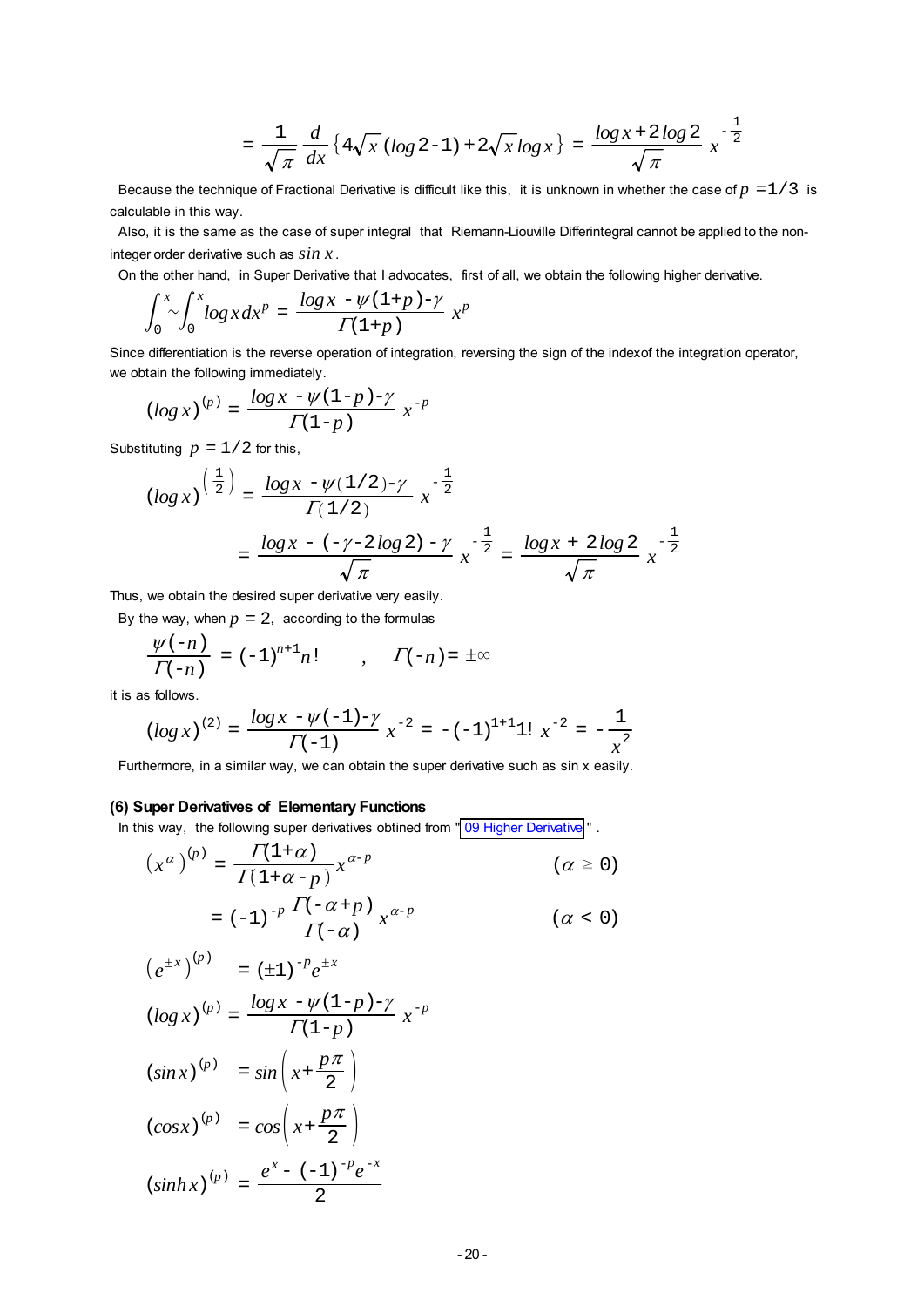$$
(cosh x)^{(p)} = \frac{e^{x} + (-1)^{-p}e^{-x}}{2}
$$
  
\n
$$
(tan^{-1}x)^{(p)} = \frac{tan^{-1}x}{\Gamma(1-p)} \sum_{k=0}^{\infty} (-1)^{k} \begin{pmatrix} -p \\ -p-2k \end{pmatrix} x^{-p-2k}
$$
  
\n
$$
+ \frac{log(1+x^{2})}{2\Gamma(1-p)} \sum_{k=1}^{\infty} (-1)^{k} \begin{pmatrix} -p \\ -p+1-2k \end{pmatrix} x^{-p+1-2k}
$$
  
\n
$$
- \frac{1}{\Gamma(1-p)} \sum_{r=1}^{\infty} (-1)^{r} \begin{pmatrix} -p \\ -p+1-2r \end{pmatrix} \{ \psi(1-p) - \psi(2r) \} x^{-p+1-2r}
$$
  
\n
$$
(cot^{-1}x)^{(p)} = -\frac{tan^{-1}x}{\Gamma(1-p)} \sum_{k=0}^{\infty} (-1)^{k} \begin{pmatrix} -p \\ -p-2k \end{pmatrix} x^{-p-2k}
$$
  
\n
$$
- \frac{log(1+x^{2})}{2\Gamma(1-p)} \sum_{k=1}^{\infty} (-1)^{k} \begin{pmatrix} -p \\ -p+1-2k \end{pmatrix} x^{-p+1-2k}
$$
  
\n
$$
+ \frac{1}{\Gamma(1-p)} \sum_{r=1}^{\infty} (-1)^{r} \begin{pmatrix} -p \\ -p+1-2r \end{pmatrix} \{ \psi(1-p) - \psi(2r) \} x^{-p+1-2r}
$$

**(7) By-Products**

$$
\sum_{k=0}^{n} \frac{(-1)^k}{mk + (m-1)} {n \choose k} = -\frac{B(1+n, -1/m)}{m(mn+m-1)}
$$
  
\n
$$
(x^q)^{(p)} = \frac{q+1-p}{\Gamma(1-p)} \sum_{r=0}^{\infty} \frac{(-1)^r}{r+1-p} {q \choose r} \cdot x^{q-p}
$$
  
\n
$$
B(q, -p) = -\frac{q-p}{p} \sum_{r=0}^{\infty} \frac{(-1)^r}{r+1-p} {q-1 \choose r}
$$
  
\n
$$
B()
$$
 is Beta function

### **13 Termwise Super Derivative**

 The following termwise super derivatives are obtained from ["10 Termwise Higher Derivative \(Trigonometric,](#page-14-0) Hyperbolic)" and "[11 Termwise Higher Derivative \(Inv-Trigonometric, Inv-Hyperbolic\)"](#page-16-0) .

Where,  $\uparrow, \downarrow$  denote the ceiling function and the floor function respectively. And Bernoulli Numbers and Euler Numbers are as follows.

$$
B_0 = 1, B_2 = \frac{1}{6}, B_4 = -\frac{1}{30}, B_6 = \frac{1}{42}, B_8 = -\frac{1}{30}, B_{10} = \frac{5}{66}, \dots
$$
  
\n
$$
E_0 = 1, E_2 = -1, E_4 = 5, E_6 = -61, E_8 = 1385, E_{10} = -50521, \dots
$$

$$
(tan x)^{(p)} = \sum_{k=\frac{p+1}{2}^+}^{\infty} \frac{2^{2k} (2^{2k}-1) |B_{2k}|}{2k \Gamma(2k-p)} x^{2k-p-1}
$$
 0 < x  $\frac{\pi}{2}$ 

$$
(tanh x)^{(p)} = \sum_{k=\frac{p+1}{2}^+}^{\infty} \frac{2^{2k} (2^{2k}-1) B_{2k}}{2k \Gamma(2k-p)} x^{2k-p-1}
$$
 0 < x  $\frac{\pi}{2}$ 

$$
(\sec x)^{(p)} = \sum_{k=\frac{p+1}{2}}^{\infty} \frac{|E_{2k}|}{\Gamma(2k-p+1)} x^{2k-p}
$$
 0 < x  $\frac{\pi}{2}$  collateral

$$
(sech x)^{(p)} = \sum_{k=\frac{p+1}{2}}^{\infty} \frac{E_{2k}}{\Gamma(2k-p+1)} x^{2k-p}
$$
 0 < x  $\frac{\pi}{2}$  collateral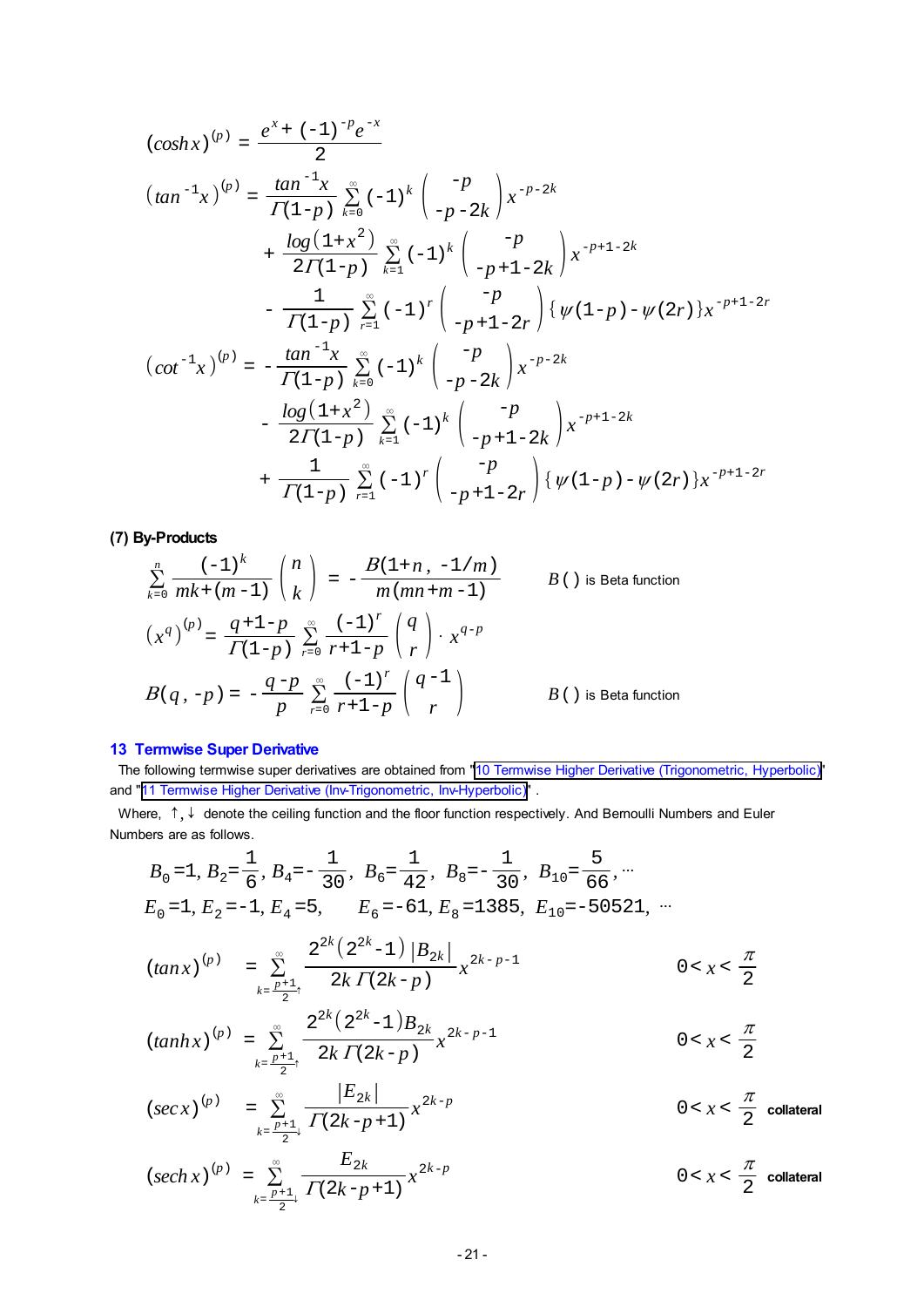$$
\left( \cot x \right)^{(p)} = - \sum_{k=\frac{p+1}{2}^+}^{\infty} \frac{2^{2k} \left( 2^{2k} - 1 \right) \left| B_{2k} \right| }{2k \, \Gamma(2k-p)} \left( x - \frac{\pi}{2} \right)^{2k-p-1} \hspace{2cm} \frac{\pi}{2} < x < \pi
$$

$$
(csc x)^{(p)} = \sum_{k=\frac{p+1}{2}+1}^{\infty} \frac{|E_{2k}|}{\Gamma(2k-p+1)} \left(x - \frac{\pi}{2}\right)^{2k-p} \qquad \qquad \frac{\pi}{2} < x < \pi
$$

$$
(csch x)^{(p)} = (-1)^{-p} 2 \sum_{k=0}^{\infty} \frac{(2k+1)^p}{e^{(2k+1)x}}
$$

$$
(sech\,x)^{(p)} = (-1)^{-p} 2 \sum_{k=0}^{\infty} (-1)^k \frac{(2k+1)^p}{e^{(2k+1)x}}
$$

$$
\left(\tan^{-1}x\right)^{(p)} = \sum_{k=\frac{p-1}{2}^+}^{\infty} (-1)^k \frac{(2k)!}{\Gamma(2k+2-p)} x^{2k+1-p} \qquad 0 < x < 1
$$

$$
\left(\cot^{-1}x\right)^{(p)} = \frac{\pi}{2} \frac{x^{-p}}{\Gamma(1-p)} - \sum_{k=\frac{p-1}{2}+}^{\infty} (-1)^k \frac{(2k)!}{\Gamma(2k+2-p)} x^{2k+1-p} \qquad 0 < x < 1
$$

$$
\left(\sin^{-1}x\right)^{(p)} = \sum_{k=\frac{p-1}{2}^+}^{\infty} \frac{\left\{\left(2k-1\right)!!\right\}^2}{\Gamma(2k+2-p)} x^{2k+1-p}
$$
 0 < x < 1 **collateral**

$$
\left(\cos^{-1}x\right)^{(p)} = \frac{\pi}{2} \frac{x^{-p}}{\Gamma(1-p)} - \sum_{k=\frac{p-1}{2}+}^{\infty} \frac{\left\{\left(2k-1\right)!!\right\}^2}{\Gamma(2k+2-p)} x^{2k+1-p}
$$
 0 < x < 1 **collateral**

$$
\left(\tanh^{-1}x\right)^{(p)} = \sum_{k=\frac{p-1}{2}^+}^{\infty} \frac{(2k)!}{\Gamma(2k+2-p)} x^{2k+1-p} \qquad \qquad 0 < x < 1
$$

$$
\left(\sinh^{-1}x\right)^{(p)} = \sum_{k=\frac{p-1}{2}\uparrow}^{\infty} (-1)^k \frac{\left\{\left(2k-1\right)!\right\}^2}{\Gamma(2k+2-p)} x^{2k+1-p} \qquad 0 < x < 1 \quad \text{collateral}
$$

$$
\left(sech^{-1}x\right)^{(p)}=\frac{x^{-p}}{\Gamma(1-p)}\left\{ \log\frac{2}{x}+\psi(1-p)+\gamma\right\} \right. \\ \left. -\sum_{k=\frac{p}{2}^+}^{\infty}\frac{\left\{ \left(2k-1\right)!!\right\}^2}{2k\Gamma(2k-p+1)}x^{2k-p} \right.
$$

 $0 < x < 1$  collateral

$$
\left(\operatorname{csch}^{-1}x\right)^{(p)} = \frac{x^{-p}}{\Gamma(1-p)} \left\{ \log \frac{2}{x} + \psi(1-p) + \gamma \right\} - \sum_{k=\frac{p}{2}^+}^{\infty} (-1)^k \frac{\left\{ (2k-1)!! \right\}^2}{2k \Gamma(2k-p+1)} x^{2k-p}
$$
  
0 < x < 1 **collateral**

# **14 Higher and Super Calculus of Logarithmic Integral etc.**

 Here, the higher integrals and the super calculus of the double logarithm function and the following four functions are shown.

$$
Ei(x) = \int_{-\infty}^{x} \frac{e^{t}}{t} dt
$$
,  $Ci(x) = \int_{\infty}^{x} \frac{\cos t}{t} dt$ ,  $Si(x) = \int_{0}^{x} \frac{\sin t}{t} dt$ ,  $li(x) = \int_{0}^{x} \frac{1}{\log t} dt$ 

# **(1) Higher Integrals of Logarithmic Integral etc.**

$$
\int_{-\infty}^{x} \int_{-\infty}^{x} Ei(x) dx^{n} = \frac{1}{n!} \left\{ x^{n} Ei(x) - e^{x} \sum_{r=0}^{n-1} r! x^{n-1-r} \right\}
$$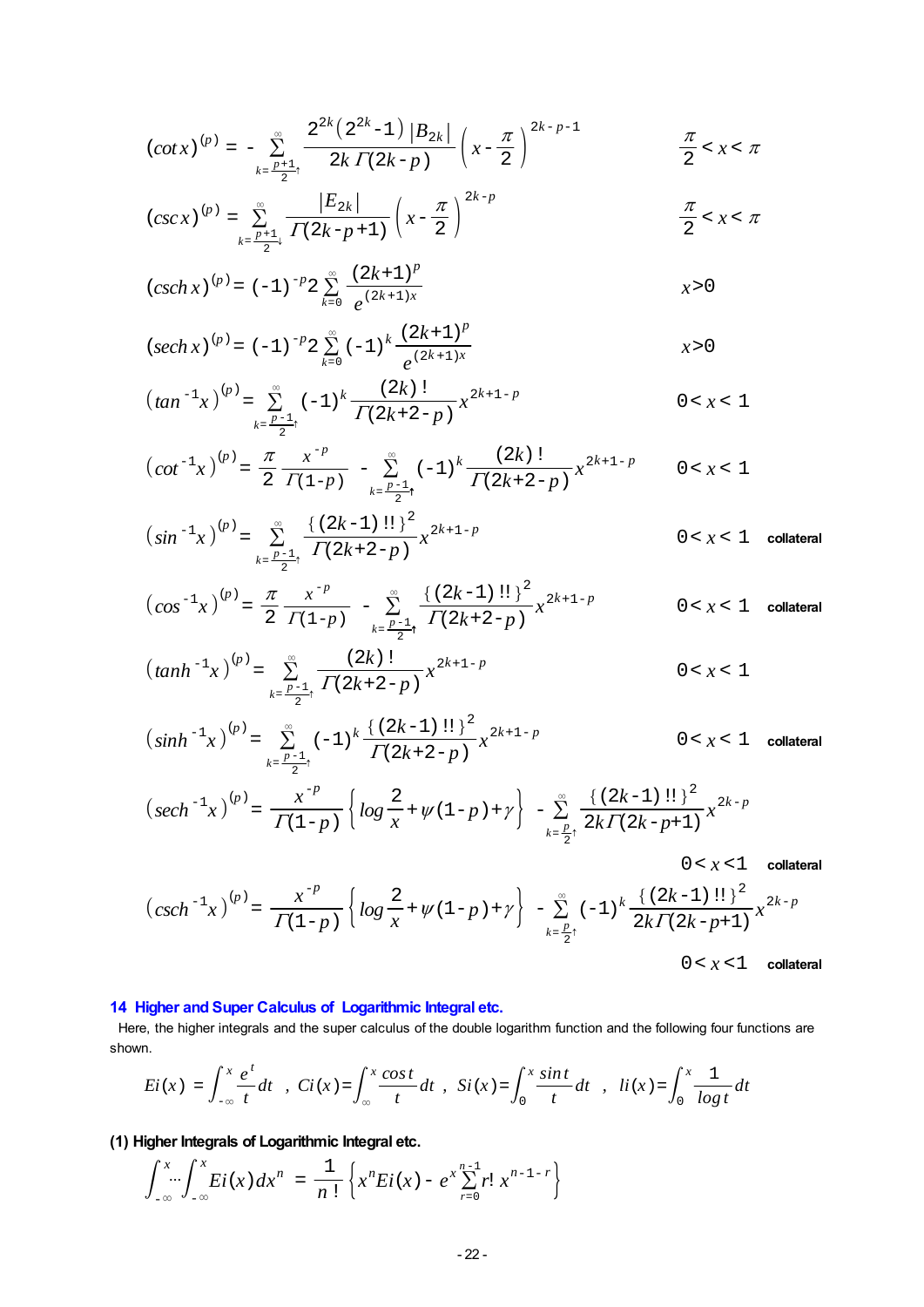$$
\int_{\infty}^{x} \int_{\infty}^{x} Ci(x) dx^{n} = \frac{1}{n!} \left\{ Ci(x) x^{n} - \sin x \sum_{r=0}^{(n-1)/24} (-1)^{r} (2r) \, x^{n-1-2r} \right. \\
\left. + \cos x \sum_{r=0}^{(n-2)/24} (-1)^{r} (2r+1) \, x^{n-2-2r} \right\} \qquad n \ge 2
$$
\n
$$
\int_{0}^{x} \int_{0}^{x} Si(x) dx^{n} = \frac{1}{n!} \left\{ Si(x) x^{n} + \cos x \sum_{r=0}^{(n-1)/24} (-1)^{r} (2r) \, x^{n-1-2r} \right. \\
\left. + \sin x \sum_{r=0}^{(n-2)/24} (-1)^{r} (2r+1) \, x^{n-2-2r} \right\}
$$
\n
$$
- \sum_{r=0}^{(n-1)/24} (-1)^{r} \frac{x^{n-1-2r}}{(2r+1) (n-1-2r)!}
$$
\n
$$
\int_{0}^{x} \int_{0}^{x} li(x) dx^{n} = \frac{1}{n!} \sum_{r=0}^{n} (-1)^{r} nC_{r} x^{n-r} Ei\{ (r+1) \log x \}
$$
\n
$$
\int_{0}^{x} \int_{0}^{x} \log |\log x| dx^{n} = \frac{1}{n!} \left\{ x^{n} \log |\log x| + \sum_{r=1}^{n} (-1)^{r} nC_{r} x^{n-r} Ei(r \log x) \right\}
$$

**(2) Super Calculus of Logarithmic Integral etc.**

$$
\int_0^x \int_0^x li(x) dx^p = \frac{1}{\Gamma(1+p)} \sum_{r=0}^\infty (-1)^r \binom{p}{r} x^{p-r} Ei\{ (r+1) \log x \} \qquad x \ge 0
$$

$$
\{li(x)\}^{(p)} = \frac{1}{\Gamma(1-p)} \sum_{r=0}^{\infty} (-1)^r \binom{-p}{r} x^{-p-r} Ei\{ (r+1) \log x \} \qquad x \ge 0
$$

$$
\int_0^x \int_0^x \log|\log x| dx^p = \frac{1}{\Gamma(1+p)} \left\{ x^p \log|\log x| + \sum_{r=1}^\infty (-1)^r \binom{p}{r} x^{p-r} Ei(r \log x) \right\}
$$
  
\n
$$
(\log|\log x|)^{(p)} = \frac{1}{x^p \Gamma(1-p)} \left\{ \log|\log x| + \sum_{r=1}^\infty (-1)^r \binom{-p}{r} \frac{Ei(r \log x)}{x^r} \right\} \qquad x \ge 0
$$

# **15 Higher and Super Calculus of Elliptic Integral**

When  $|x| \leq 1$ ,  $|k| \leq 1$ ,  $|c| \leq 1$ , Elliptic Integrals of the 1st~3rd kind are expressed as follows.

$$
F(x,k) = \int_0^x \frac{dx}{\sqrt{(1-x^2)(1-k^2x^2)}}
$$
,  $E(x,k) = \int_0^x \sqrt{\frac{1-k^2x^2}{1-x^2}} dx$   

$$
H(x,c,k) = \int_0^x \frac{dx}{(1+cx^2)\sqrt{(1-x^2)(1-k^2x^2)}}
$$

In this chapter, we expand these to a double series or a triple series and calculate the arc length of an ellipse and a lemniscate using thiese. Next, we calculate these term by term.

### **(1) Double (triple) Series Expansion**

$$
F(x, k) = \sum_{r=0}^{\infty} \sum_{s=0}^{r} \frac{(-1)^{r}}{2r+1} {-1/2 \choose r-s} {-1/2 \choose s} k^{2s} x^{2r+1}
$$
  
\n
$$
E(x, k) = \sum_{r=0}^{\infty} \sum_{s=0}^{r} \frac{(-1)^{r}}{2r+1} {-1/2 \choose r-s} {1/2 \choose s} k^{2s} x^{2r+1}
$$
  
\n
$$
\Pi(x, c, k) = \sum_{r=0}^{\infty} \sum_{s=0}^{r} \sum_{t=0}^{s} \frac{(-1)^{r}}{2r+1} c^{r-s} {-1/2 \choose s-t} {-1/2 \choose t} k^{2t} x^{2r+1}
$$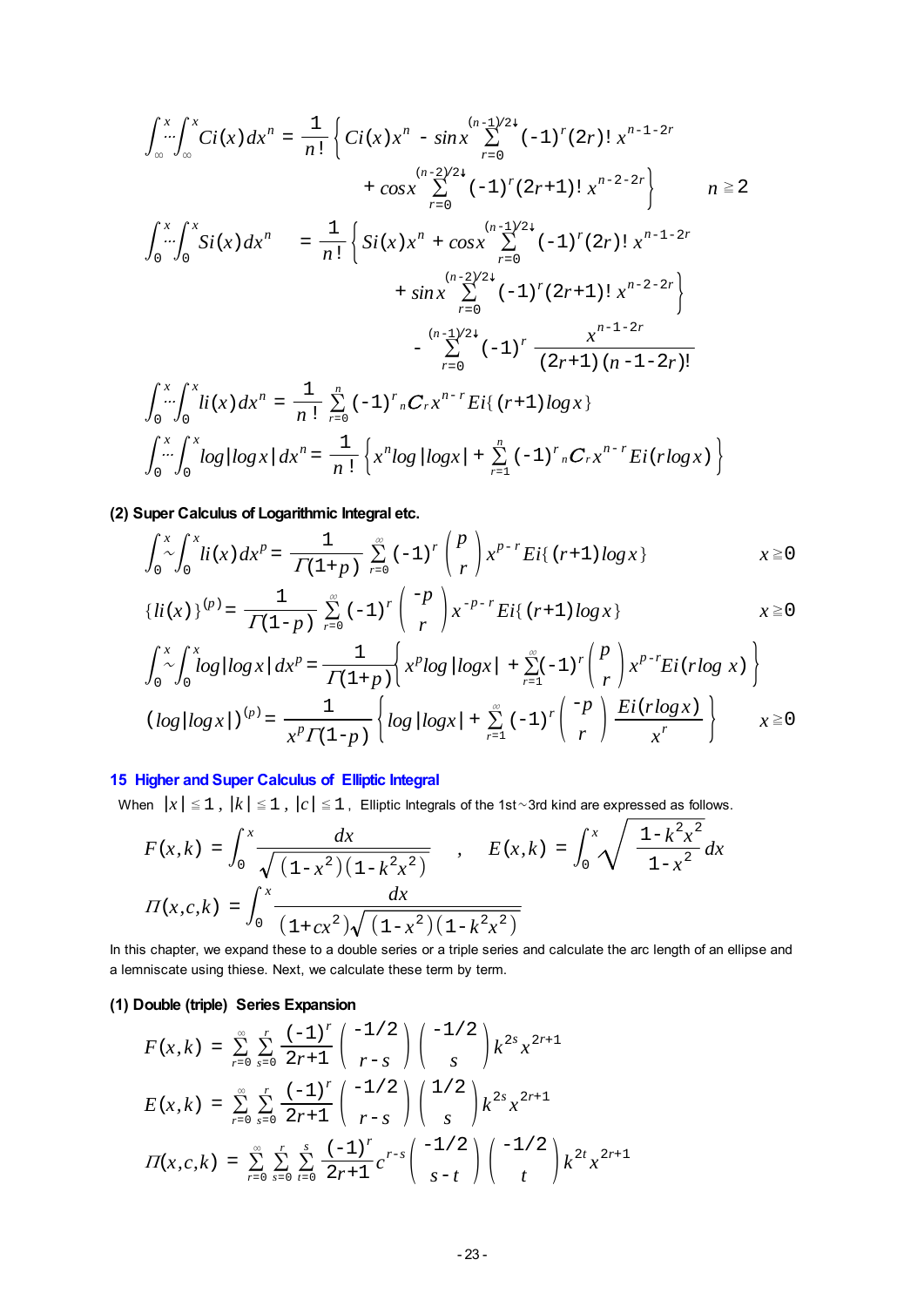**(2) Termwise Higher Calculus**

$$
\int_{0}^{x} \int_{0}^{x} F(x, k) dx^{n} = \sum_{r=0}^{\infty} \sum_{s=0}^{r} \frac{(-1)^{r} (2r)!}{(2r+n+1)!} {\binom{-1/2}{s}} k^{2s} x^{2r+n+1}
$$
  

$$
\int_{0}^{x} \int_{0}^{x} E(x, k) dx^{n} = \sum_{r=0}^{\infty} \sum_{s=0}^{r} \frac{(-1)^{r} (2r)!}{(2r+n+1)!} {\binom{-1/2}{r-s}} k^{2s} x^{2r+n+1}
$$
  

$$
\int_{0}^{x} \int_{0}^{x} H(x, c, k) dx^{n} = \sum_{r=0}^{\infty} \sum_{s=0}^{r} \sum_{t=0}^{s} \frac{(-1)^{r} (2r)!}{(2r+n+1)!} c^{r-s} {\binom{-1/2}{s-t}} {\binom{-1/2}{t}} k^{2t} x^{2r+n+1}
$$
  

$$
\frac{d^{n}}{dx^{n}} F(x, k) = \sum_{r=\frac{n-1}{2}}^{\infty} \sum_{s=0}^{r} \frac{(-1)^{r} (2r)!}{(2r-n+1)!} {\binom{-1/2}{r-s}} {\binom{-1/2}{s}} k^{2s} x^{2r-n+1}
$$
  

$$
\frac{d^{n}}{dx^{n}} E(x, k) = \sum_{r=\frac{n-1}{2}+}^{\infty} \sum_{s=0}^{r} \frac{(-1)^{r} (2r)!}{(2r-n+1)!} {\binom{-1/2}{r-s}} {\binom{1/2}{s}} k^{2s} x^{2r-n+1}
$$
  

$$
\frac{d^{n}}{dx^{n}} \prod(x, c, k) = \sum_{r=\frac{n-1}{2}+}^{\infty} \sum_{s=0}^{r} \sum_{t=0}^{s} \frac{(-1)^{r} (2r)!}{(2r-n+1)!} c^{r-s} {\binom{-1/2}{s-t}} {\binom{-1/2}{t}} k^{2t} x^{2r-n+1}
$$

**(3) Termwise Super Calculus**

$$
\int_{0}^{x} \int_{0}^{x} F(x, k) dx^{p} = \sum_{r=0}^{\infty} \sum_{s=0}^{r} \frac{(-1)^{r} \Gamma(2r+1)}{\Gamma(2r+p+2)} \binom{-1/2}{r-s} \binom{-1/2}{s} k^{2s} x^{2r+p+1}
$$
  

$$
\int_{0}^{x} \int_{0}^{x} E(x, k) dx^{p} = \sum_{r=0}^{\infty} \sum_{s=0}^{r} \frac{(-1)^{r} \Gamma(2r+1)}{\Gamma(2r+p+2)} \binom{-1/2}{r-s} \binom{1/2}{s} k^{2s} x^{2r+p+1}
$$
  

$$
\int_{0}^{x} \int_{0}^{x} \int_{0}^{x} \pi(x, c, k) dx^{p} = \sum_{r=0}^{\infty} \sum_{s=0}^{r} \sum_{t=0}^{s} \frac{(-1)^{r} \Gamma(2r+1)}{\Gamma(2r+p+2)} c^{r-s} \binom{-1/2}{s-t} \binom{-1/2}{t} k^{2t} x^{2r+p+1}
$$
  

$$
\frac{d^{p}}{dx^{p}} F(x, k) = \sum_{r=\frac{p-1}{2}+}^{x} \sum_{s=0}^{r} \frac{(-1)^{r} \Gamma(2r+1)}{\Gamma(2r-p+2)} \binom{-1/2}{r-s} \binom{-1/2}{s} k^{2s} x^{2r-p+1}
$$
  

$$
\frac{d^{p}}{dx^{p}} E(x, k) = \sum_{r=\frac{p-1}{2}+}^{x} \sum_{s=0}^{r} \frac{(-1)^{r} \Gamma(2r+1)}{\Gamma(2r-p+2)} \binom{-1/2}{r-s} \binom{1/2}{s} k^{2s} x^{2r-p+1}
$$
  

$$
\frac{d^{p}}{dx^{p}} \pi(x, c, k) = \sum_{r=\frac{p-1}{2}+}^{x} \sum_{s=0}^{r} \sum_{t=0}^{s} \frac{(-1)^{r} \Gamma(2r+1)}{\Gamma(2r-p+2)} c^{r-s} \binom{-1/2}{s-t} \binom{-1/2}{t} k^{2t} x^{2r-p+1}
$$

#### **16 Higher Integral of the Product of Two Functions**

We obtain the following thorem for the product of two functions.

# **(1) Theorem 16.1.2**

Let  $f^{*r* >}$  be the arbitrary *r*th order primitive function of  $f(x)$  and  $g^{*r* >}$  be the *r*th order derivative function of  $g(x)$ for  $r = 1, 2, \dots, m+n-1$ . Let  $f_{a_k}^{(r)}, g_{a_k}^{(r)}$  be the function values of  $f^{(sr)}, g^{(r)}$  on  $a_k$  for  $k = 1, 2, \dots, n$ . And let  $B(n, m)$  be the beta function. Then, the following formulas hold.

$$
\int_{a_n}^{x} \int_{a_1}^{x} f^{<0>}{g^{(0)}} dx^{n} = \sum_{r=0}^{m-1} {\binom{-n}{r}} f^{} g^{(r)}
$$
  
- 
$$
\sum_{r=0}^{n-1} \sum_{s=0}^{m-1} {\binom{-n+r}{s}} f^{} g^{(s)}_{a_{n-r}} \int_{a_n}^{x} dx^{r}
$$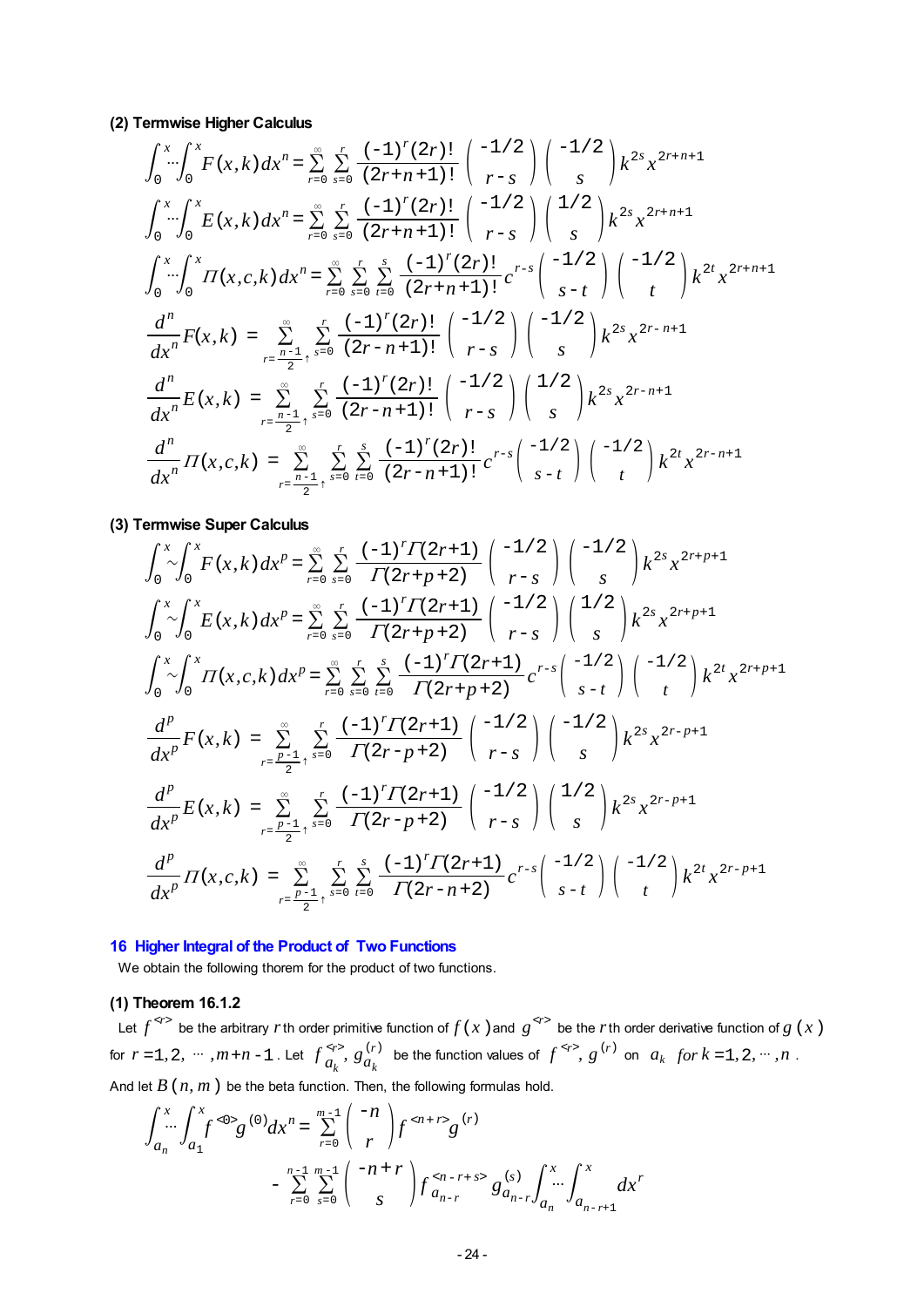$$
+ (-1)^{m} \sum_{r=1}^{n-1} \sum_{s=0}^{r-1} \sum_{t=s}^{r-1} tC_{s} \cdot {}_{m+n-1-r+t}C_{m-1} f \frac{\langle m+n-r+s \rangle}{a_{n-r}} g \frac{(m+s)}{a_{n-r}} \int_{a_{n}}^{x} dx' + \frac{(-1)^{m}}{B(n,m)} \sum_{k=0}^{n-1} \frac{n-1}{m+k} \int_{a_{n}}^{x} \int_{a_{1}}^{x} f^{} g \frac{(m+k)}{m+k} dx^{n}
$$

Especially, when  $a_r = a$  for  $r = 1, 2, \dots, n$  and

when 
$$
f^{}(a) = 0
$$
  $(r=1, 2, \cdots, m+n-1)$  or  $g^{(s)}(a) = 0$   $(s=0, 1, \cdots, m+n-2)$ ,  

$$
\int_{a}^{x} \int_{a}^{x} f^{<0>}(s)g^{(0)}dx = \sum_{r=0}^{m-1} { -n \choose r} f^{
$$

# **(2) Higher Integral of the Product of Two Functions**

We obtain the following expressions using this theorem.

$$
\int_{-\frac{b}{a}}^{x} \int_{-\frac{b}{a}}^{x} (ax+b)^{p} (cx+d)^{q} dx^{n}
$$
\n
$$
= \sum_{r=0}^{\infty} \binom{-n}{r} \frac{(1/a)^{n+r}}{(1/c)^{r}} \frac{\Gamma(1+p)\Gamma(1+q)}{\Gamma(1+p+n+r)\Gamma(1+q-r)} \frac{(ax+b)^{p+n+r}}{(cx+d)^{r-q}}
$$
\n
$$
\int_{-\frac{b}{a}}^{x} \int_{-\frac{b}{a}}^{x} (ax+b)^{p} (cx+d)^{m} dx^{n}
$$
\n
$$
= \sum_{r=0}^{\infty} \binom{-n}{r} \frac{(1/a)^{n+r}}{(1/c)^{r}} \frac{\Gamma(1+p)\Gamma(1+m)}{\Gamma(1+p+n+r)\Gamma(1+m-r)} \frac{(ax+b)^{p+n+r}}{(cx+d)^{r-m}}
$$
\n
$$
\int_{0}^{x} \int_{0}^{x} x^{a} log x dx^{n} = \sum_{r=0}^{\infty} \binom{-n}{r} \frac{log x - \psi(1+n+r) - \gamma}{\Gamma(1+n+r)} \frac{\Gamma(1+\alpha)}{\Gamma(1+\alpha-r)} x^{an}
$$
\n
$$
\int_{0}^{x} \int_{0}^{x} x^{m} log x dx^{n} = \sum_{r=0}^{\infty} \binom{-n}{r} \frac{log x - \psi(1+n+r) - \gamma}{\Gamma(1+n+r)} \frac{\Gamma(1+m)}{\Gamma(1+m-r)} x^{m+n}
$$
\n
$$
\int_{a_{n}}^{x} \int_{a_{n}}^{x} x^{m} sin x dx^{n} = \sum_{r=0}^{\infty} \binom{-n}{r} \frac{\Gamma(1+m)}{\Gamma(1+m-r)} x^{m-r} sin \left\{ x - \frac{(n+r)\pi}{2} \right\}
$$
\n
$$
\int_{a_{n}}^{x} \int_{0}^{x} x^{m} cos x dx^{n} = \sum_{r=0}^{\infty} \binom{-n}{r} \frac{\Gamma(1+m)}{\Gamma(1+m-r)} x^{m-r} cos \left\{ x - \frac{(n+r)\pi}{2} \right\}
$$
\n
$$
\int_{a_{n}}^{x} \int_{a_{n}}^{x} x^{m} sinh x dx^{n} = \sum_{r=0}^{\infty} \binom{-n}{r} \frac{\Gamma(1+m)}{\Gamma(1+m-r)} x^{m-r}
$$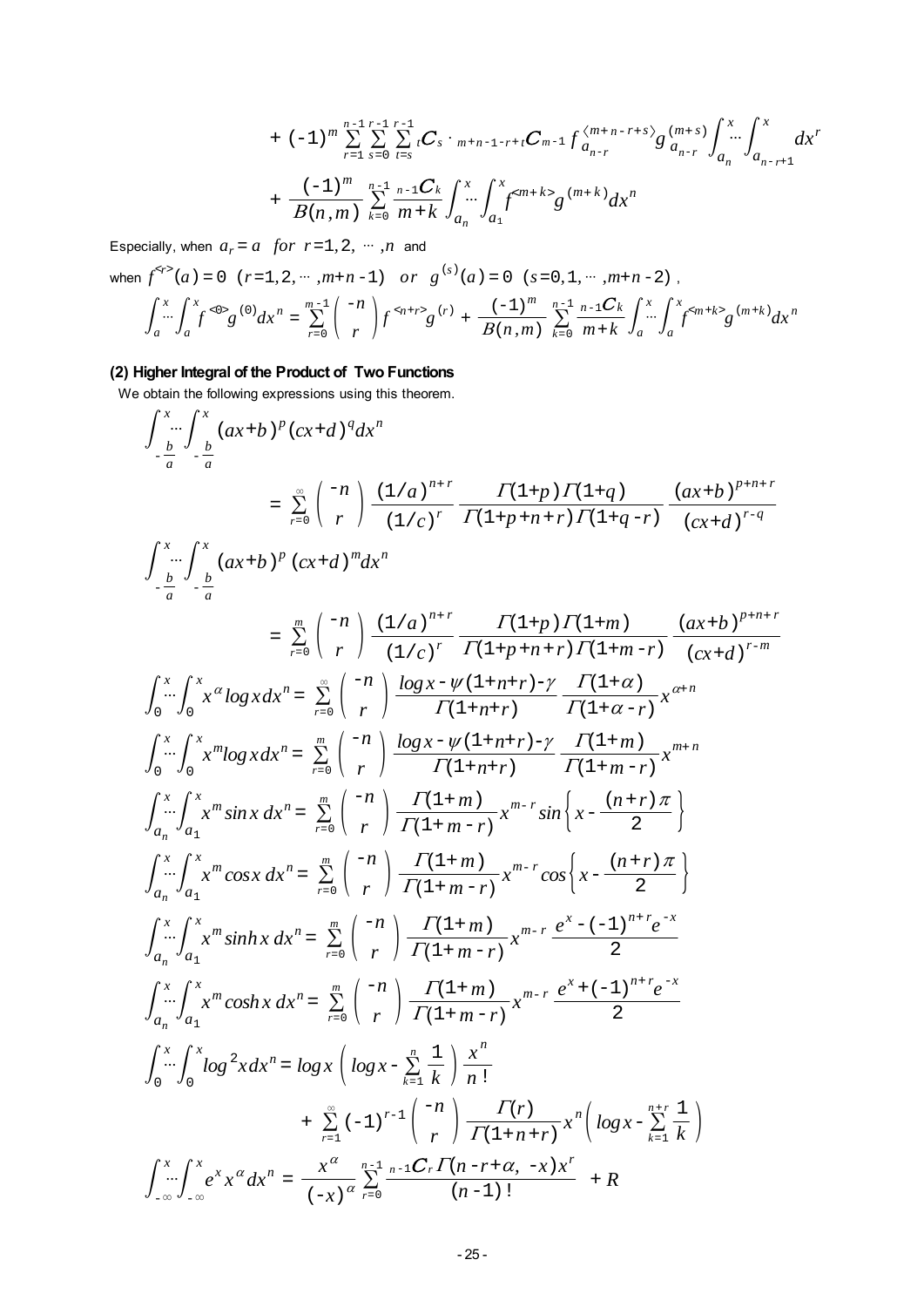$$
R = \begin{cases} 0 & x \le 0 \\ 2i \sin \alpha \pi \sum_{r=0}^{n-1} \frac{n-1}{r-r} C_r \Gamma(n-r+\alpha) x^r & x > 0 \end{cases}
$$

$$
\int_{-\infty}^{x} \int_{-\infty}^{x} e^{x} x^{m} dx^{n} = e^{x} \sum_{r=0}^{m} {n \choose r} \frac{\Gamma(1+m)}{\Gamma(1+m-r)} x^{m-r}
$$
  

$$
\int_{-\infty}^{x} \int_{-\infty}^{x} e^{x} \log x \, dx^{n} = e^{x} \left\{ \log |x| + \sum_{r=0}^{n-2} \sum_{s=0}^{n-2-r} \frac{s! x^{r}}{(r+s+1)!} \right\} - Ei(x) \sum_{r=0}^{n-1} \frac{x^{r}}{r!}
$$
  

$$
\int_{-\infty}^{x} \int_{-\infty}^{x} e^{x} \sin x \, dx^{n} = \left( \sin \frac{\pi}{4} \right)^{n} e^{x} \sin \left( x - \frac{n\pi}{4} \right)
$$
  

$$
\int_{-\infty}^{x} \int_{-\infty}^{x} e^{x} \cos x \, dx^{n} = \left( \sin \frac{\pi}{4} \right)^{n} e^{x} \cos \left( x - \frac{n\pi}{4} \right)
$$
  

$$
\int_{\infty}^{x} \int_{\infty}^{x} e^{-x} x^{a} dx^{n} = \frac{(-1)^{n}}{(n-1)!} \sum_{r=0}^{n-1} (-1)^{r} \log r \log \left( x - \frac{r \pi}{4} \right)
$$
  

$$
\int_{\infty}^{x} \int_{\infty}^{x} e^{-x} x^{m} dx^{n} = \frac{(-1)^{n}}{e^{x}} \sum_{r=0}^{n-1} (-1)^{r} \left( \frac{-n}{r} \right) \frac{\Gamma(1+m)}{\Gamma(1+m-r)} x^{m-r}
$$
  

$$
\int_{\infty}^{x} \int_{\infty}^{x} e^{-x} \log x \, dx^{n} = (-1)^{n} e^{-x} \left\{ \log |x| + \sum_{r=0}^{n-2} \sum_{s=0}^{n-2-r} \frac{s! (-x)^{r}}{(r+s+1)!} \right\}
$$
  

$$
= (-1)^{n} Ei(-x) \sum_{r=0}^{n-1} \frac{(-x)^{r}}{r!}
$$
  

$$
\int_{\infty}^{x} \int_{\infty}^{x} e^{-x} \sin x \, dx^{n
$$

**(3) By-Products**

$$
\sum_{k=0}^{n/2^+} \frac{(-1)^k}{2k+1} {}_{n}C_{2k} = \frac{1}{n+1} \left( \sin \frac{\pi}{4} \right)^{-n-1} \sin \frac{(n+1)\pi}{4}
$$
  

$$
\sum_{k=1}^{n/2^+} \frac{(-1)^k}{2k} {}_{n}C_{2k-1} = \frac{1}{n+1} \left\{ \left( \sin \frac{\pi}{4} \right)^{-n-1} \cos \frac{(n+1)\pi}{4} - 1 \right\}
$$

**Example**

$$
\frac{{}_{8}C_{0}}{{}_{1}}-\frac{{}_{8}C_{2}}{{}_{3}}+\frac{{}_{8}C_{4}}{{}_{5}}-\frac{{}_{8}C_{6}}{{}_{7}}+\frac{{}_{8}C_{8}}{{}_{9}}=\frac{16}{9}
$$

$$
-\frac{{}_{8}C_{1}}{{}_{2}}+\frac{{}_{8}C_{3}}{{}_{4}}-\frac{{}_{8}C_{5}}{{}_{6}}+\frac{{}_{8}C_{7}}{{}_{8}}=\frac{5}{3}
$$

# **17 Super Integral of the Product of Two Functions**

We obtain the following thorems for the product of two functions.

# **(1) Theorem 17.1.2**

Let *r*, *p* are positive numbers,  $f^{*r*}$  be an arbitrary *r* th order primitive function of  $f(x)$ ,  $g^{(r)}$  be the *r* th order derivative function of  $g(x)$ ,  $B(n,m)$ ,  $\Gamma(p)$  are the beta function and the gamma function respectively. At this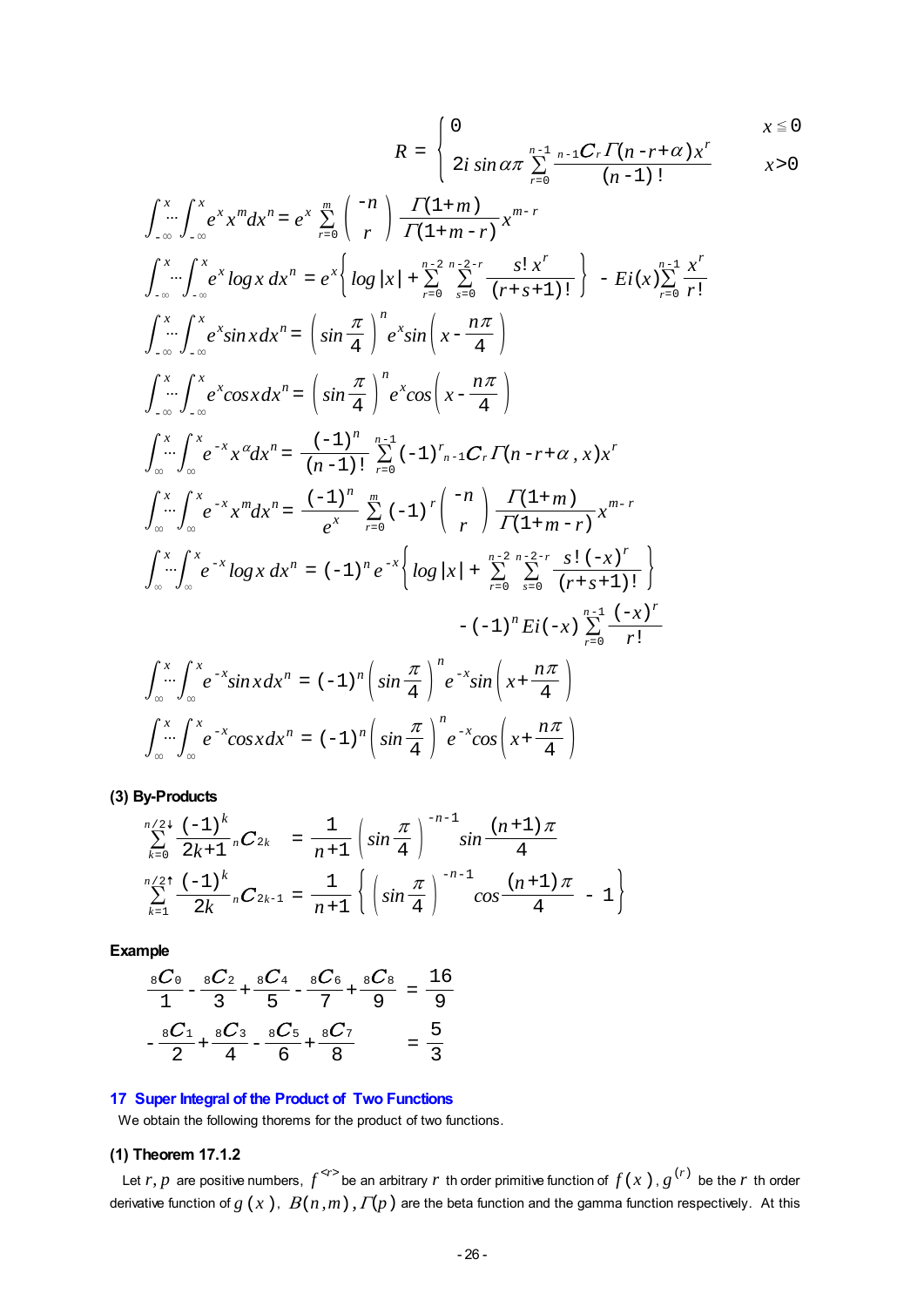time, if there is a number *a* such that

 $f^{s}$ <sup>2</sup>(a) = 0  $r \in [0, m+p]$  or  $g^{(s)}(a) = 0$   $s \in [0, m+p-1]$ , then the following expression holds.

$$
\int_{a}^{x} \int_{a}^{x} f g dx^{p} = \sum_{r=0}^{m-1} {\binom{-p}{r}} f^{} g^{(r)} + R_{m}^{p}
$$
  

$$
R_{m}^{p} = \frac{(-1)^{m}}{B(p,m)} \sum_{k=0}^{\infty} \frac{1}{m+k} {\binom{p-1}{k}} \int_{a}^{x} \int_{a}^{x} f^{} g^{(m+k)} dx^{p}
$$

# **(2) Super Integral of the Product of Two Functions**

We obtain the following expressions using this theorem.

$$
\int_{-\frac{b}{a}}^{x} \int_{-\frac{b}{a}}^{x} (ax+b)^{p} (cx+d)^{q} dx^{s}
$$
\n
$$
= \sum_{r=0}^{\infty} {\binom{-s}{r}} \frac{(1/a)^{s+r}}{(1/c)^{r}} \frac{\Gamma(1+p)\Gamma(1+q)}{\Gamma(1+p+s+r)\Gamma(1+q-r)} \frac{(ax+b)^{p+s+r}}{(cx+d)^{r-q}}
$$
\n
$$
\int_{-\frac{b}{a}}^{x} \int_{-\frac{b}{a}}^{x} (ax+b)^{p} (cx+d)^{m} dx^{s}
$$
\n
$$
= \sum_{r=0}^{\infty} {\binom{-s}{r}} \frac{(1/a)^{s+r}}{(1/c)^{r}} \frac{\Gamma(1+p)\Gamma(1+m)}{\Gamma(1+p+s+r)\Gamma(1+m-r)} \frac{(ax+b)^{p+s+r}}{(cx+d)^{r-m}}
$$
\n
$$
\int_{0}^{x} \int_{0}^{x} x^{a} log x dx^{p} = \sum_{r=0}^{\infty} {\binom{-p}{r}} \frac{log x - \psi(1+p+r)-\gamma}{\Gamma(1+p+r)} \frac{\Gamma(1+\alpha)}{\Gamma(1+\alpha-r)} x^{a+p}
$$
\n
$$
\int_{0}^{x} \int_{0}^{x} x^{m} log x dx^{p} = \sum_{r=0}^{\infty} {\binom{-p}{r}} \frac{log x - \psi(1+p+r)-\gamma}{\Gamma(1+p+r)} \frac{\Gamma(1+m)}{\Gamma(1+m-r)} x^{m+p}
$$
\n
$$
\int_{a_{p}}^{x} \int_{a_{0}}^{x} x^{m} sin x dx^{p} = \sum_{r=0}^{\infty} {\binom{-p}{r}} \frac{\Gamma(1+m)}{\Gamma(1+m-r)} x^{m-r} sin \left\{ x - \frac{(p+r)\pi}{2} \right\}
$$
\n
$$
\int_{a_{p}}^{x} \int_{a_{0}}^{x} x^{m} cos x dx^{p} = \sum_{r=0}^{\infty} {\binom{-p}{r}} \frac{\Gamma(1+m)}{\Gamma(1+m-r)} x^{m-r} cos \left\{ x - \frac{(p+r)\pi}{2} \right\}
$$
\n
$$
\int_{a_{p}}^{x} \int_{a_{0}}^{x} x^{m} sinh x dx^{p} = \sum_{r=0}^{\infty} {\binom{-p}{r}} \frac{\Gamma(1+m)}{\Gamma(1+m-r)} x^{m
$$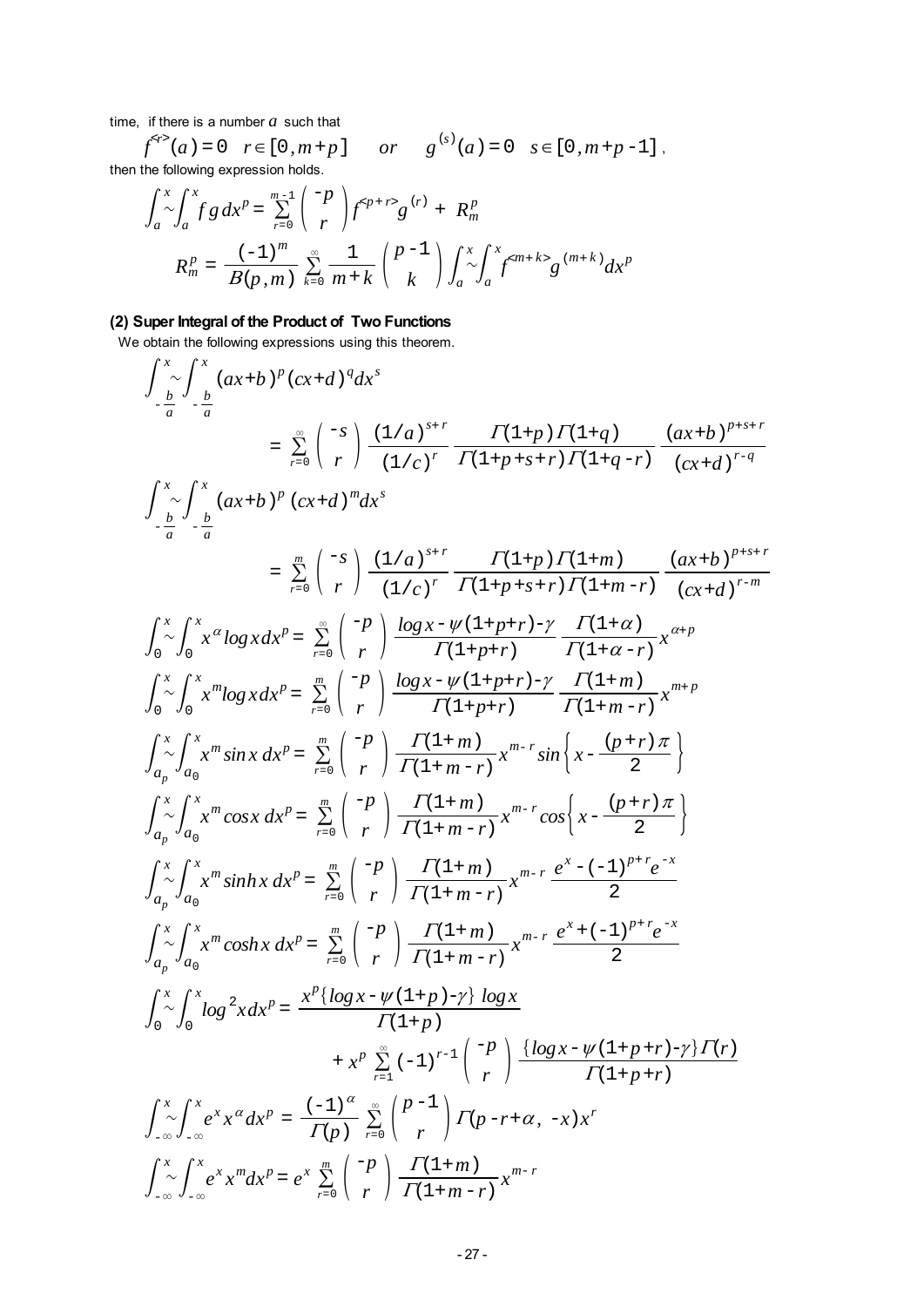$$
\int_{-\infty}^{x} \int_{-\infty}^{x} e^{x} \sin x \, dx^{p} = \left( \sin \frac{\pi}{4} \right)^{p} e^{x} \sin \left( x - \frac{p\pi}{4} \right)
$$
\n
$$
\int_{-\infty}^{x} \int_{-\infty}^{x} e^{x} \cos x \, dx^{p} = \left( \sin \frac{\pi}{4} \right)^{p} e^{x} \cos \left( x - \frac{p\pi}{4} \right)
$$
\n
$$
\int_{-\infty}^{x} \int_{-\infty}^{x} e^{-x} x^{a} \, dx^{p} = \frac{(-1)^{p}}{\Gamma(p)} \sum_{r=0}^{\infty} (-1)^{r} {p-1 \choose r} \Gamma(p-r+\alpha, x) x^{r}
$$
\n
$$
\int_{\infty}^{x} \int_{\infty}^{x} e^{-x} x^{m} \, dx^{p} = \frac{(-1)^{p}}{e^{x}} \sum_{r=0}^{m} (-1)^{r} {p \choose r} \frac{\Gamma(1+m)}{\Gamma(1+m-r)} x^{m-r}
$$
\n
$$
\int_{\infty}^{x} \int_{\infty}^{x} e^{-x} \sin x \, dx^{p} = (-1)^{p} \left( \sin \frac{\pi}{4} \right)^{p} e^{-x} \sin \left( x + \frac{p\pi}{4} \right)
$$
\n
$$
\int_{\infty}^{x} \int_{\infty}^{x} e^{-x} \cos x \, dx^{p} = (-1)^{p} \left( \sin \frac{\pi}{4} \right)^{p} e^{-x} \cos \left( x + \frac{p\pi}{4} \right)
$$

**(3) By-Products**

$$
\sum_{k=0}^{\infty} \frac{(-1)^k}{2k+1} {p \choose 2k} = \frac{1}{p+1} \left( \sin \frac{\pi}{4} \right)^{-p-1} \sin \frac{(p+1)\pi}{4}
$$

$$
\sum_{k=1}^{\infty} \frac{(-1)^k}{2k} {p \choose 2k-1} = \frac{1}{p+1} \left\{ \left( \sin \frac{\pi}{4} \right)^{-p-1} \cos \frac{(p+1)\pi}{4} - 1 \right\}
$$

### **18 Higher Derivative of the Product of Two Functions**

The following Leibniz rule is drawn from the Theorem 16.1.2.

### **Theorem 18.1.1 (Leibniz)**

When functions  $f(x)$  and  $g(x)$  are  $n$  times differentiable, the following expression holds.

$$
\{f(x) g(x)\}^{(n)} = \sum_{r=0}^{n} {n \choose r} f^{(n-r)}(x) g^{(r)}(x)
$$

### **(2) Higher Derivative of the Product of Two Functions**

We obtain the following expressions using this theorem. Where,  $p>0$ ,  $\alpha$  are real numbers and  $m$  is a non-negative integer. Furthermore, if  $\alpha = -1, -2, -3, \dots$ , it shall read as follows.

$$
\frac{\Gamma(1+\alpha)}{\Gamma(1+\alpha-r)} \quad \longrightarrow \quad (-1)^{-r} \frac{\Gamma(-\alpha+r)}{\Gamma(-\alpha)}
$$

$$
\{(ax+b)^p(cx+d)^q\}^{(n)} = \sum_{r=0}^n {n \choose r} \frac{(1/a)^{-n+r}}{(1/c)^r} \frac{\Gamma(1+p)\Gamma(1+q)}{\Gamma(1+p-n+r)\Gamma(1+q-r)} \frac{(ax+b)^{p-n+r}}{(cx+d)^{r-q}}
$$

$$
\{(ax+b)^p(cx+d)^m\}^{(n)} = \sum_{r=0}^m {n \choose r} \frac{(1/a)^{-n+r}}{(1/c)^r} \frac{\Gamma(1+p)\Gamma(1+m)}{\Gamma(1+p-n+r)\Gamma(1+m-r)} \frac{(ax+b)^{p-n+r}}{(cx+d)^{r-m}}
$$

$$
(x^a \log x)^{(n)} = -\sum_{r=0}^{n-1} (-1)^{n-r} {n \choose r} \frac{\Gamma(n-r)\Gamma(1+\alpha)}{\Gamma(1+\alpha-r)} x^{\alpha-n} + \frac{\Gamma(1+\alpha)}{\Gamma(1+\alpha-n)} x^{\alpha-n} \log x
$$

$$
\left(x^m \log x\right)^{(n)} = -\sum_{r=0}^{n-1} (-1)^{n-r} {n \choose r} \frac{\Gamma(n-r) \Gamma(1+m)}{\Gamma(1+m-r)} x^{\alpha-n} \qquad n > m = 0, 1, 2, 3, \cdots
$$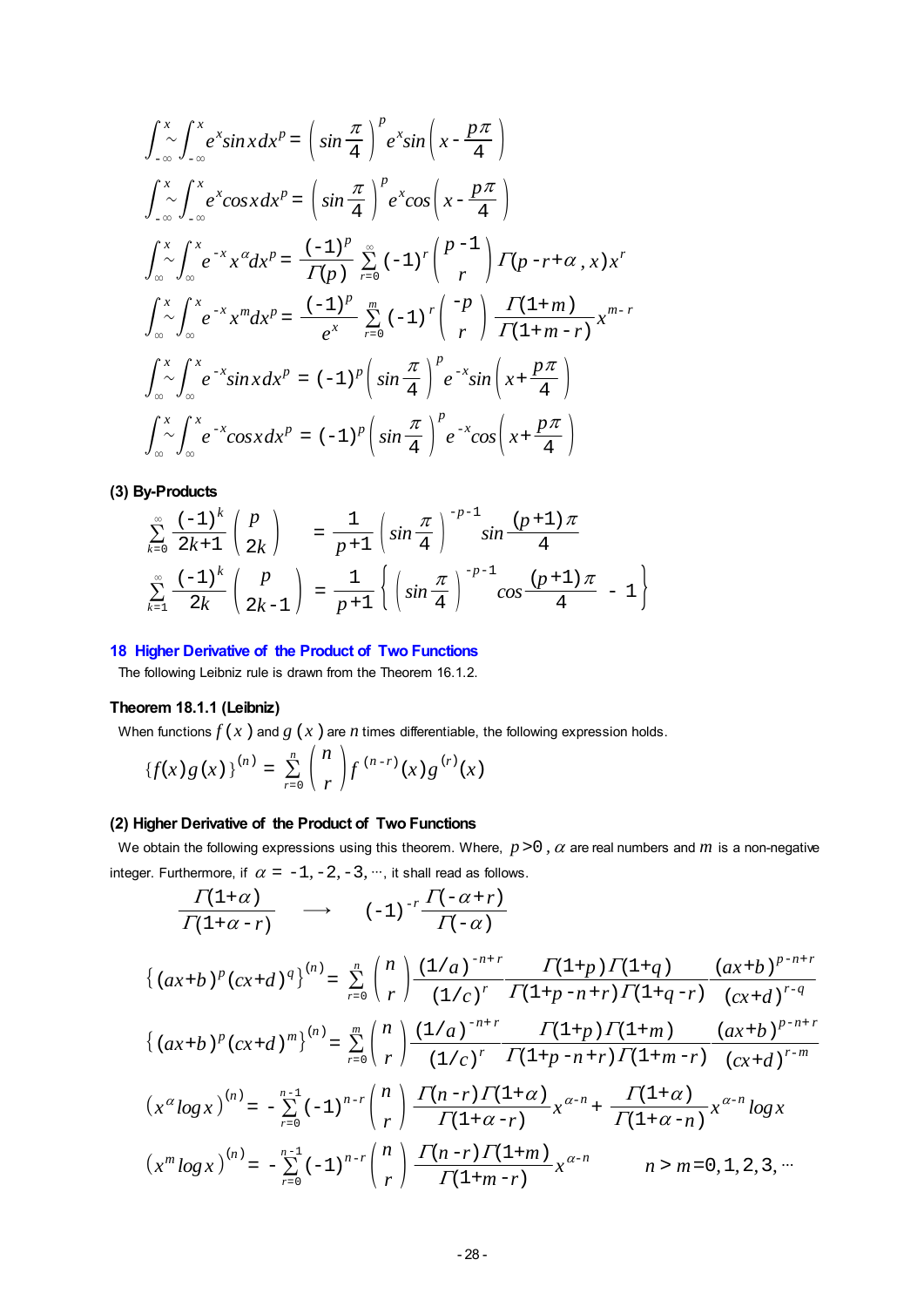$$
(x^{\alpha}sin x)^{(n)} = \sum_{r=0}^{\infty} {n \choose r} \frac{\Gamma(1+\alpha)}{\Gamma(1+\alpha-r)} x^{\alpha-r} sin \left\{ x + \frac{(n-r)\pi}{2} \right\}
$$
  
\n
$$
(x^{\alpha}cos x)^{(n)} = \sum_{r=0}^{\infty} {n \choose r} \frac{\Gamma(1+\alpha)}{\Gamma(1+\alpha-r)} x^{\alpha-r} cos \left\{ x + \frac{(n-r)\pi}{2} \right\}
$$
  
\n
$$
(x^m sin x)^{(n)} = \sum_{r=0}^{\infty} {n \choose r} \frac{\Gamma(1+m)}{\Gamma(1+m-r)} x^{m-r} sin \left\{ x + \frac{(n-r)\pi}{2} \right\}
$$
  
\n
$$
(x^{\alpha}cos x)^{(n)} = \sum_{r=0}^{\infty} {n \choose r} \frac{\Gamma(1+m)}{\Gamma(1+m-r)} x^{m-r} cos \left\{ x + \frac{(n-r)\pi}{2} \right\}
$$
  
\n
$$
(x^{\alpha}sinhx)^{(n)} = \sum_{r=0}^{\infty} {n \choose r} \frac{\Gamma(1+\alpha)}{\Gamma(1+\alpha-r)} x^{\alpha-r} \frac{e^x - (-1)^{-(n-r)}e^{-x}}{2}
$$
  
\n
$$
(x^{\alpha}coshx)^{(n)} = \sum_{r=0}^{\infty} {n \choose r} \frac{\Gamma(1+m)}{\Gamma(1+\alpha-r)} x^{\alpha-r} \frac{e^x + (-1)^{-(n-r)}e^{-x}}{2}
$$
  
\n
$$
(x^m coshx)^{(n)} = \sum_{r=0}^{\infty} {n \choose r} \frac{\Gamma(1+m)}{\Gamma(1+m-r)} x^{m-r} \frac{e^x + (-1)^{-(n-r)}e^{-x}}{2}
$$
  
\n
$$
(x^m coshx)^{(n)} = \sum_{r=0}^{\infty} {n \choose r} \frac{\Gamma(1+m)}{\Gamma(1+m-r)} x^{m-r} \frac{e^x + (-1)^{-(n-r)}e^{-x}}{2}
$$
  
\n
$$
(log^2 x)^{(n)} = \frac{(-1)^{n-1}}{x^n} \left\{ 2\Gamma(n)log x - \sum_{r=1}^{\infty} {n \choose r} \Gamma(n-r) \Gamma(r) \right\}
$$
  
\n
$$
(e^x x^{\alpha})^{(n)} = e^
$$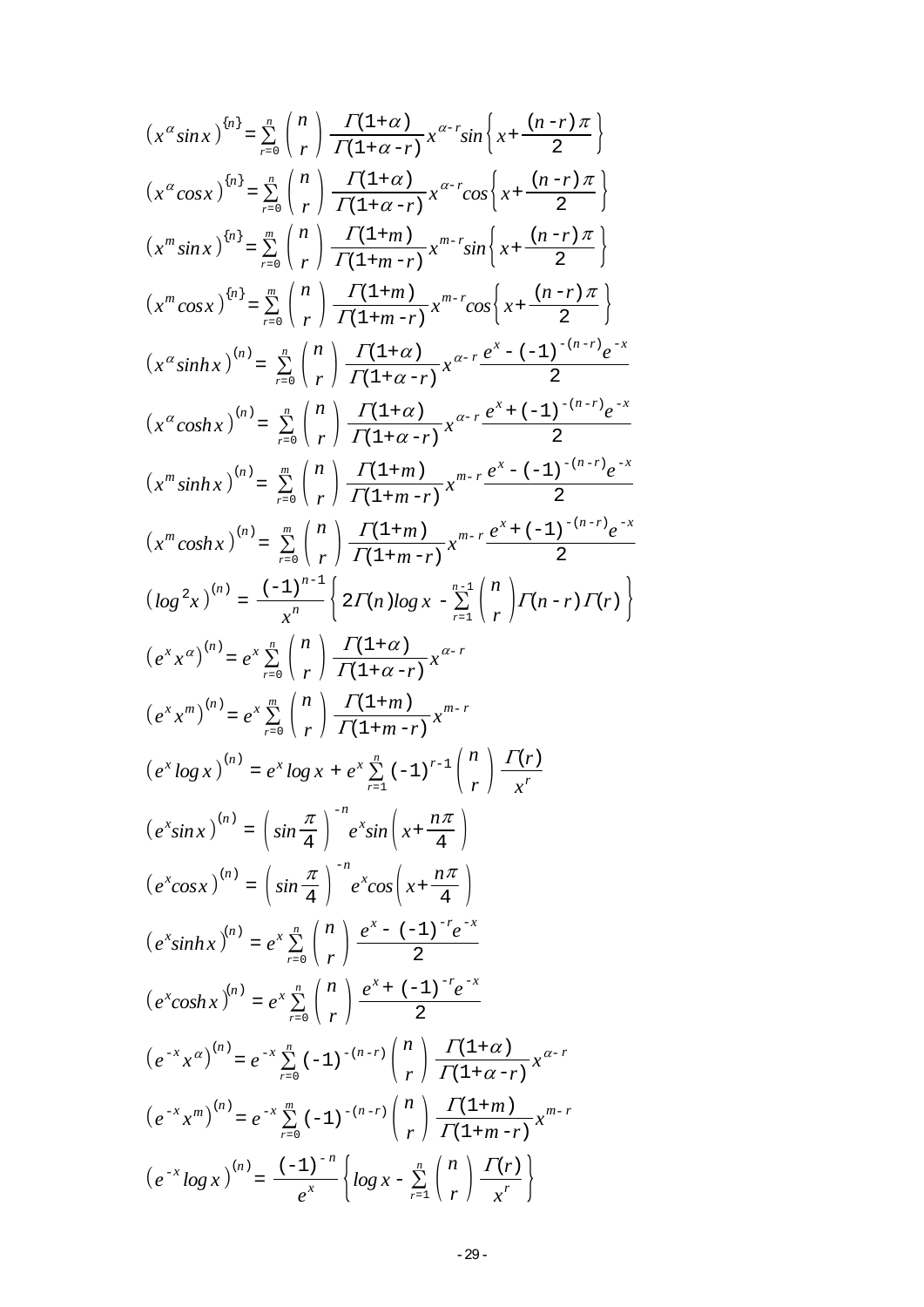$$
(e^{-x}\sin x)^{(n)} = \left(-\sin\frac{\pi}{4}\right)^{-n} e^{-x}\sin\left(x - \frac{n\pi}{4}\right)
$$
  
\n
$$
(e^{-x}\cos x)^{(n)} = \left(-\sin\frac{\pi}{4}\right)^{-n} e^{-x}\cos\left(x - \frac{n\pi}{4}\right)
$$
  
\n
$$
(e^{-x}\sinh x)^{(n)} = e^{-x}\sum_{r=0}^{n} (-1)^{-n+r} {n \choose r} \frac{e^{x} - (-1)^{-r}e^{-x}}{2}
$$
  
\n
$$
(e^{-x}\cosh x)^{(n)} = e^{-x}\sum_{r=0}^{n} (-1)^{-n+r} {n \choose r} \frac{e^{x} + (-1)^{-r}e^{-x}}{2}
$$
  
\n
$$
(\sin^{2}x)^{(n)} = -2^{n-1}\cos\left(2x + \frac{n\pi}{2}\right)
$$
  
\n
$$
(\cos^{2}x)^{(n)} = 2^{n-1}\cos\left(2x + \frac{n\pi}{2}\right)
$$
  
\n
$$
(\sin^{3}x)^{(n)} = \frac{3}{4}\sin\left(x + \frac{n\pi}{2}\right) - \frac{3^{n}}{4}\sin\left(3x + \frac{n\pi}{2}\right)
$$
  
\n
$$
(\cos^{3}x)^{(n)} = \frac{3}{4}\cos\left(x + \frac{n\pi}{2}\right) + \frac{3^{n}}{4}\cos\left(3x + \frac{n\pi}{2}\right)
$$
  
\netc.

#### **(3) By-Products**

$$
\sum_{r=0}^{n/2^+} (-1)^r {}_{n}C_{2r} = 2^{\frac{n}{2}} \cos \frac{n\pi}{4} , \qquad \sum_{r=0}^{(n-1)/2^+} (-1)^r {}_{n}C_{2r+1} = 2^{\frac{n}{2}} \sin \frac{n\pi}{4}
$$
  

$$
\sum_{r=0}^{n/2^+} {}_{n}C_{2r} = 2^{n-1} , \qquad \sum_{r=0}^{(n-1)/2^+} {}_{n}C_{2r+1} = 2^{n-1}
$$
  

$$
\sum_{r=0}^{n/2^+} 2^{2r-1} {}_{n}C_{2r} = \frac{3^n + (-1)^n}{4} , \qquad \sum_{r=0}^{(n-1)/2^+} 2^{2r} {}_{n}C_{2r+1} = \frac{3^n - (-1)^n}{4}
$$

#### **19 Super Derivative of the Product of Two Functions**

The following Leibniz rule for Super Derivative is drawn from the Theorem 16.1.2.

#### **Theorem 19.1.1**

Let *B* (*x,y*) be the beta function and *p* be a positive number. And for  $r = 0, 1, 2, \dots$ , let  $f^{(-p+r)}$  be arbitrary primitive function of  $f(x)$  and  $g^{(r)}$  be the  $r$ th order derivative function of  $g(x)$ . Then the following expressions hold

$$
\{f(x) g(x)\}^{(p)} = \sum_{r=0}^{m-1} {p \choose r} f^{(p-r)}(x) g^{(r)}(x) + R_m^p
$$
  

$$
R_m^p = \frac{(-1)^m}{B(-p, m)} \sum_{k=0}^{\infty} \frac{1}{m+k} {p-1 \choose k} \{f^{}(x) g^{(m+k)}(x)\}^{(p)}
$$

Especially, when  $n = 0, 1, 2, \cdots$ 

$$
\{f(x) g(x)\}^{(n)} = \sum_{r=0}^{n} {n \choose r} f^{(n-r)}(x) g^{(r)}(x) \qquad \text{(Leibniz)}
$$

### **(2) Super Derivative of the Product of Two Functions**

We obtain the following expressions using this theorem. Where,  $p > 0$ ,  $\alpha$  are real numbers and  $m$  is a non-negative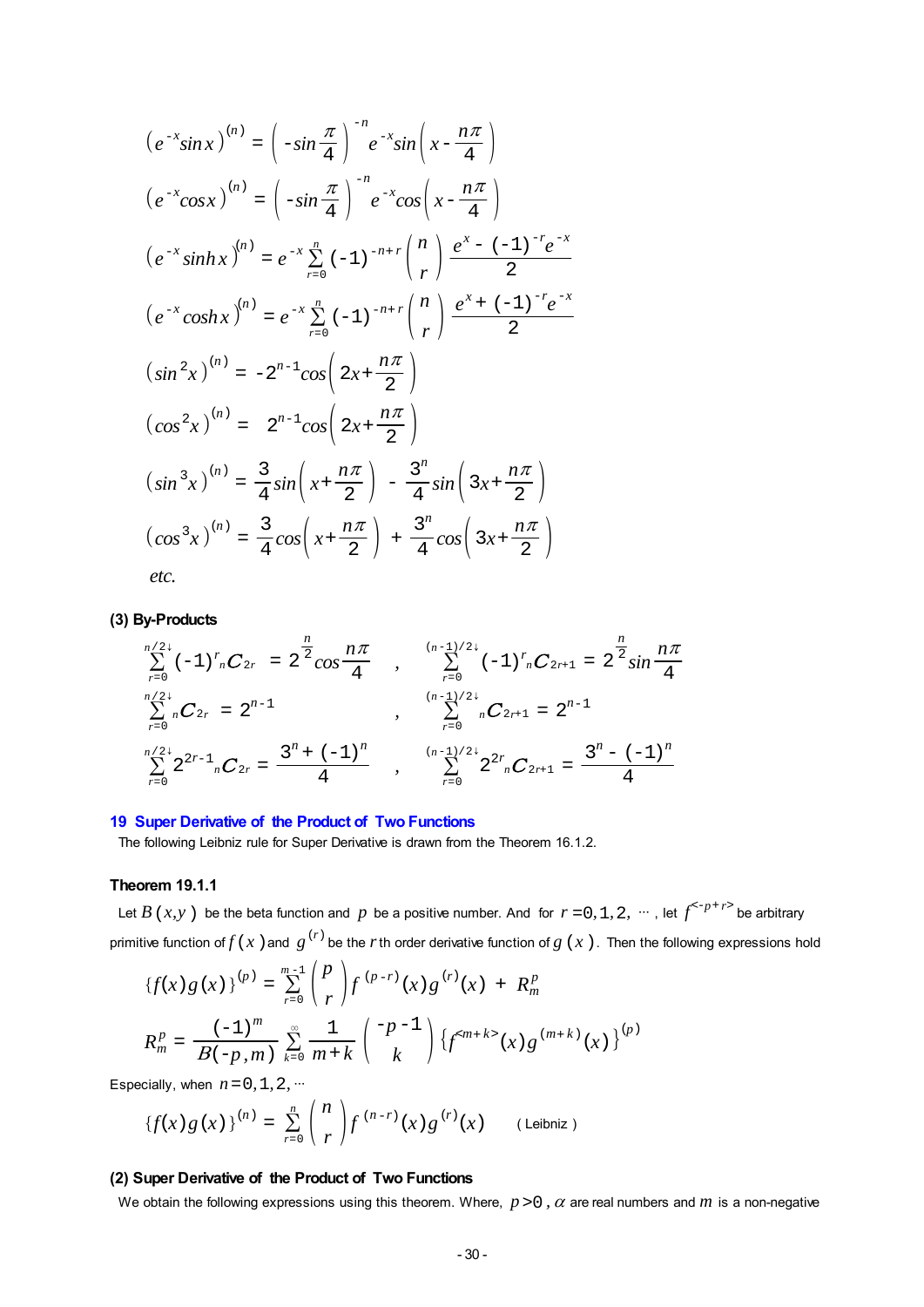integer. Furthermore, if  $\alpha = -1, -2, -3, \dots$ , it shall read as follows.

$$
\frac{\Gamma(1+\alpha)}{\Gamma(1+\alpha-r)} \longrightarrow (-1)^{-r} \frac{\Gamma(-\alpha+r)}{\Gamma(-\alpha)}
$$
\n
$$
\{(ax+b)^{p}(cx+d)^{q}\}^{(s)} = \sum_{r=0}^{\infty} {s \choose r} \frac{(1/a)^{-s+r}}{(1/c)^{r}} \frac{\Gamma(1+p)\Gamma(1+q)}{\Gamma(1+p-s+r)\Gamma(1+q-r)} \frac{(ax+b)^{p-s+r}}{(cx+d)^{r-q}}
$$
\n
$$
\{(ax+b)^{p} (cx+d)^{m}\}^{(s)} = \sum_{r=0}^{\infty} {s \choose r} \frac{(1/a)^{-s+r}}{(1/c)^{r}} \frac{\Gamma(1+p)\Gamma(1+m)}{\Gamma(1+p-s+r)\Gamma(1+m-r)} \frac{(ax+b)^{p-s+r}}{(cx+d)^{r-m}}
$$
\n
$$
(x^{m}log x)^{(p)} = \sum_{r=0}^{\infty} {p \choose r} \frac{\log x - \psi(1-p+r)-y}{\Gamma(1+p-r)} \frac{\Gamma(1+\alpha)}{\Gamma(1+m-r)} x^{m-p}
$$
\n
$$
(x^{m}log x)^{(p)} = \sum_{r=0}^{\infty} {p \choose r} \frac{\Gamma(1+m)}{\Gamma(1+m-r)} x^{m-r} \sin \left\{ x + \frac{(p-r)\pi}{2} \right\}
$$
\n
$$
(x^{m}cos x)^{(p)} = \sum_{r=0}^{\infty} {p \choose r} \frac{\Gamma(1+m)}{\Gamma(1+m-r)} x^{m-r} \cos \left\{ x + \frac{(p-r)\pi}{2} \right\}
$$
\n
$$
(x^{m}cos x)^{(p)} = \sum_{r=0}^{\infty} {p \choose r} \frac{\Gamma(1+m)}{\Gamma(1+m-r)} x^{m-r} \cos \left\{ x + \frac{(p-r)\pi}{2} \right\}
$$
\n
$$
(x^{m}cos x)^{(p)} = \sum_{r=0}^{\infty} {p \choose r} \frac{\Gamma(1+m)}{\Gamma(1+m-r)} x^{m-r} \frac{e^{x} - (-1)^{-p+r}e^{-x}}{2}
$$
\n
$$
(log^{2}x)^{(p)} = \sum_{r=0}^{\infty} {p \choose r} \frac{\Gamma(1+m)}{\Gamma(1+m-r)} x^{m-r} e^x \frac{e^{x} - (-1)^{-p+r}e^{-x}}{2}
$$
\n
$$
(log^{2}x)^{(
$$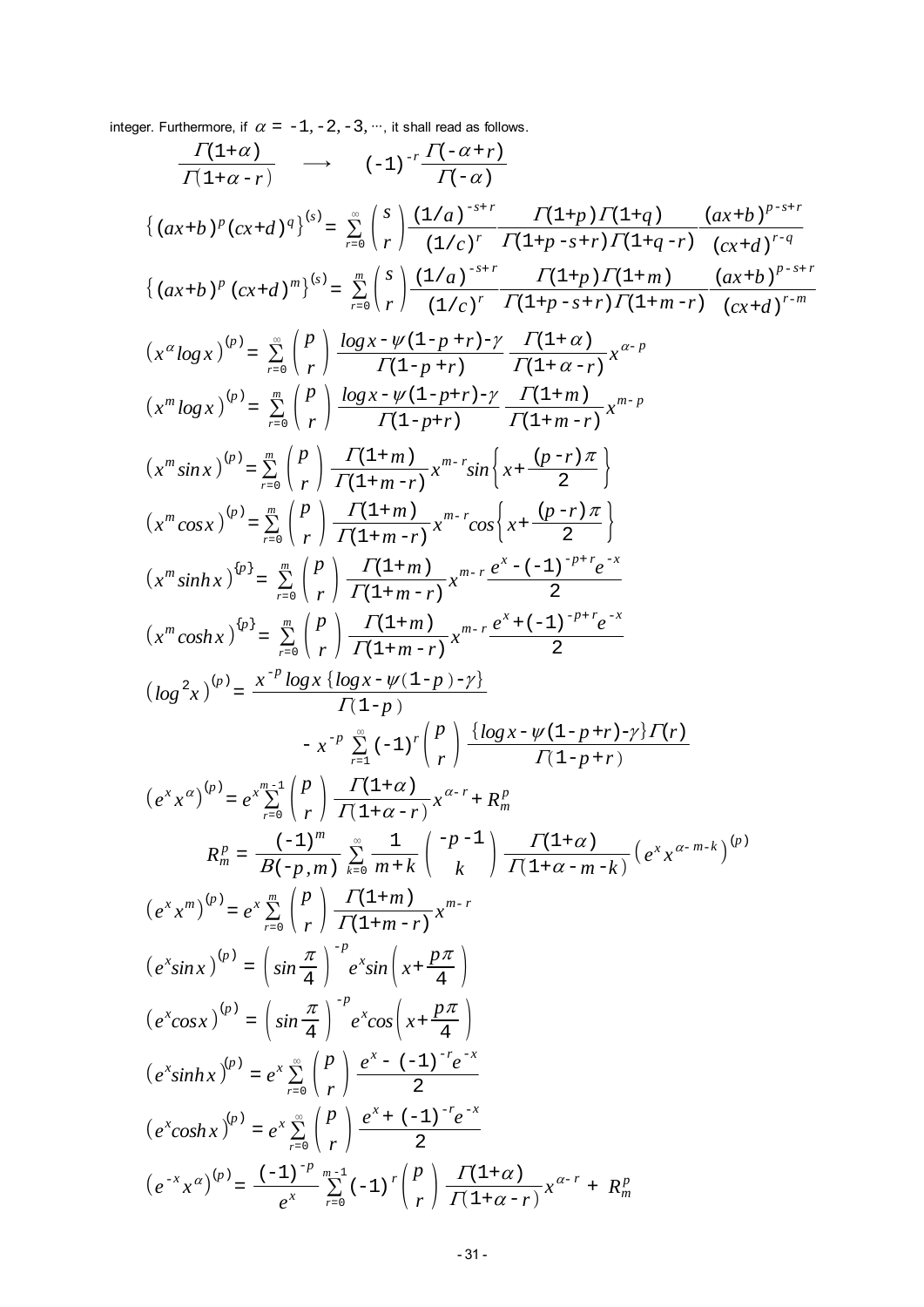$$
R_{m}^{P} = \frac{1}{B(-p,m)} \sum_{k=0}^{\infty} \frac{(-1)^{k}}{m+k} {p-1 \choose k} \frac{\Gamma(1+\alpha)}{\Gamma(1+\alpha-m-k)} \left( \frac{x^{\alpha-m-k}}{e^{x}} \right)^{(p)}
$$
  
\n
$$
(e^{-x}x^{m})^{(p)} = \frac{(-1)^{-p}}{e^{x}} \sum_{r=0}^{m} (-1)^{r} {p \choose r} \frac{\Gamma(1+m)}{\Gamma(1+m-r)} x^{m-r}
$$
  
\n
$$
(e^{-x}sinx)^{(p)} = (-1)^{-p} \left( sin \frac{\pi}{4} \right)^{-p} e^{-x} sin \left( x - \frac{p\pi}{4} \right)
$$
  
\n
$$
(e^{-x}cosx)^{(p)} = (-1)^{-p} \left( sin \frac{\pi}{4} \right)^{-p} e^{-x} cos \left( x - \frac{p\pi}{4} \right)
$$
  
\n
$$
(e^{-x}sinhx)^{(p)} = e^{-x} \sum_{r=0}^{\infty} (-1)^{-p+r} {p \choose r} \frac{e^{x} - (-1)^{-r} e^{-x}}{2}
$$
  
\n
$$
(e^{-x}coshx)^{(p)} = e^{-x} \sum_{r=0}^{\infty} (-1)^{-p+r} {p \choose r} \frac{e^{x} + (-1)^{-r} e^{-x}}{2}
$$
  
\n
$$
(sin^{2}x)^{(p)} = -2^{p-1}cos \left( 2x + \frac{p\pi}{2} \right)
$$
  
\n
$$
(cos^{2}x)^{(p)} = 2^{p-1}cos \left( 2x + \frac{p\pi}{2} \right)
$$
  
\n
$$
(sin^{3}x)^{(p)} = \frac{3}{4} sin \left( x + \frac{p\pi}{2} \right) - \frac{3^{p}}{4} sin \left( 3x + \frac{p\pi}{2} \right)
$$
  
\n
$$
(cos^{3}x)^{(p)} = \frac{3}{4} cos \left( x + \frac{p\pi}{2} \right) + \frac{3^{p}}{4} cos \left( 3x + \frac{p\pi}{2} \right)
$$
  
\netc.

**(3) By-Products**

$$
\sum_{k=0}^{\infty} (-1)^k {p \choose 2k} = 2^{\frac{p}{2}} \cos \frac{p\pi}{4} , \quad \sum_{k=0}^{\infty} (-1)^k {p \choose 2k+1} = 2^{\frac{p}{2}} \sin \frac{p\pi}{4}
$$
  

$$
\sum_{r=0}^{\infty} {p \choose 2r} = 2^{p-1} , \quad \sum_{r=0}^{\infty} {p \choose 2r+1} = 2^{p-1} , \quad \sum_{r=0}^{\infty} {p \choose r} = 2^p
$$
  $p > -1$ 

# **20 Higher Calculus of the product of many functions**

### **20.1 Higher Derivative of the product of many functions**

The following theorems are drawn from the Theorem 18.1.1.

# **Theorem 20.1.1**

When  $f_k^{(r)}$  denotes the  $r$  th order derivative function of  $f_k(x)$   $(k=1, 2, ..., \lambda)$ ,

$$
(f_1 f_2 \cdots f_\lambda)^{(n)} = \sum_{r_1=0}^n \sum_{r_2=0}^{r_1} \cdots \sum_{r_{\lambda-1}=0}^{r_{\lambda-2}} {n \choose r_1} {r_1 \choose r_2} \cdots {r_{\lambda-2} \choose r_{\lambda-1}} f_1^{(n-r_1)} f_2^{(r_1-r_2)} \cdots f_\lambda^{(r_{\lambda-1})}
$$

# **Theorem 20.1.2**

When  $f^{(r)}$  denotes the  $r$  th order derivativefunction of  $f(x)$  and  $\lambda$  is a natural number,

$$
\left\{f^{\lambda}(x)\right\}^{(n)} = \sum_{r_1=0}^{n} \sum_{r_2=0}^{r_1} \cdots \sum_{r_{\lambda-1}=0}^{r_{\lambda-2}} \binom{n}{r_1} \binom{r_1}{r_2} \cdots \binom{r_{\lambda-2}}{r_{\lambda-1}} f^{(n-r_1)} f^{(r_1-r_2)} \cdots f^{(r_{\lambda-1})}
$$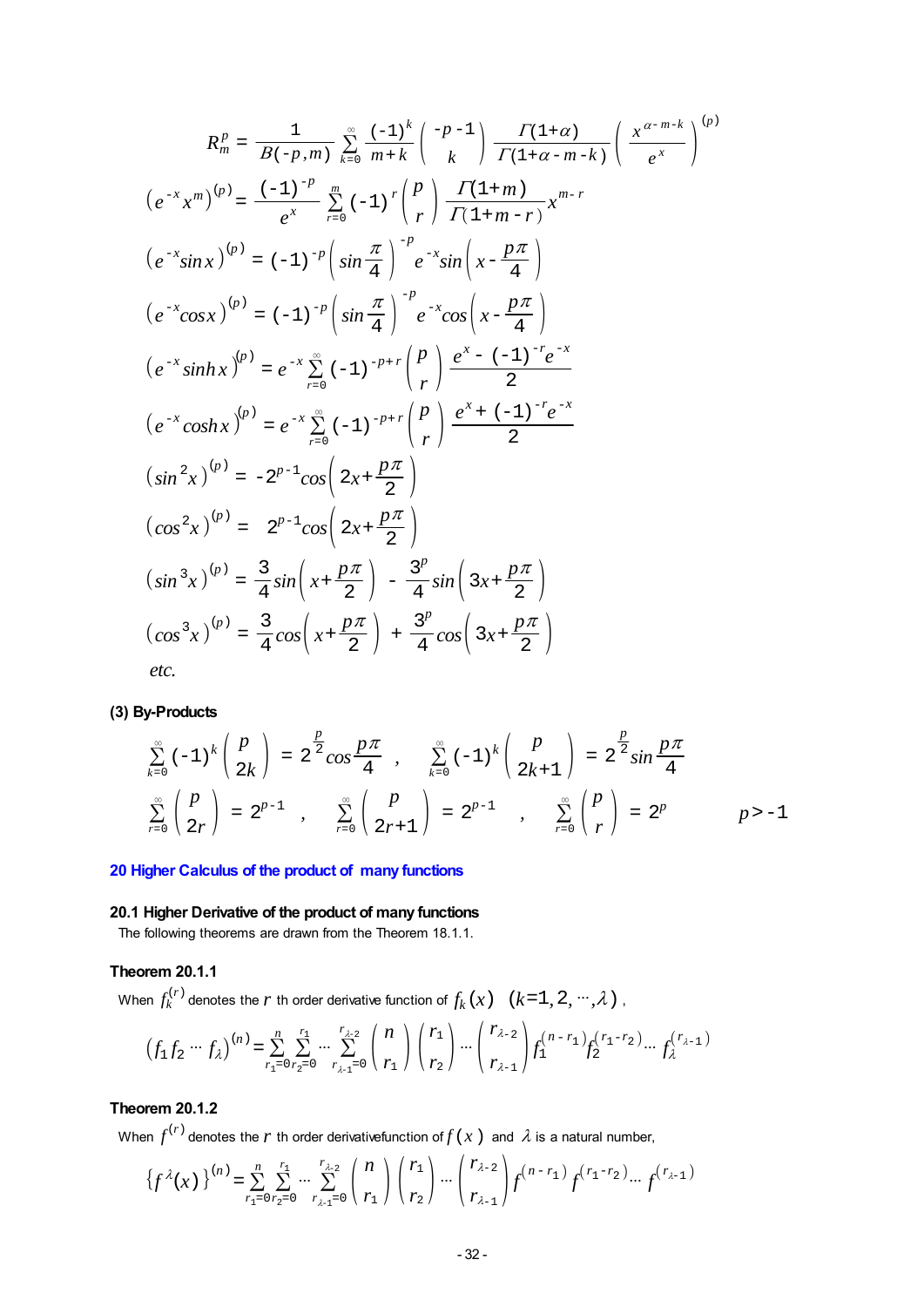**Example**

$$
\left(x^{\alpha}e^{x}\sin x\right)^{(n)} = \sum_{r=0}^{n} \sum_{s=0}^{r} {n \choose r} {r \choose s} \frac{\Gamma(1+\alpha)}{\Gamma(1+\alpha-n+r)} x^{\alpha-n+r} e^{x} \sin \left(x + \frac{s\pi}{2}\right)
$$
  

$$
\left\{ \log^{3}x \right\}^{(n)} = (-1)^{n-1} \frac{3(n-1)!}{x^{n}} \log^{2}x + (-1)^{n} \frac{3\log x}{x^{n}} \sum_{r=1}^{n-1} \frac{n!}{(n-r)r} + \frac{(-1)^{n-1} n^{-1} r^{-1}}{x^{n}} \sum_{r=2}^{n-1} \sum_{s=1}^{r-1} \frac{n!}{(n-r) (r-s) s}
$$

Higher Derivatives of  $cos^{m}x$ ,  $sin^{m}x$ 

$$
\left(\cos^{m}x\right)^{(n)} = \frac{1}{2^{m-1}} \sum_{r=0}^{m/2+} {}^{m}C_{r} (m-2r)^{n} \cos\left\{(m-2r)x + \frac{n\pi}{2}\right\}
$$
  

$$
\left(\sin^{m}x\right)^{(n)} = \frac{1}{2^{m-1}} \sum_{r=0}^{m/2+} {}^{m}C_{r} (m-2r)^{n} \cos\left\{(m-2r)\left(x - \frac{\pi}{2}\right) + \frac{n\pi}{2}\right\}
$$
  

$$
\left(\cos^{\alpha}x\right)^{(n)} = \frac{1}{2^{\alpha}} \sum_{r=0}^{\infty} \binom{\alpha}{r} (\alpha - 2r)^{n} \cos\left\{(a-2r)x + \frac{n\pi}{2}\right\}
$$
  

$$
\left(\sin^{\alpha}x\right)^{(n)} = \frac{1}{2^{\alpha}} \sum_{r=0}^{\infty} \binom{\alpha}{r} (\alpha - 2r)^{n} \cos\left\{(a-2r)\left(x - \frac{\pi}{2}\right) + \frac{n\pi}{2}\right\}
$$
  

$$
\alpha > 0
$$

#### **20.2 Higher Integral of the product of many functions**

The following theorems are drawn from the Theorem 16.1.2 and Theorem 20.1.1.

### **Theorem 20.2.1**

Let  $f_k^{(r)}$  be the  $r$  th order derivative function of  $f_k(x)$   $(k=1,2,\cdots,\lambda)$  ,  $f_k^{}$  be the arbitrary  $r$  th order primitive function of  $f_k(x)$ ,  $m$ ,  $n$  are natural numbers and  $B(n,m)$  be the beta function. If there is a number  $a$  such that  $f_1^{< r>} (a) = 0$   $(r=1, 2, \cdots, m+n-1)$  or  $f_k^{(s)} (a) = 0$   $(s=0, 1, \cdots, m+n-2)$  for at least one  $k > 1$ , then the following expression holds.

$$
\int_{a}^{x} \int_{a}^{x} f_{1} f_{2} \cdots f_{\lambda} dx^{n} = \sum_{r_{1}=0}^{m-1} \sum_{r_{2}=0}^{r_{1}} \cdots \sum_{r_{\lambda-1}=0}^{r_{\lambda-2}} \binom{-n}{r_{1}} \binom{r_{1}}{r_{2}} \cdots \binom{r_{\lambda-2}}{r_{\lambda-1}} f_{1}^{(n+r_{1})} f_{2}^{(r_{1}-r_{2})} \cdots f_{\lambda}^{(r_{\lambda-1})}
$$
\n
$$
+ R_{m}^{n}
$$
\n
$$
R_{m}^{n} = \frac{(-1)^{m}}{B(n,m)} \sum_{k_{1}=0}^{n-1} \sum_{k_{2}=0}^{m+k_{1}} \sum_{k_{3}=0}^{k_{2}} \cdots \sum_{k_{\lambda-1}=0}^{k_{\lambda-2}} \frac{(-1)^{m-k_{1}}}{m+k_{1}} \binom{m+k_{1}}{k_{2}} \binom{k_{2}}{k_{3}} \cdots \binom{k_{\lambda-2}}{k_{\lambda-1}}
$$
\n
$$
\times \int_{a}^{x} \int_{a}^{x} f_{1}^{(m+k_{1})} f_{2}^{(m+k_{1}-k_{2})} f_{3}^{(k_{2}-k_{3})} \cdots f_{\lambda}^{(k_{\lambda-1})} dx^{n}
$$

# **Theorem 20.2.2**

Let  $f^{(r)}$  be the  $r$  th order derivative function of  $f(x)$ ,  $f_k^{}$  be the arbitrary  $r$  th order primitive function of  $f(x)$ , *m, n* are natural numbers and  $B(n, m)$  be the beta function. At this time, if there is a number  $a$  such that

$$
f^{(r)}(a) = 0 \quad (r=1, 2, \cdots, m+n-1) \qquad or \qquad f^{(s)}(a) = 0 \quad (s=0, 1, \cdots, m+n-2)
$$
  
then the following expression holds for  $\lambda = 2, 3, 4, \cdots$ .

$$
\int_{a}^{x} \int_{a}^{x} f^{\lambda} dx^{n} = \sum_{r_{1}=0}^{m-1} \sum_{r_{2}=0}^{r_{1}} \cdots \sum_{r_{\lambda-1}=0}^{r_{\lambda-2}} \binom{-n}{r_{1}} {r_{2}} \cdots \binom{r_{\lambda-2}}{r_{\lambda-1}} f^{(n+r_{1})} f^{(r_{1}-r_{2})} \cdots f^{(r_{\lambda-1})} + R_{m}^{n}
$$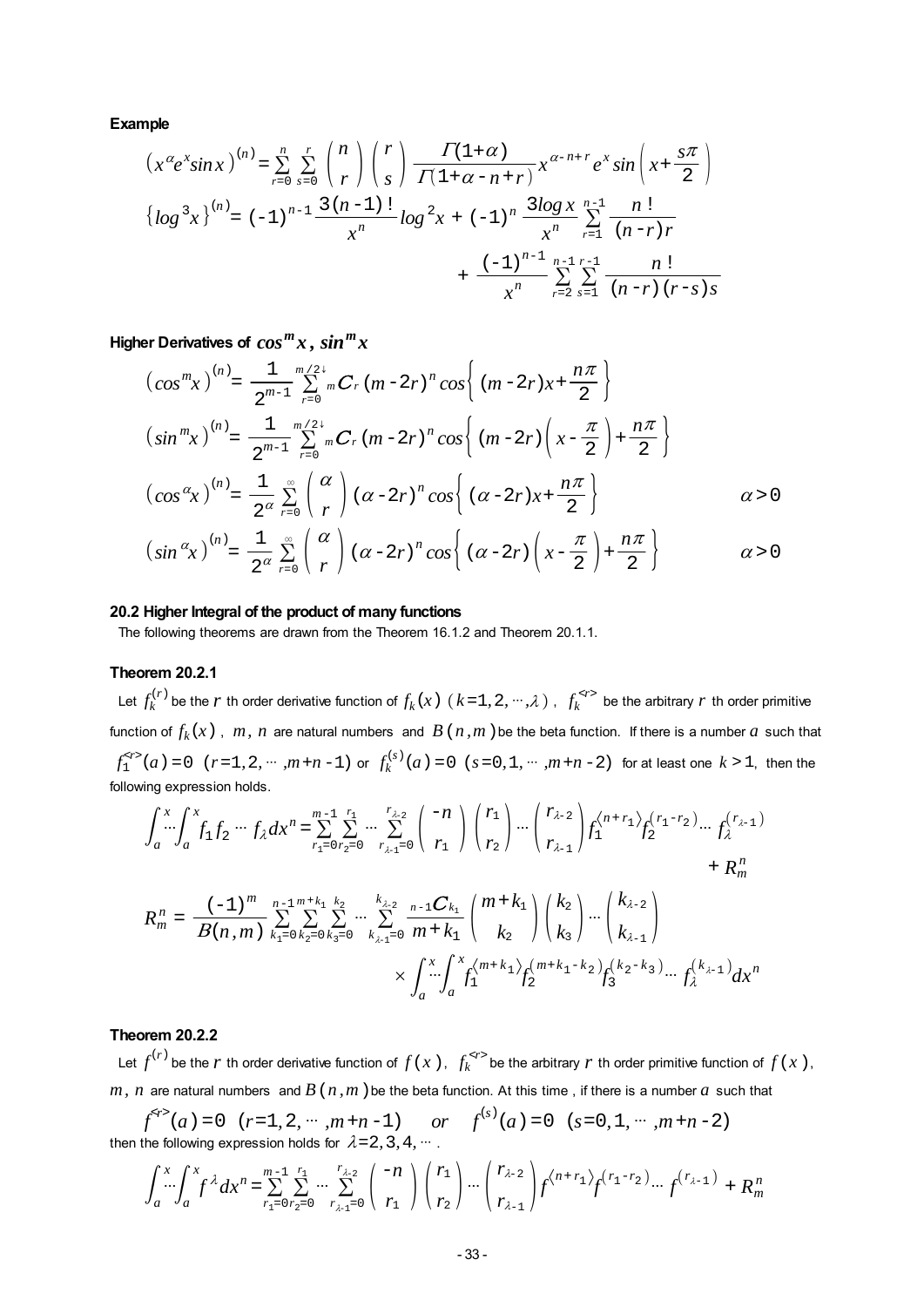$$
R_{m}^{n} = \frac{(-1)^{m}}{B(n,m)} \sum_{k_{1}=0}^{n-1} \sum_{k_{2}=0}^{m+k_{1}} \sum_{k_{3}=0}^{k_{2}} \cdots \sum_{k_{\lambda-1}=0}^{k_{\lambda-2}} \frac{(-1)^{m+k_{1}}}{m+k_{1}} {m+k_{1} \choose k_{2}} {k_{2} \choose k_{3}} \cdots {k_{\lambda-2} \choose k_{\lambda-1}} \times \int_{a}^{x} \int_{a}^{x} \int_{a}^{m+k_{1}} \int_{f}^{m+k_{1}} f^{(m+k_{1}-k_{2})} f^{(k_{2}-k_{3})} \cdots f^{(k_{\lambda-1})} dx^{n}
$$

**Example**

$$
\int_{-\infty}^{x} \int_{-\infty}^{x} x^{\alpha} e^{x} \sin x \, dx^{n} = \sum_{r=0}^{m-1} \sum_{s=0}^{r} \binom{-n}{r} \binom{r}{s} \frac{\Gamma(1+\alpha)}{\Gamma(1+\alpha+n+r)} x^{\alpha+n+r} e^{x} \sin \left(x + \frac{s\pi}{2}\right) + R_{m}^{n}
$$
\n
$$
R_{m}^{n} = \frac{(-1)^{m}}{B(n,m)} \sum_{r=0}^{n-1} \sum_{s=0}^{m+r} \frac{n-1C_{r}}{m+r} \binom{m+r}{s} \int_{-\infty}^{x} \int_{-\infty}^{x} \frac{\Gamma(1+\alpha)}{\Gamma(1+\alpha+m+r)} x^{\alpha+m+r} e^{x} \sin \left(x + \frac{s\pi}{2}\right) dx^{n}
$$
\n
$$
\int_{0}^{x} \int_{0}^{x} \log^{3} x \, dx^{n} = \frac{\log x - \psi(1+n) - \gamma}{\Gamma(1+n)} x^{n} (\log x)^{2}
$$

$$
\Gamma(1+n) = 2x^{n} \log x \sum_{r=1}^{\infty} (-1)^{r} {n \choose r} \frac{\log x - \psi(1+n+r) - \gamma}{\Gamma(1+n+r)} \Gamma(r) + x^{n} \sum_{r=2}^{\infty} \sum_{s=1}^{r-1} (-1)^{r} {n \choose r} {r \choose s} \frac{\log x - \psi(1+n+r) - \gamma}{\Gamma(1+n+r)} \Gamma(r-s) \Gamma(s)
$$

**Higher Integrls of**  $cos^{m}x$ ,  $sin^{m}x$ 

$$
\int_{\frac{(n-1)\pi}{2}}^{x} \cdots \int_{\frac{1\pi}{2}}^{x} \int_{\frac{0\pi}{2}}^{x} \cos^{2m+1}x \, dx^{n} = \frac{1}{2^{2m}} \sum_{r=0}^{m} \frac{2m+1C_{r}}{(2m-2r+1)^{n}} \cos \left\{ (2m-2r+1)x - \frac{n\pi}{2} \right\}
$$
  

$$
\int_{\frac{n\pi}{2}}^{x} \cdots \int_{\frac{2\pi}{2}}^{x} \int_{\frac{1\pi}{2}}^{x} \sin^{2m+1}x \, dx^{n} = \frac{1}{2^{2m}} \sum_{r=0}^{m} \frac{(-1)^{m-r}2m+1C_{r}}{(2m-2r+1)^{n}} \sin \left\{ (2m-2r+1)x - \frac{n\pi}{2} \right\}
$$
  

$$
\int_{a_{n}}^{x} \int_{a_{1}}^{x} \cos^{2m}x \, dx^{n} = \frac{1}{2^{2m-1}} \sum_{r=0}^{m-1} \frac{2mC_{m}}{(2m-2r)^{n}} \cos \left\{ (2m-2r)x - \frac{n\pi}{2} \right\} + \frac{2mC_{m}}{2^{2m}} \int_{a_{n}}^{x} \cdots \int_{a_{1}}^{x} dx^{n}
$$
  

$$
\int_{a_{n}}^{x} \int_{a_{1}}^{x} \sin^{2m}x \, dx^{n} = \frac{1}{2^{2m-1}} \sum_{r=0}^{m-1} \frac{(-1)^{m-r}2mC_{m}}{(2m-2r)^{n}} \cos \left\{ (2m-2r)x - \frac{n\pi}{2} \right\} + \frac{2mC_{m}}{2^{2m}} \int_{a_{n}}^{x} \cdots \int_{a_{1}}^{x} dx^{n}
$$

Where,  $a_1, a_2, \cdots, a_n$  are the solutions of the following transcendental equations.

$$
\sum_{r=0}^{m-1} \frac{2mC_m}{(2m-2r)^n} cos \left\{ (2m-2r)x - \frac{n\pi}{2} \right\} = 0 \qquad k = 1, 2, \dots, n
$$
  

$$
\sum_{r=0}^{m-1} \frac{(-1)^{m-r} 2mC_m}{(2m-2r)^n} cos \left\{ (2m-2r)x - \frac{n\pi}{2} \right\} = 0 \qquad k = 1, 2, \dots, n
$$

$$
\int_0^x \cos^\alpha x \, dx = \frac{1}{2^\alpha} \sum_{r=0}^\infty \binom{\alpha}{r} \frac{1}{\alpha - 2r} \sin\left((\alpha - 2r)x\right)
$$

$$
\int_{\frac{\pi}{2}}^x \sin^\alpha x \, dx = \frac{1}{2^\alpha} \sum_{r=0}^\infty \binom{\alpha}{r} \frac{1}{\alpha - 2r} \sin\left((\alpha - 2r)\left(x - \frac{\pi}{2}\right)\right)
$$

$$
\int_0^x \cos^{2m} x \, dx = \frac{1}{2^{2m-1}} \sum_{r=0}^{m-1} \frac{2m \, C_r}{2m - 2r} \sin\left((2m - 2r)x\right) + \frac{2m \, C_m}{2^{2m}} x
$$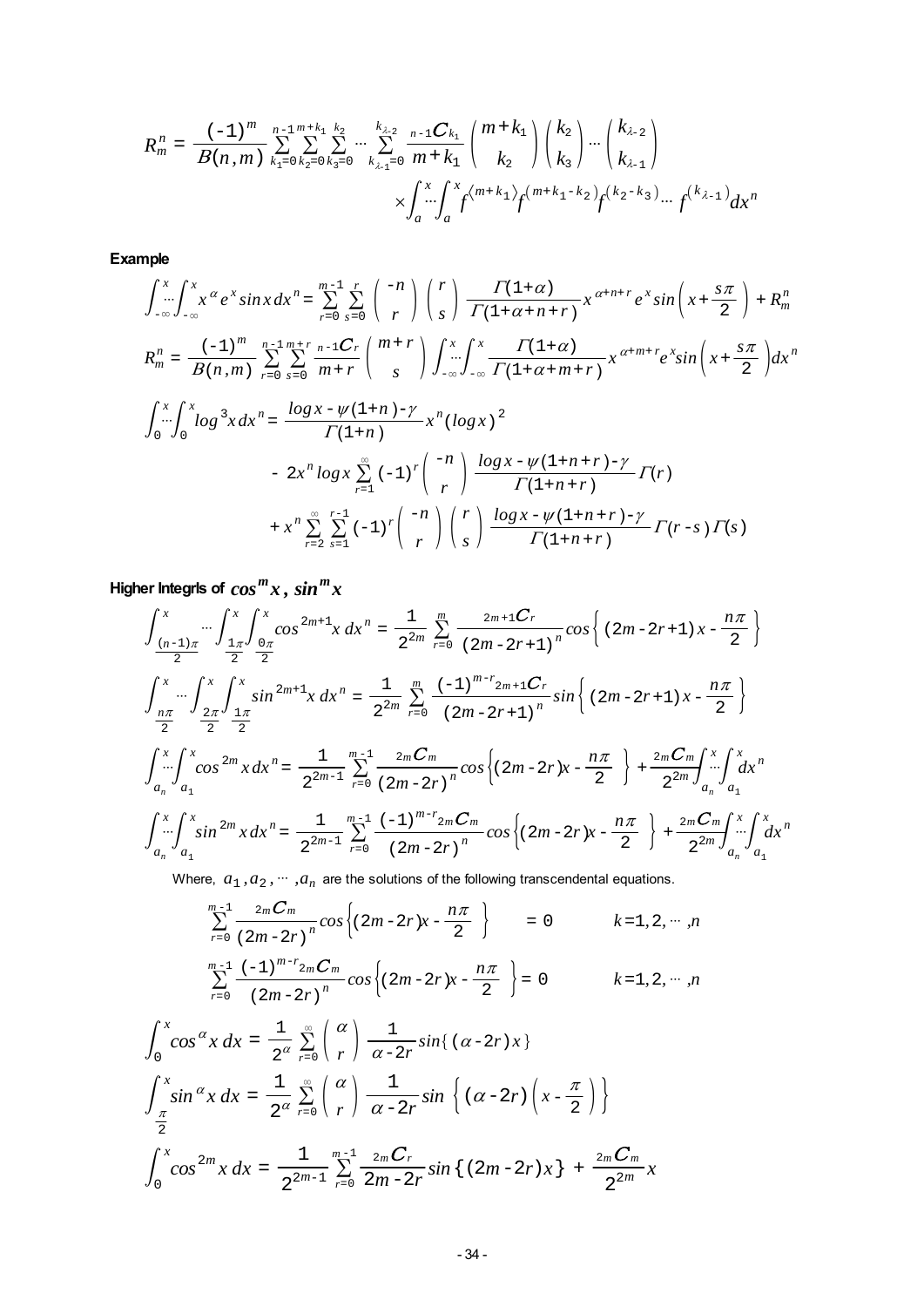$$
\int_{\frac{\pi}{2}}^{x} \sin^{2m} x \, dx = \frac{1}{2^{2m-1}} \sum_{r=0}^{m-1} (-1)^{m-r} \frac{2m \, C_r}{2m-2r} \sin\left(\left(2m-2r\right)x\right) + \frac{2m \, C_m}{2^{2m}} \left(x - \frac{\pi}{2}\right)
$$

#### **21 Super Calculus of the product of many functions**

#### **21.1 Super Integrals of the product of many functions**

The following theorems are drawn from the Theorem 20.2.1.

#### **Theorem 21.1.1**

Let *p*, *r* are positive numbers, *m* be a natural number,  $f_k^{(r)}$  be the *r*th order derivative function of  $f_k(x)$   $(k=1,2,\cdots,\lambda)$  ,  $f_k^{*r*}$  be arbitrary  $r$  th order primitive function of  $f_k(x)$  and  $B$  ( $p$ , $m$  ) be the beta function. At this time, if there is a number  $a$  such that

 $f_1^{*r*}$   $(a) = 0$   $r \in [0, m+p]$   $or$   $f_k^{(s)}(a) = 0$   $s \in [0, m+p-1]$  for at least one  $k > 1$ , the following expression holds

$$
\int_{a}^{x} \int_{a}^{x} f_{1} f_{2} \cdots f_{\lambda} dx^{p} = \sum_{r_{1}=0}^{m-1} \sum_{r_{2}=0}^{r_{1}} \cdots \sum_{r_{\lambda-1}=0}^{r_{\lambda-2}} \binom{-p}{r_{1}} \binom{r_{1}}{r_{2}} \cdots \binom{r_{\lambda-2}}{r_{\lambda-1}} f_{1}^{(p+r_{1})} f_{2}^{(r_{1}-r_{2})} \cdots f_{\lambda}^{(r_{\lambda-1})} + R_{m}^{p}
$$
\n
$$
R_{m}^{p} = \frac{(-1)^{m}}{B(p,m)} \sum_{k_{1}=0}^{\infty} \sum_{k_{2}=0}^{m+k_{1}} \sum_{k_{3}=0}^{k_{2}} \cdots \sum_{k_{\lambda-1}=0}^{k_{\lambda-2}} \frac{1}{m+k_{1}} \binom{p-1}{k_{1}} \binom{m+k_{1}}{k_{2}} \binom{k_{2}}{k_{3}} \cdots \binom{k_{\lambda-2}}{k_{\lambda-1}}
$$
\n
$$
\times \int_{a}^{x} \int_{a}^{x} f_{1}^{(m+k_{1})} f_{2}^{(m+k_{1}-k_{2})} f_{3}^{(k_{2}-k_{3})} \cdots f_{\lambda}^{(k_{\lambda-1})} dx^{p}
$$

### **Theorem 21.1.2**

Let p, r are positive numbers, m be a natural number,  $f^{(r)}$  be the rth order derivative function of  $f(x)$ ,  $f^{<sub>r></sub>}$  be arbitrary *r*th order primitive function of  $f(x)$  and  $B(p,m)$  be the beta function. At this time, if there is a number *a* such that

 $f^{*r*}$  (*a*) = 0 *r*  $\in$  [0,*m*+*p*] *or*  $f^{(s)}(a) = 0$  *s*  $\in$  [0,*m*+*p*-1] the following expression holds for  $\lambda = 2, 3, 4, ...$ .

$$
\int_{a}^{x} \int_{a}^{x} f^{\lambda} dx^{p} = \sum_{r_{1}=0}^{m-1} \sum_{r_{2}=0}^{r_{1}} \cdots \sum_{r_{\lambda-1}=0}^{r_{\lambda-2}} \binom{-p}{r_{1}} \binom{r_{1}}{r_{2}} \cdots \binom{r_{\lambda-2}}{r_{\lambda-1}} f^{(p+r_{1})} f^{(r_{1}-r_{2})} \cdots f^{(r_{\lambda-1})} + R_{m}^{p}
$$
\n
$$
R_{m}^{p} = \frac{(-1)^{m}}{B(p,m)} \sum_{k_{1}=0}^{\infty} \sum_{k_{2}=0}^{m+k_{1}} \sum_{k_{3}=0}^{k_{2}} \cdots \sum_{k_{\lambda-1}=0}^{k_{\lambda-2}} \frac{1}{m+k_{1}} {p-1 \choose k_{1}} {m+k_{1} \choose k_{2}} {k_{2} \choose k_{3}} \cdots {k_{\lambda-2} \choose k_{\lambda-1}}
$$
\n
$$
\times \int_{a}^{x} \int_{a}^{x} f^{(m+k_{1})} f^{(m+k_{1}-k_{2})} f^{(k_{1}-k_{2})} \cdots f^{(k_{\lambda-1})} dx^{p}
$$

$$
\int_{-\infty}^{x} \int_{-\infty}^{x} x^{\alpha} e^{x} \sin x \, dx^{p} = \sum_{r=0}^{m-1} \sum_{s=0}^{r} \binom{-p}{r} \binom{r}{s} \frac{\Gamma(1+\alpha)}{\Gamma(1+\alpha+p+r)} x^{\alpha+p+r} e^{x} \sin \left(x + \frac{s\pi}{2}\right) + R_{m}^{p}
$$
\n
$$
R_{m}^{p} = \frac{(-1)^{m}}{B(p,m)} \sum_{r=0}^{\infty} \sum_{s=0}^{m+r} \binom{p-1}{r} \frac{m+r}{m+r} \int_{-\infty}^{x} \int_{-\infty}^{x} \frac{\Gamma(1+\alpha)}{\Gamma(1+\alpha+m+r)} x^{\alpha+m+r} e^{x} \sin \left(x + \frac{s\pi}{2}\right) dx^{p}
$$
\n
$$
\int_{0}^{x} \int_{0}^{x} \log^{3} x \, dx^{p} = \frac{\log x - \psi(1+p) - \gamma}{\Gamma(1+p)} x^{p} (\log x)^{2}
$$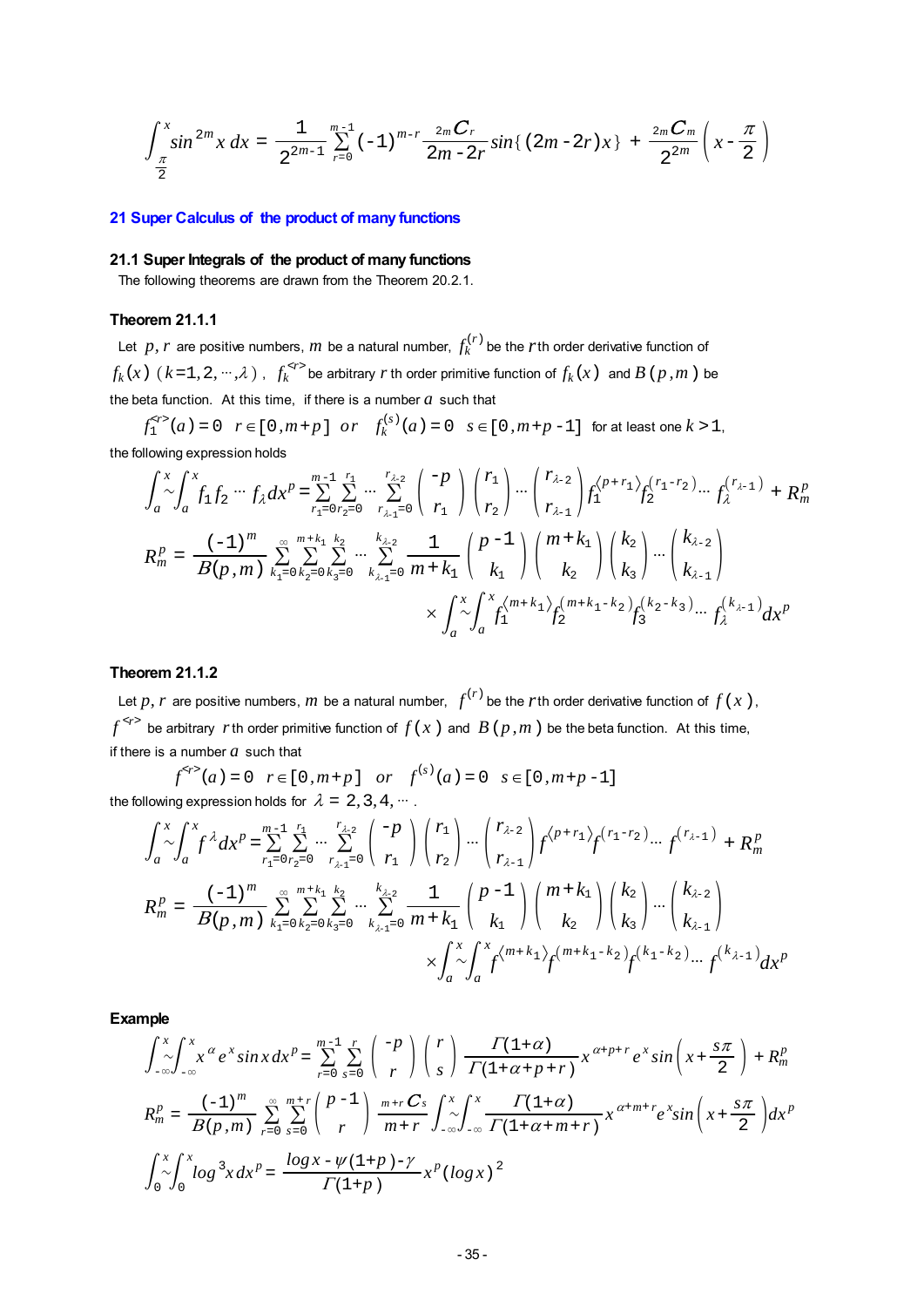$$
- 2x^{p} \log x \sum_{r=1}^{\infty} (-1)^{r} { -p \choose r} \frac{\log x - \psi(1+p+r) - \gamma}{\Gamma(1+p+r)} \Gamma(r)
$$
  
+  $x^{p} \sum_{r=2}^{\infty} \sum_{s=1}^{r-1} (-1)^{r} { -p \choose r} {r \choose s} \frac{\log x - \psi(1+p+r) - \gamma}{\Gamma(1+p+r)} \Gamma(r-s) \Gamma(s)$ 

Super Integris of  $cos^{m}x$ ,  $sin^{m}x$ 

$$
\int_{a(p)}^{x} \int_{a(0)}^{x} \cos^{2m+1} x \, dx^{p} = \frac{1}{2^{2m}} \sum_{r=0}^{m} \frac{2m+1C_{r}}{(2m-2r+1)^{p}} \cos \left\{ (2m-2r+1)x - \frac{p\pi}{2} \right\}
$$

$$
\int_{a(p)}^{x} \int_{a(0)}^{x} \sin^{2m+1} x \, dx^{p} = \frac{1}{2^{2m}} \sum_{r=0}^{m} \frac{(-1)^{m-r} 2m+1C_{r}}{(2m-2r+1)^{p}} \sin \left\{ (2m-2r+1)x - \frac{p\pi}{2} \right\}
$$

Where,  $a\left(s\right)$   $s\in$  [  $0$  *,*  $p$  ] are zeros of lineal super primitives of  $\cos^{2m+1}\!x$  or  $\sin^{2m+1}\!x$  .

#### **21.2 Super Derivatives of the product of many functions**

The following theorems are drawn from the Theorem 21.1.1.

### **Theorem 21.2.1**

Let  $p$ ,  $r$  are positive numbers,  $m$  be a natural number,  $f_k^{(r)}$  be the  $r$ th order derivative function of  $f_k(x)$   $(k=1,2,\cdots,\lambda)$  ,  $f_k^{*r*}$  be arbitrary  $r$  th order primitive function of  $f_k(x)$  and  $B$  ( $p$ , $m$  ) be the beta function. At this time, if there is a number  $a$  such that

 $f_1^{*r*}$   $(a) = 0$   $r \in [0, m-p]$   $or$   $f_k^{(s)}(a) = 0$   $s \in [0, m-p-1]$  for at least one  $k > 1$ , the following expression holds

$$
(f_1 f_2 \cdots f_{\lambda})^{(p)} = \sum_{r_1=0}^{m-1} \sum_{r_2=0}^{r_1} \cdots \sum_{r_{\lambda-1}=0}^{r_{\lambda-2}} \binom{p}{r_1} \binom{r_1}{r_2} \cdots \binom{r_{\lambda-2}}{r_{\lambda-1}} f_1^{(p-r_1)} f_2^{(r_1-r_2)} \cdots f_{\lambda}^{(r_{\lambda-1})} + R_m^p
$$
  
\n
$$
R_m^p = \frac{(-1)^m}{B(-p, m)} \sum_{k_1=0}^{\infty} \sum_{k_2=0}^{m+k_1} \sum_{k_3=0}^{k_2} \cdots \sum_{k_{\lambda-1}=0}^{k_{\lambda-2}} \frac{1}{m+k_1} \binom{-p-1}{k_1} \binom{m+k_1}{k_2} \binom{k_2}{k_3} \cdots \binom{k_{\lambda-2}}{k_{\lambda-1}}
$$
  
\n
$$
\times \left\{ f_1^{(m+k_1)} f_2^{(m+k_1-k_2)} f_3^{(k_2-k_3)} \cdots f_{\lambda}^{(k_{\lambda-1})} \right\}^{(p)}
$$

#### **Theorem 21.2.2**

Let p, r are positive numbers, m be a natural number,  $f^{(r)}$  be the r th order derivative function of  $f(x)$ ,  $f^{< r>1}$  be arbitrary *r*th order primitive function of  $f(x)$  and  $B(p,m)$  be the beta function. At this time, if there is a number *a* such that

 $f^{< r>(a) = 0 \quad r \in [0, m-p] \quad or \quad f^{(s)}(a) = 0 \quad s \in [0, m-p-1]$ the following expression holds for  $\lambda = 2, 3, 4, ...$ .

$$
(f^{\lambda})^{(p)} = \sum_{r_1=0}^{m-1} \sum_{r_2=0}^{r_1} \cdots \sum_{r_{\lambda-1}=0}^{r_{\lambda-2}} \binom{p}{r_1} \binom{r_1}{r_2} \cdots \binom{r_{\lambda-2}}{r_{\lambda-1}} f^{\lambda p+r_1} f^{(r_1-r_2)} \cdots f^{(r_{\lambda-1})} + R_m^p
$$
  
\n
$$
R_m^p = \frac{(-1)^m}{B(-p,m)} \sum_{k_1=0}^{\infty} \sum_{k_2=0}^{m+k_1} \sum_{k_3=0}^{k_2} \cdots \sum_{k_{\lambda-1}=0}^{k_{\lambda-2}} \frac{1}{m+k_1} \binom{-p-1}{k_1} \binom{m+k_1}{k_2} \binom{k_2}{k_3} \cdots \binom{k_{\lambda-2}}{k_{\lambda-1}}
$$
  
\n
$$
\times \{f^{\lambda m+k_1} f^{(m+k_1-k_2)} f^{(k_2-k_3)} \cdots f^{(k_{\lambda-1})}\}^{(p)}
$$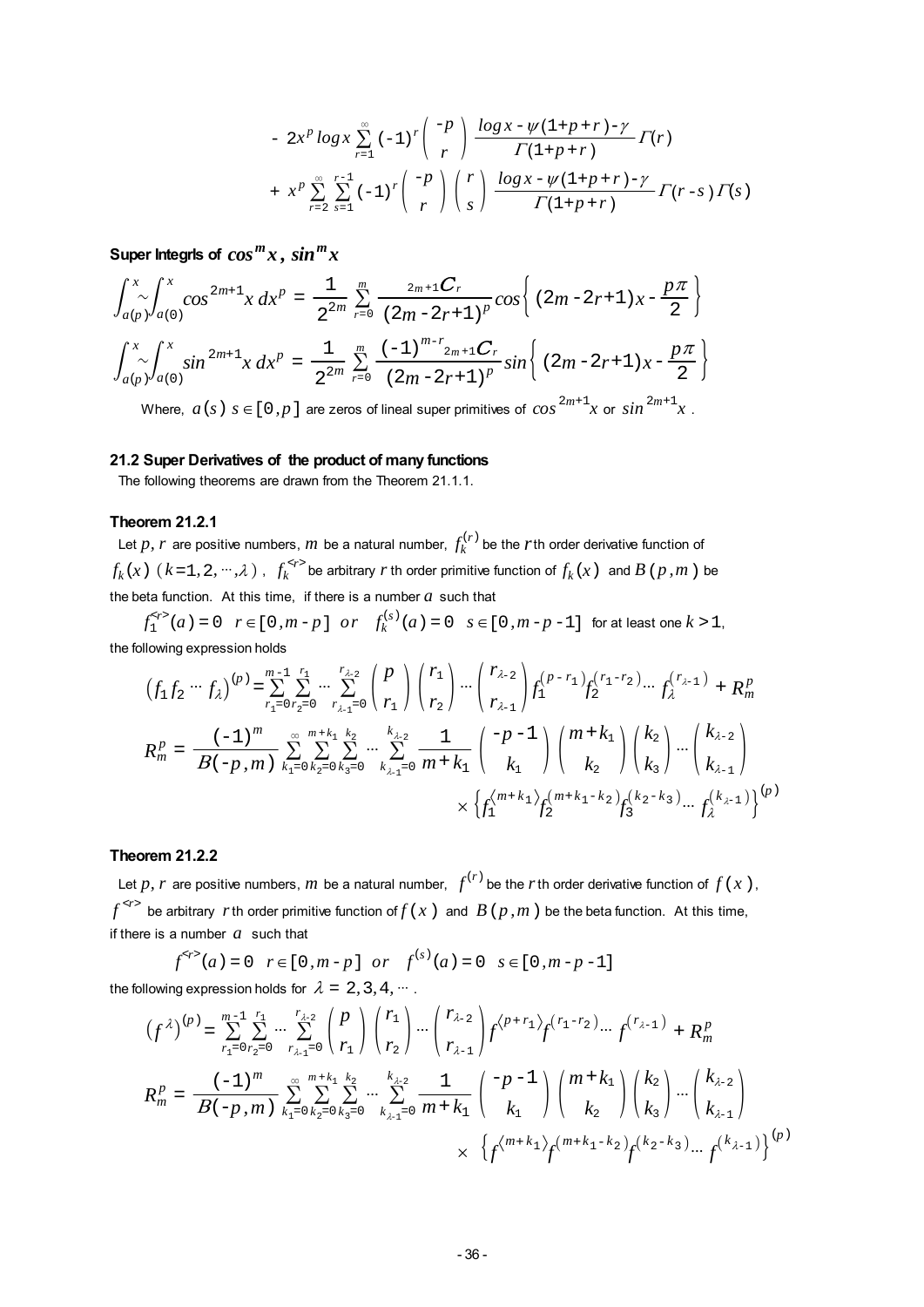Super Derivatives of  $cos^{m}x$ ,  $sin^{m}x$ 

$$
\left(\cos^{m}x\right)^{(p)} = \frac{1}{2^{m-1}} \sum_{r=0}^{m/2+} {}_{m}C_{r} (m-2r)^{p} \cos\left((m-2r)x+\frac{p\pi}{2}\right)
$$
  

$$
\left(\sin^{m}x\right)^{(p)} = \frac{1}{2^{m-1}} \sum_{r=0}^{m/2+} {}_{m}C_{r} (m-2r)^{p} \cos\left((m-2r)\left(x-\frac{\pi}{2}\right)+\frac{p\pi}{2}\right)
$$

#### **22 Higher Derivative of Composition**

#### **22.1 Formulas of Higher Derivative of Composition**

 About the formula of the higher derivative of composition, the following formula was shown by *Faà di Bruno* about 150 years ago.

#### **Formula 22.1.1 ( Faà di Bruno )**

Let  $j_1, j_2, \cdots, j_n$  are non-negative integers. Let  $g^{(n)}$ ,  $f_n$  are derivative functions and  $B_{n,r}(f_1, f_2, \dots)$  are

*the 2nd kind of Bell polynomials* such that

$$
g^{(n)} = g^{(n)}(f), \quad f_n = f^{(n)}(x) \qquad (n = 1, 2, 3, \cdots)
$$

$$
B_{n,r}(f_1, f_2, \dots, f_n) = \sum \frac{n!}{j_1! \ j_2! \ \dots \ j_n!} \left(\frac{f_1}{1!}\right)^{j_1} \left(\frac{f_2}{2!}\right)^{j_2} \dots \left(\frac{f_n}{n!}\right)^{j_n}
$$

$$
(j_1 + j_2 + \cdots + j_n = r \quad \& \quad j_1 + 2j_2 + \cdots + nj_n = n)
$$

Then, the higher derivative function with respect to *x* of the composition  $g\{f(x)\}\$ is expressed as follows.

$$
\{g\{f(x)\}\}^{(n)} = \sum_{r=1}^{n} g^{(r)} B_{n,r}(f_1, f_2, \dots, f_n)
$$

Next, the algorithm that generates  $B_{n,r}(f_1, f_2, ..., f_n)$  without an omission is shown. And the derivatives up to the 8 th order of  $z = g\{f(x)\}\)$  are calculated using this.

Even if the above algorithm is used, it is not so easy to obtain  $B_{n,r}(f_1, f_2, ..., f_n)$ . However, when the core function  $f(x)$  is the 1st degree, it becomes remarkably easy.

### **Formula 22.1.4**

When  $g^{(n)} = g^{(n)}(f)$ ,  $f_n = f^{(n)}(x)$   $(n = 1, 2, 3, ...)$ , if  $f(x)$  is the 1st degree, the higher derivative function with respect to *x* of the composition  $g\{f(x)\}\$ is expressed as follows.

$$
{g\{f(x)\}\}^{(n)} = g^{(n)}f_1^n
$$

 And, this can be easily enhanced to the super-differentiation in this case. That is, the following expression holds for *p* >0 . This is the grounds for which we have used "Linear form" since "**12 Super Deribative**" as a fait accompli .

$$
\{g\{f(x)\}\}^{(p)}=g^{(p)}f_1^p
$$

Next, trying the higher differentiation of some compositions, we obtain the following formulas.

$$
\{e^{f(x)}\}^{(n)} = e^{f(x)} \sum_{r=1}^{n} B_{n,r}(f_1, f_2, ..., f_n)
$$
  
\n
$$
\{e^{-f(x)}\}^{(n)} = e^{-f(x)} \sum_{r=1}^{n} (-1)^{r} B_{n,r}(f_1, f_2, ..., f_n)
$$
  
\n
$$
\{g(e^{x})\}^{(n)} = \sum_{r=1}^{n} S(n,r) g^{(r)} e^{rx} , S(n,r) = \frac{1}{r!} \sum_{s=0}^{r} (-1)^{s} {r \choose s} (r-s)^{n}
$$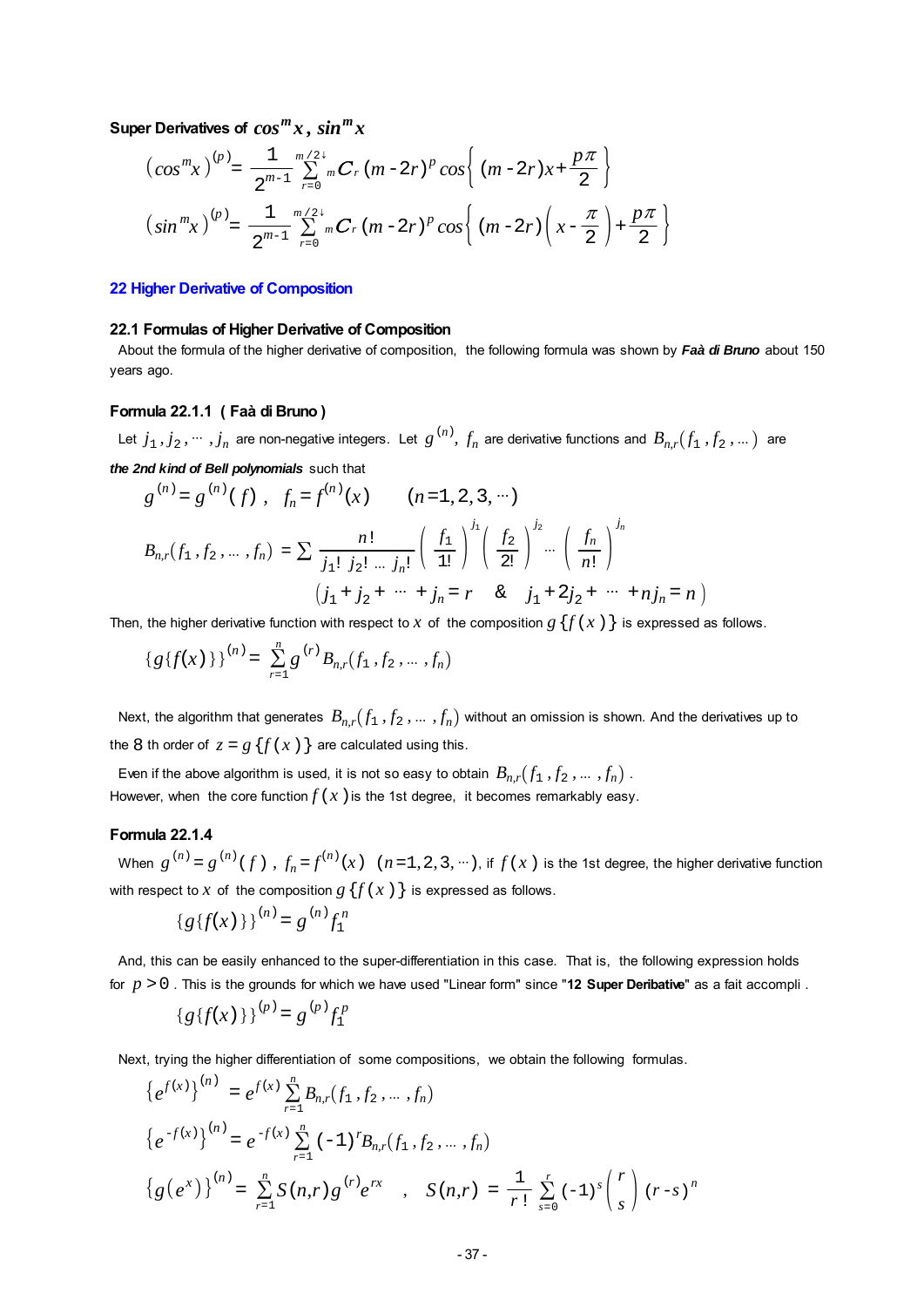$$
\{g(e^{-x})\}^{(n)} = (-1)^n \sum_{r=1}^n S(n,r) g^{(r)} e^{-rx}
$$
  

$$
\{log f(x)\}^{(n)} = \sum_{r=1}^n (-1)^{r-1} (r-1) \, 1B_{n,r}(f_1, f_2, \dots, f_n) f^{-r}
$$
  

$$
\{g(log x)\}^{(n)} = \sum_{r=1}^n g^{(r)} B_{n,r} \left( \frac{0!}{x}, -\frac{1!}{x^2}, \dots, (-1)^{n-1} \frac{(n-1)!}{x^n} \right)
$$

In  $\{e^{f(x)}\}^{(n)}$ ,  $\{e^{-f(x)}\}^{(n)}$ , especially when  $f(z) = log \Gamma(z)$ , we obtain the following formula. In addition, this formula was discovered by *Masayuki Ui* living in Yokohama City in early December 2016.

#### **Formula 22.3.1 ( Masayuki Ui )**

When  $\Gamma(z)$  is the gamma function,  $\psi_n(z)$  is the polygamma function and  $B_{n,r}(f_1, f_2, ...)$  are Bell polynomials , the following expressions hold.

$$
\frac{d^n}{dz^n} \Gamma(z) = \Gamma(z) \sum_{k=1}^n B_{n,k}(\psi_0(z), \psi_1(z), \dots, \psi_{n-1}(z))
$$
  

$$
\frac{d^n}{dz^n} \frac{1}{\Gamma(z)} = \frac{1}{\Gamma(z)} \sum_{k=1}^n (-1)^k B_{n,k}(\psi_0(z), \psi_1(z), \dots, \psi_{n-1}(z))
$$

**23 Higher Integral of Composition**

#### **Formula 23.1.1**

Let  $f = f(x)$ ,  $g^{\langle \gamma \rangle}$  be the lineal higher primitive function of  $g(f)$  and  $h,h^{(k)}$  are the functions of  $f$  such that

$$
h = \frac{dx}{df} = \frac{1}{f^{(1)}}
$$
,  $h^{(k)} = \frac{d^k h}{df^k}$ ,  $k = 1, 2, 3, \cdots$ 

Let  $S_k$  ,  $M_k$  ,  $r_k$  are the polynomials such taht

$$
S_{k} = \sum_{r_{k1}=0}^{m_{k}-1} \binom{-1}{r_{k1}} \sum_{r_{k2}=0}^{r_{k1}} \binom{r_{k1}}{r_{k2}} \sum_{r_{k3}=0}^{r_{k2}} \binom{r_{k2}}{r_{k3}} \cdots \sum_{r_{kk}=0}^{r_{kk-1}} \binom{r_{kk-1}}{r_{kk}} \qquad k=1, 2, \cdots, n
$$
  
\n
$$
M_{k} = (-1)^{m_{k}} \sum_{r_{k2}=0}^{m_{k}} \binom{m_{k}}{r_{k2}} \sum_{r_{k3}=0}^{r_{k2}} \binom{r_{k2}}{r_{k3}} \sum_{r_{k4}=0}^{r_{k3}} \binom{r_{k3}}{r_{k4}} \cdots \sum_{r_{kk}=0}^{r_{kk-1}} \binom{r_{kk-1}}{r_{kk}} \qquad k=2, 3, \cdots, n
$$
  
\n
$$
R_{jk} = \sum_{i=k}^{j} r_{ik} \qquad j, k = 1, 2, \cdots, n
$$

And let  $a$  ,  $f_a$  are the zeros of the lineal higher primitive functions of  $g\{f(x)\}\,$ ,  $gh$  respectively. Then, the lineal higher integral with respect to *x* of the composition  $g\{f(x)\}$  is expressed as follows.

$$
\int_{a}^{x} \int_{a}^{x} \{g(f(x))\} dx^{n} = S_{1}S_{2} \cdots S_{n} g^{\langle n+R_{n1}\rangle} h^{(R_{n1}-R_{n2})} \cdots h^{(R_{nn-1}-R_{nn})} h^{(R_{nn})} + R_{m_{1}}^{n}
$$
\n
$$
R_{m_{1}}^{n} = (-1)^{m_{1}} \int_{f_{a}}^{f} \left( \int_{f_{a}}^{f} \left( \int_{f_{a}}^{f} \cdots \left( \int_{f_{a}}^{f} g^{\langle m_{1}\rangle} h^{(m_{1})} df \right) \cdots h df \right) h df \right) h df \quad \text{(n-fold nest)}
$$
\n
$$
+ S_{1}M_{2} \int_{f_{a}}^{f} \left( \int_{f_{a}}^{f} \cdots \left( \int_{f_{a}}^{f} g^{\langle 1+R_{11}+m_{2}\rangle} h^{(R_{11}-R_{22}+m_{2})} h^{(R_{22})} df \right) \cdots h df \right) h df
$$
\n
$$
+ S_{1}S_{2}M_{3} \int_{f_{a}}^{f} \cdots \left( \int_{f_{a}}^{f} g^{\langle 2+R_{21}+m_{3}\rangle} h^{(R_{21}-R_{32}+m_{3})} h^{(R_{32}-R_{33})} h^{(R_{33})} df \right) \cdots h df
$$
\n
$$
\vdots
$$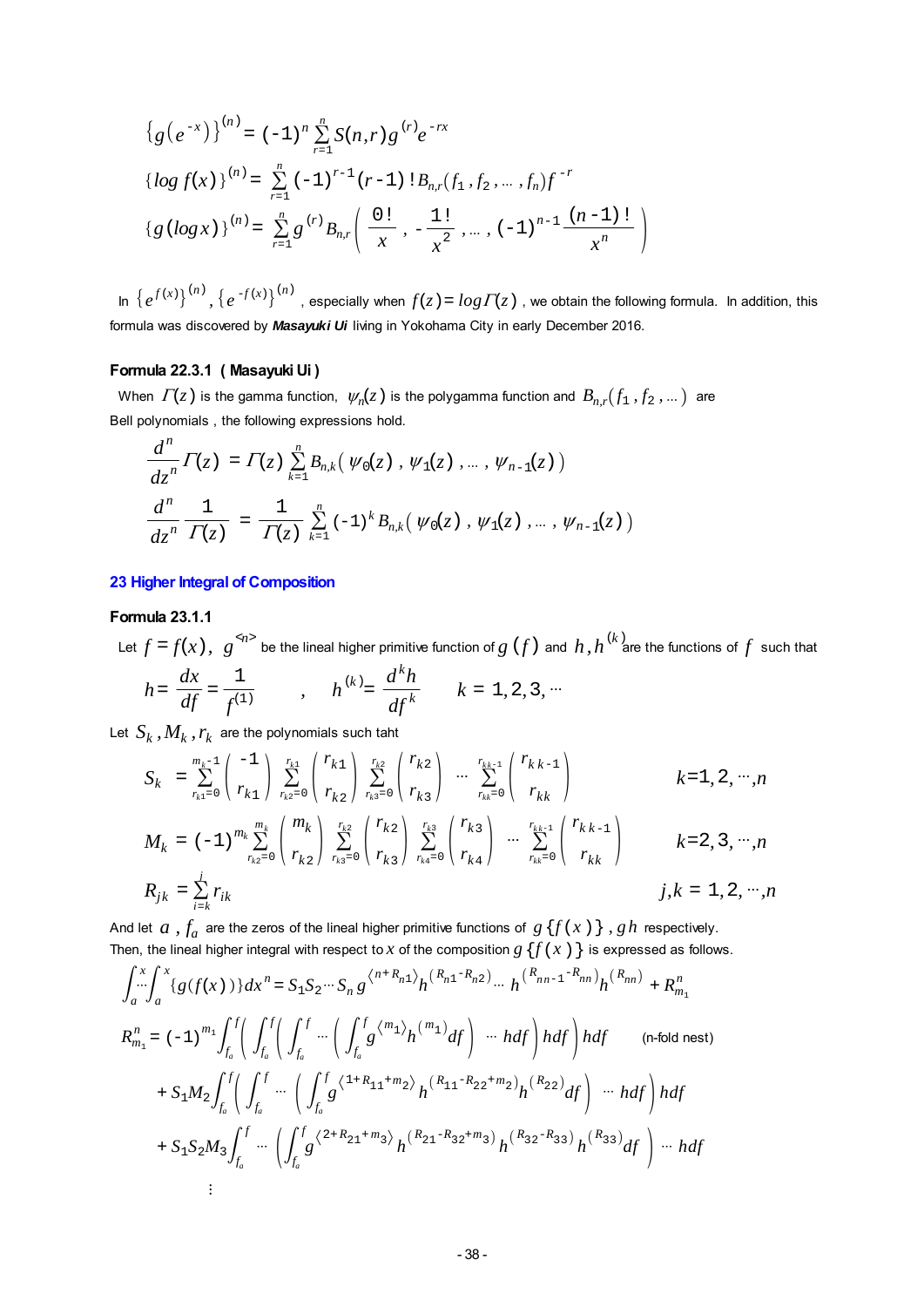$$
+ S_1 S_2 \cdots S_{n-1} M_n \int_{f_a}^{f} g^{(n-1+R_{n-1,1}+m_n)} h^{(R_{n-1,1}-R_{n,2}+m_n)} h^{(R_{n,2}-R_{n,3})} \cdots h^{(R_{nn})} df
$$

If it writes down up to the 3rd order without using  $S_k$  ,  $M_k$  ,  $r_k$  , it is s follows.

$$
\int_{a}^{x} \{g(f(x))\} dx = \sum_{r_{11}=0}^{m_{1}-1} {1 \choose r_{11}} g^{(1+r_{12})} h^{(r_{11})} + R_{m_1}^1
$$
\n
$$
R_{m_1}^1 = (-1)^{m_1} \int_{f_a}^{f} g^{(m_1)} h^{(m_1)} df
$$
\n
$$
\int_{a}^{f} \int_{a}^{x} \{g(f(x))\} dx^2 = \sum_{r_{11}=0}^{m_{1}-1} {1 \choose r_{11}} \sum_{r_{21}=0}^{m_{2}-1} \sum_{r_{22}=0}^{r_{21}} {1 \choose r_{21}} {r_{22} \choose r_{22}} g^{(2+r_{11}+r_{21})} h^{(r_{11}+r_{21}-r_{22})} h^{(r_{22})} + R_{m_1}^2
$$
\n
$$
R_{m_1}^2 = \sum_{r_{11}=0}^{m_1-1} {1 \choose r_{11}} (-1)^{m_2} \sum_{r_{22}=0}^{m_2} {m_2 \choose r_{22}} \int_{f_a}^{f} g^{(1+r_{11}+m_2)} h^{(r_{11}-r_{22}+m_2)} h^{(r_{22})} df + (-1)^{m_1} \int_{f_a}^{f} \int_{f_a}^{f} g^{(m_1)} h^{(m_1)} df
$$
\n
$$
\int_{a}^{f} \int_{a}^{f} g^{(m_1)} h^{(m_1)} df
$$
\n
$$
\int_{a}^{f} \int_{a}^{f} g^{(f(x))} dx^3 = \sum_{r_{11}=0}^{m_{11}-1} {1 \choose r_{11}} \sum_{r_{21}=0}^{m_{21}-r_{22}} {1 \choose r_{21}} {r_{22} \choose r_{21}} {r_{22} \choose r_{22}} \sum_{r_{31}=0}^{m_{3}-1} \sum_{r_{32}=0}^{r_{32}} {1 \choose r_{31}} {r_{32} \choose r_{33}} {r_{33} \choose r_{34}} + (-1)^{m_2} \int_{f_a}^{f} \int_{f_{a}}^{f} g^{(m_1)} h^{(m_1)} df
$$
\n
$$
R_{m_1}^3 = \sum_{r
$$

Next, trying the higher integration of some compositions, we obtain the following formulas

$$
\int_{\beta\sqrt{c}}^{x} \int_{\beta\sqrt{c}}^{x} (x^{\beta} - c)^{\alpha} dx^{n} = (x^{\beta} - c)^{\alpha} \frac{x^{n}}{\beta^{n}} S_{1} S_{2} \cdots S_{n} \frac{\Gamma(1+\alpha)}{\Gamma(1+\alpha+n+R_{n1})} \left(1 - \frac{1}{x^{\beta}}\right)^{n+R_{n1}} \times \frac{\Gamma(1/\beta)}{\Gamma(1/\beta-R_{n1}+R_{n2})} \cdots \frac{\Gamma(1/\beta)}{\Gamma(1/\beta-R_{n1}+R_{n1})} \frac{\Gamma(1/\beta)}{\Gamma(1/\beta-R_{n1})}
$$
\n
$$
\int_{0}^{x} \int_{0}^{x} (log x)^{\alpha} dx^{n} = x^{n} \sum_{r_{1}=0}^{\infty} \sum_{r_{2}=0}^{\infty} \cdots \sum_{r_{n}=0}^{\infty} (-1)^{\sum_{k=1}^{n} r_{k}} \prod_{k=1}^{n} k^{r_{k}} \frac{\Gamma(1+\alpha)}{\Gamma(1+\alpha+n+\sum_{k=1}^{n} r_{k})} (log x)^{\alpha+n+\sum_{k=1}^{n} r_{k}}
$$
\n
$$
+ (-1)^{\alpha} \frac{\Gamma(1+\alpha)}{n!} \sum_{k=1}^{n} (-1)^{k-1} {}_{n} C_{k} \frac{x^{n-k}}{k^{\alpha}}
$$
\n
$$
\int_{0}^{x} \int_{0}^{x} \frac{1}{log x} dx^{n} = -x^{n} \sum_{r_{1}=0}^{\infty} \sum_{r_{2}=0}^{\infty} \cdots \sum_{r_{n}=0}^{\infty} (-1)^{\sum_{k=1}^{n} r_{k}} \prod_{k=1}^{n} k^{r_{k}} \frac{\psi\left(n+\sum_{k=1}^{n} r_{k}\right)}{\Gamma(n+\sum_{k=1}^{n} r_{k})} (log x)^{n-1+\sum_{k=1}^{n} r_{k}}
$$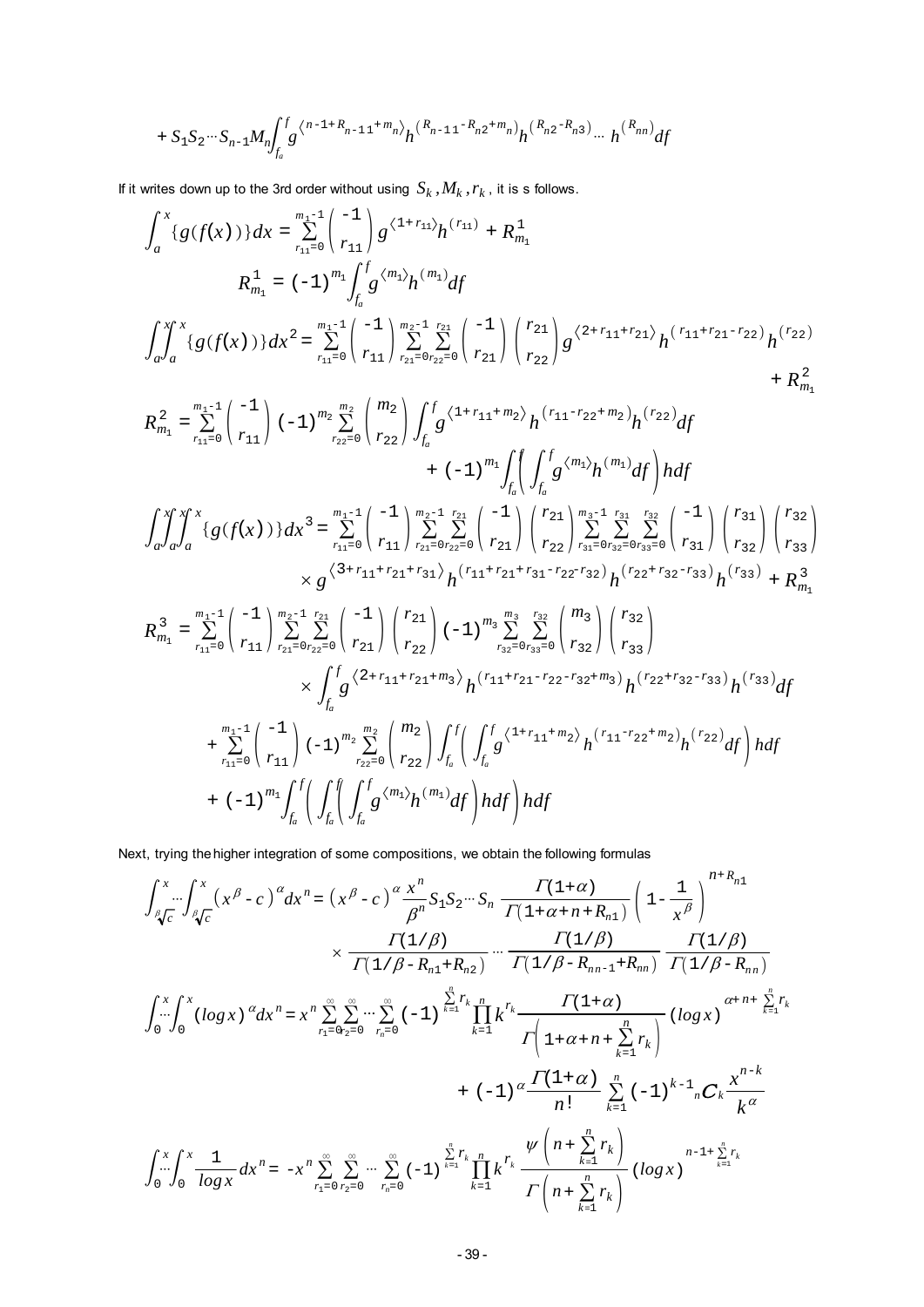$$
+\frac{1}{(n-1)!}\left\{(x-1)^{n-1}\log|\log x| - \sum_{r=0}^{n-1}(-1)^{n-r}n-1C_r x^r \log (n-r)\right\}
$$
  

$$
\int_{0}^{x}\int_{0}^{x}\log|\log x| dx^{n} = -x^{n}\sum_{r=0}^{\infty}\sum_{r=0}^{\infty}\cdots\sum_{r_{n}=0}^{\infty}(-1)^{\sum_{k=1}^{n}r_{k}}\prod_{k=1}^{n}k^{r_{k}}\frac{\psi\left(1+n+\sum_{k=1}^{n}r_{k}\right)}{\Gamma\left(1+n+\sum_{k=1}^{n}r_{k}\right)}(\log x)^{n+\sum_{k=1}^{n}r_{k}}
$$
  

$$
+\frac{1}{n!}\left\{(\log|\log x|-\gamma)(x-1)^{n}+\sum_{r=1}^{n}(-1)^{r}_{n}C_r(\gamma+\log r)x^{n-r}\right\}
$$

 Formula 23.1.1 is so complicated and is not applicable to any composition. The 1st, the inverse function of the core function must be known. The 2nd, the higher primitive function of the enclosing function *g*(*f*) must have the property such as  $\lim_{n\to\infty} g^{(n)}(f) = c$ . Considering these, there are not many compositions that Formula 23.1.1 is applicable. However, when the core function  $f(x)$  is the 1st degree, it becomes remarkably easy.

#### **Formula 23.1.2**

When  $f(x) = cx + d$ .

$$
\int_a^x \int_a^x \{g(f(x))\} dx^n = \left(\frac{1}{c}\right)^n \int_{f_a}^f \int_{f_a}^f g(f) df^n
$$

And, this can be easily enhanced to the super integral in this case. That is, the following expression holds for  $p > 0$ . This is the grounds for which we have used "Linear form" since " **07 Super Integral** " as a fait accompli.

$$
\int_{a}^{x} \int_{a}^{x} \{g(f(x))\} dx^{p} = \left(\frac{1}{c}\right)^{p} \int_{f_{a}}^{f} \int_{f_{a}}^{f} g(f) df^{p} \qquad f(x) = cx + d
$$

#### **24 Sugioka's Theorem on the Series of Higher (Repeated) Integrals**

Mikio Sugioka showed the following in his work " 数学の研究 ".

- 1. The series of the higher integral of a function  $f(x)$  results in one integral of  $e^{\pm x}$  ,  $sin\ x, cos\ x, sinh\ x, cosh\ x,$
- 2. The series of the higher integral of a function $f$  (  $x$  ) is expanded into the series of the higher integrals of  $e^{\pm x}$  , etc.

These are introduced and proved in this chapter. In this summary, we assume  $\lim_{m\to\infty}\int_a^x \int_a^x f(x)\,dx^m=0$ . Also, we describe the  $n$  th order differential coefficient at  $a$  with  $f_a^{(n)}$   $\left(= f^{(n)}(x) \big|_{x=a} \right)$ 

### **(1) Sum of the Series of Higher Integrals**

$$
\sum_{r=1}^{\infty} \int_{a}^{x} \int_{a}^{x} f(x) dx^{r} = e^{x} \int_{a}^{x} f(x) e^{-x} dx
$$
\n
$$
\sum_{r=1}^{\infty} (-1)^{r-1} \int_{a}^{x} \int_{a}^{x} f(x) dx^{r} = e^{-x} \int_{a}^{x} f(x) e^{x} dx
$$
\n
$$
\sum_{r=1}^{\infty} \int_{a}^{x} \int_{a}^{x} f(x) dx^{2r-1} = \frac{1}{2} \left\{ e^{x} \int_{a}^{x} f(x) e^{-x} dx + e^{-x} \int_{a}^{x} f(x) e^{x} dx \right\}
$$
\n
$$
\sum_{r=1}^{\infty} (-1)^{r-1} \int_{a}^{x} \int_{a}^{x} f(x) dx^{2r-1} = \cos x \int_{a}^{x} f(x) \cos x dx + \sin x \int_{a}^{x} f(x) \sin x dx
$$
\n
$$
\sum_{r=1}^{\infty} \int_{a}^{x} \int_{a}^{x} f(x) dx^{2r} = \frac{1}{2} \left\{ e^{x} \int_{a}^{x} f(x) e^{-x} dx - e^{-x} \int_{a}^{x} f(x) e^{x} dx \right\}
$$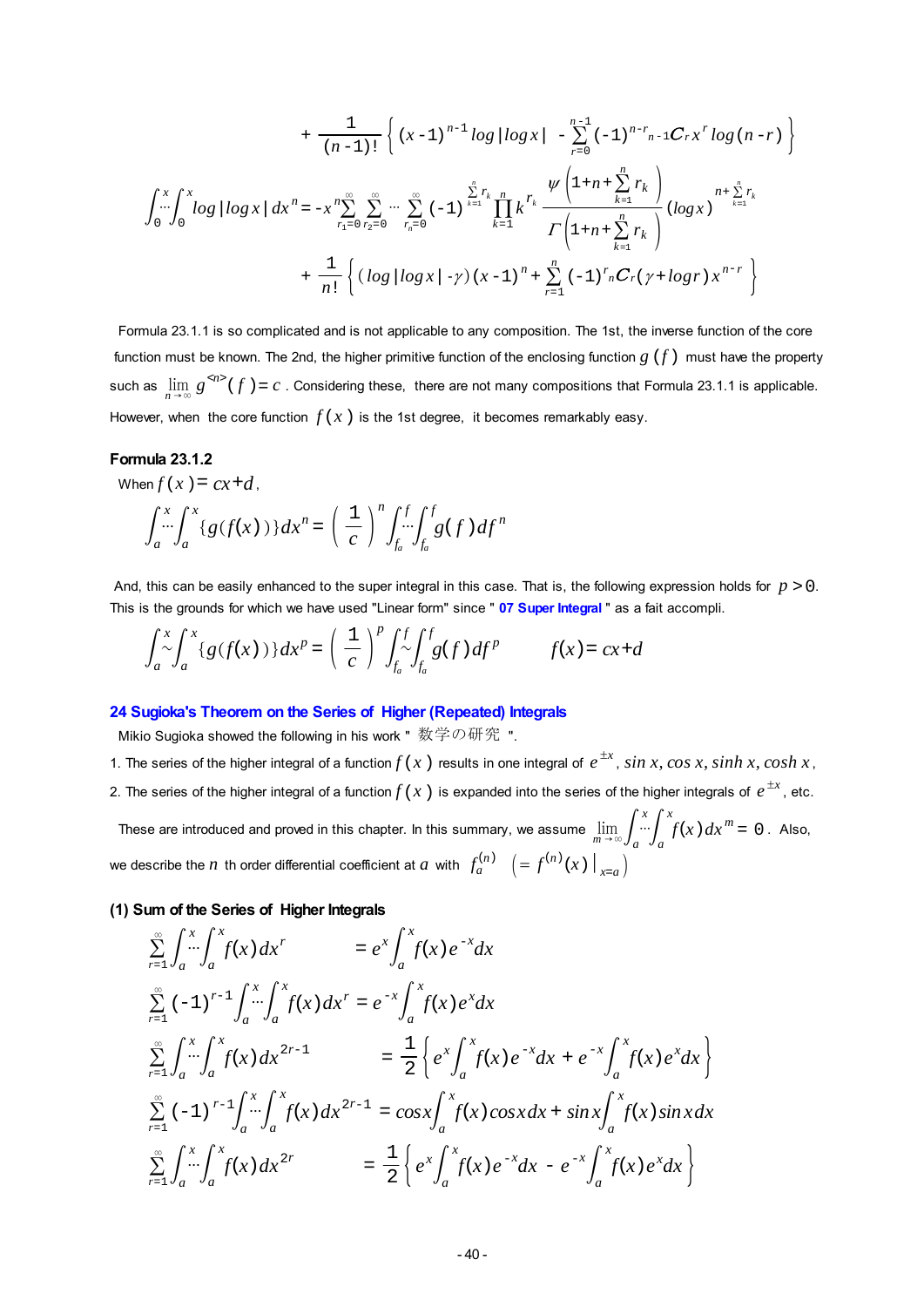$$
\sum_{r=1}^{\infty} (-1)^{r-1} \int_{a}^{x} \int_{a}^{x} f(x) dx^{2r} = \sin x \int_{a}^{x} f(x) \cos x dx - \cos x \int_{a}^{x} f(x) \sin x dx
$$

**Example**

$$
\int_{a}^{x} e^{x} dx + \int_{a}^{x} \int_{a}^{x} e^{x} dx^{2} + \int_{a}^{x} \int_{a}^{x} \int_{a}^{x} e^{x} dx^{3} + \int_{a}^{x} \int_{a}^{x} e^{x} dx^{4} + \cdots = e^{x} \int_{a}^{x} e^{x} e^{-x} dx = e^{x} (x - a)
$$
\n
$$
\int_{a}^{x} e^{x} dx - \int_{a}^{x} \int_{a}^{x} \int_{a}^{x} e^{x} dx^{3} + \int_{a}^{x} \int_{a}^{x} e^{x} dx^{5} - \int_{a}^{x} \int_{a}^{x} e^{x} dx^{7} + \cdots
$$
\n
$$
= \cos x \int_{a}^{x} e^{x} \cos x dx + \sin x \int_{a}^{x} e^{x} \sin x dx = \frac{e^{x}}{2} - \frac{e^{a}}{2} \{ \cos (x - a) - \sin (x - a) \}
$$
\n
$$
\int_{0}^{x} \int_{0}^{x} x^{2} dx^{2} - \int_{0}^{x} \int_{0}^{x} x^{2} dx^{4} + \int_{0}^{x} \int_{0}^{x} x^{2} dx^{6} - \int_{0}^{x} \int_{0}^{x} x^{2} dx^{8} + \cdots
$$
\n
$$
= \sin x \int_{0}^{x} x^{2} \cos x dx - \cos x \int_{0}^{x} x^{2} \sin x dx = x^{2} - 2 + 2\cos x
$$

# **(2) Integrals Series Expansion**

$$
\sum_{r=0}^{\infty} \int_{a}^{x} \int_{a}^{x} f(x) dx^{r} = \sum_{r=0}^{\infty} \int_{a}^{(r)} \sum_{s=0}^{\infty} \frac{(x-a)^{s+r}}{(s+r)!} = \sum_{r=0}^{\infty} \int_{a}^{(r)} \int_{a}^{x} \int_{a}^{x} e^{x-a} dx^{r}
$$
\n
$$
\sum_{r=0}^{\infty} (-1)^{r} \int_{a}^{x} \int_{a}^{x} f(x) dx^{r} = \sum_{r=0}^{\infty} f^{(r)}(a) \sum_{s=0}^{\infty} (-1)^{s} \frac{(x-a)^{s+r}}{(s+r)!} = \sum_{r=0}^{\infty} f^{(r)}(a) \int_{a}^{x} \int_{a}^{x} e^{-(x-a)} dx^{r}
$$
\n
$$
\sum_{r=1}^{\infty} \int_{a}^{x} \int_{a}^{x} f(x) dx^{2r-1} = \sum_{r=0}^{\infty} \int_{a}^{(r)} \sum_{s=0}^{\infty} \frac{(x-a)^{2s+1+r}}{(2s+1+r)!} = \sum_{r=0}^{\infty} \int_{a}^{(r)} \int_{a}^{x} \int_{a}^{x} \sinh(x-a) dx^{r}
$$
\n
$$
\sum_{r=1}^{\infty} (-1)^{r-1} \int_{a}^{x} \int_{a}^{x} f(x) dx^{2r-1} = \sum_{r=0}^{\infty} \int_{a}^{(r)} \sum_{s=0}^{\infty} (-1)^{s} \frac{(x-a)^{2s+1+r}}{(2s+1+r)!} = \sum_{r=0}^{\infty} \int_{a}^{r} \int_{a}^{x} \int_{a}^{x} \sin(x-a) dx^{r}
$$
\n
$$
\sum_{r=0}^{\infty} \int_{a}^{x} \int_{a}^{x} f(x) dx^{2r} = \sum_{r=0}^{\infty} \int_{a}^{r} \sum_{s=0}^{\infty} \frac{(x-a)^{2s+r}}{(2s+r)!} = \sum_{r=0}^{\infty} \int_{a}^{r} \int_{a}^{x} \int_{a}^{x} \cosh(x-a) dx^{2r}
$$
\n
$$
\sum_{r=0}^{\infty} (-1)^{r} \
$$

$$
\log x + \int_{1}^{x} \log x \, dx + \int_{1}^{x} \int_{1}^{x} \log x \, dx^{2} + \int_{1}^{x} \int_{1}^{x} \int_{1}^{x} \log x \, dx^{3} + \cdots = \sum_{r=1}^{\infty} (-1)^{r-1} (r-1)! \sum_{s=0}^{\infty} \frac{(x-1)^{s+r}}{(s+r)!}
$$
\n
$$
= 0! \int_{1}^{x} e^{x-1} \, dx - 1! \int_{1}^{x} \int_{1}^{x} e^{x-1} \, dx^{2} + 2! \int_{1}^{x} \int_{1}^{x} \int_{1}^{x} e^{x-1} \, dx^{3} - 3! \int_{1}^{x} \int_{1}^{x} e^{x-1} \, dx^{4} + \cdots
$$
\n
$$
\int_{0}^{x} \sec x \, dx - \int_{0}^{x} \int_{0}^{x} \int_{0}^{x} \sec x \, dx^{3} + \int_{0}^{x} \int_{0}^{x} \int_{0}^{x} \sec x \, dx^{5} - \int_{0}^{x} \int_{0}^{x} \sec x \, dx^{7} + \cdots
$$
\n
$$
= \sum_{r=0}^{\infty} |E_{2r}| \sum_{s=0}^{\infty} (-1)^{s} \frac{x^{2s+1+2r}}{(2s+1+2r)!} \qquad E_{2r} : \text{ Euler Number}
$$
\n
$$
= \sin x + \int_{0}^{x} \int_{0}^{x} \sin x \, dx^{2} + 5 \int_{0}^{x} \int_{0}^{x} \sin x \, dx^{4} + 61 \int_{0}^{x} \int_{0}^{x} \sin x \, dx^{6} + \cdots
$$
\n
$$
\tan^{-1} x + \int_{1}^{x} \int_{1}^{x} \tan^{-1} x \, dx^{2} + \int_{1}^{x} \int_{1}^{x} \tan^{-1} x \, dx^{4} + \int_{1}^{x} \int_{1}^{x} \tan^{-1} x \, dx^{6} + \cdots
$$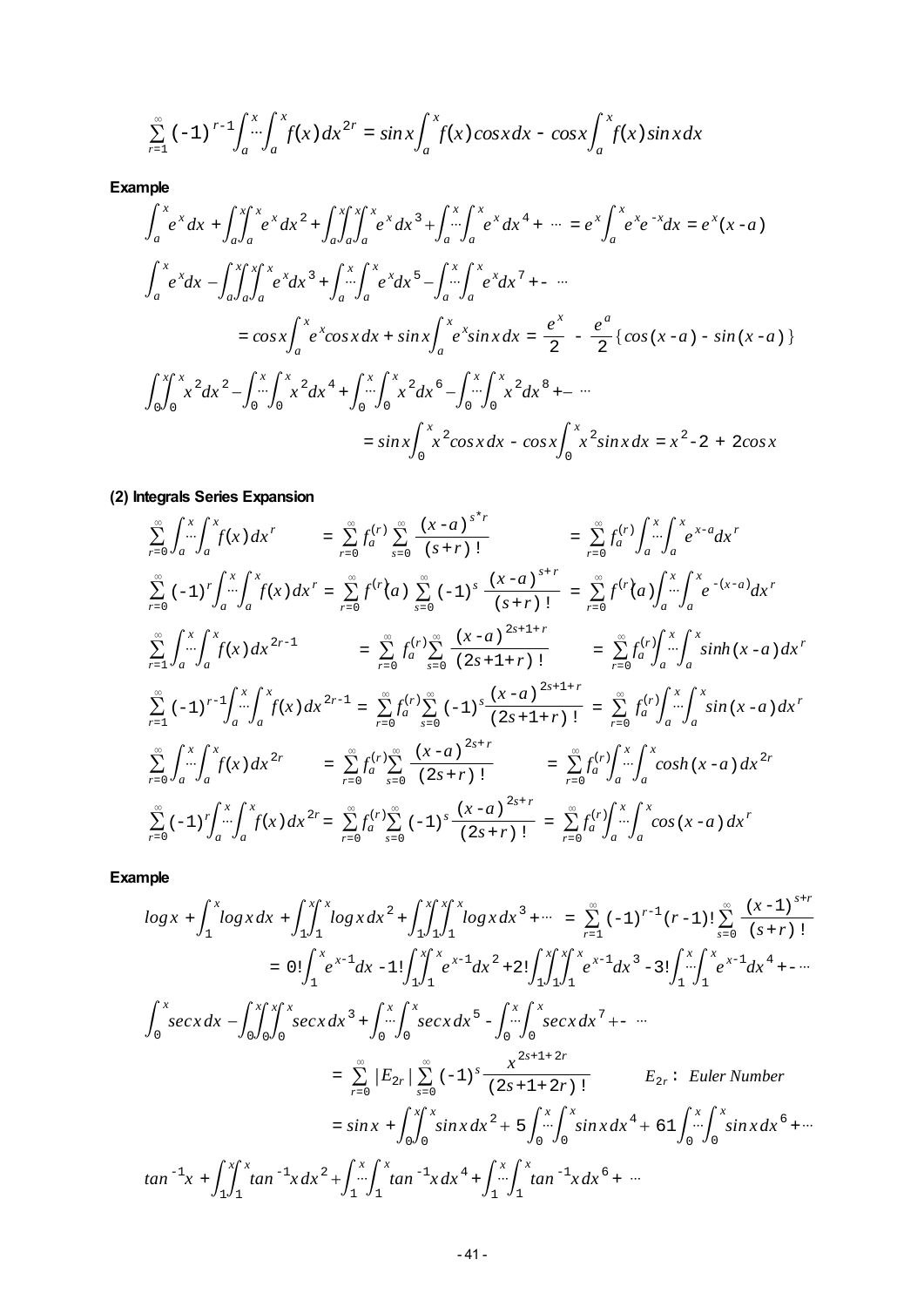$$
= \frac{\pi}{4} \sum_{s=0}^{\infty} \frac{(x-1)^{2s}}{(2s)!} + \sum_{r=1}^{\infty} \frac{(r-1)!}{2^{r/2}} sin\left(\frac{3r\pi}{4}\right) \sum_{s=0}^{\infty} \frac{(x-1)^{2s+r}}{(2s+r)!}
$$
  

$$
= \frac{\pi}{4} cosh(x-1) + \frac{1}{2} \int_{1}^{x} cosh(x-1) dx - \frac{1}{2} \int_{1}^{x} \int_{1}^{x} cosh(x-1) dx^{2} + \cdots
$$

**(3) Series of Higher Integrals with coefficients**

$$
\sum_{r=1}^{\infty} r \int_{a}^{x} \int_{a}^{x} f(x) dx^{r} = e^{x} \int_{a}^{x} f(x) e^{-x} dx + e^{x} \int_{a}^{x} \int_{a}^{x} f(x) e^{-x} dx^{2}
$$
  

$$
\sum_{r=1}^{\infty} (-1)^{r-1} r \int_{a}^{x} \int_{a}^{x} f(x) dx^{r} = e^{-x} \int_{a}^{x} f(x) e^{x} dx - e^{-x} \int_{a}^{x} \int_{a}^{x} f(x) e^{x} dx^{2}
$$

**Example**

$$
1\int_{a}^{x} dx + 2\int_{a}^{x} \int_{a}^{x} dx^{2} + 3\int_{a}^{x} \int_{a}^{x} dx^{3} + 4\int_{a}^{x} \int_{a}^{x} dx^{4} + \cdots = e^{x} \int_{a}^{x} e^{-x} dx + e^{x} \int_{a}^{x} \int_{a}^{x} e^{-x} dx^{2}
$$
  
\n
$$
= e^{x-a} (x-a)
$$
  
\n
$$
1\int_{0}^{x} \log x dx - 2\int_{0}^{x} \int_{0}^{x} \log x dx^{2} + 3\int_{0}^{x} \int_{0}^{x} \int_{0}^{x} \log x dx^{3} - 4\int_{0}^{x} \int_{0}^{x} \log x dx^{4} + \cdots
$$
  
\n
$$
= e^{-x} \int_{0}^{x} \log x e^{x} dx - e^{-x} \int_{a}^{x} \int_{a}^{x} \log x e^{x} dx^{2}
$$
  
\n
$$
= e^{-x} \int_{0}^{x} \log x e^{x} dx - e^{-x} \int_{a}^{x} \int_{a}^{x} \log x e^{x} dx^{2}
$$
  
\n
$$
= e^{-x} x \{Ei(x) - y\} + e^{-x} - 1
$$

### **25 Series of Higher Integral with Geometric Coefficients**

 This chapter is a generalization of " **24 Sugioka's Theorem on the Series of Higher Integral** " In this summary, we introduce the formulas in the case of  $\lim_{m\to\infty} c^m \int_a^x \int_a^x f(x) dx^m = 0$  (*c* > 0).

**(1) Sum of the Series of Higher Integrals with Geometric Coefficient**

$$
\sum_{r=1}^{\infty} c^{r} \int_{a}^{x} \int_{a}^{x} f(x) dx^{r} = c e^{cx} \int_{a}^{x} f(x) e^{-cx} dx
$$
\n
$$
\sum_{r=1}^{m} (-1)^{r-1} c^{r} \int_{a}^{x} \int_{a}^{x} f(x) dx^{r} = c e^{-cx} \int_{a}^{x} f(x) e^{cx} dx
$$
\n
$$
\sum_{r=1}^{\infty} c^{2r-1} \int_{a}^{x} \int_{a}^{x} f(x) dx^{2r-1} = \frac{c}{2} \left\{ e^{cx} \int_{a}^{x} f(x) e^{-cx} dx + e^{-cx} \int_{a}^{x} f(x) e^{cx} dx \right\}
$$
\n
$$
\sum_{r=1}^{\infty} (-1)^{r-1} c^{2r-1} \int_{a}^{x} \int_{a}^{x} f(x) dx^{2r-1} = c \cos c x \int_{a}^{x} f(x) \cos c x dx + c \sin c x \int_{a}^{x} f(x) \sin c x dx
$$
\n
$$
\sum_{r=1}^{\infty} c^{2r} \int_{a}^{x} \int_{a}^{x} f(x) dx^{2r} = \frac{c}{2} \left\{ e^{cx} \int_{a}^{x} f(x) e^{-cx} dx - e^{-cx} \int_{a}^{x} f(x) e^{cx} dx \right\}
$$
\n
$$
\sum_{r=1}^{\infty} (-1)^{r-1} c^{2r} \int_{a}^{x} \int_{a}^{x} f(x) dx^{2r} = c \sin c x \int_{a}^{x} f(x) \cos c x dx - c \cos c x \int_{a}^{x} f(x) \sin c x dx
$$

$$
c \int_{a}^{x} e^{x} dx + c^{2} \int_{a}^{x} \int_{a}^{x} e^{x} dx^{2} + c^{3} \int_{a}^{x} \int_{a}^{x} e^{x} dx^{3} + c^{4} \int_{a}^{x} \int_{a}^{x} e^{x} dx^{4} + \cdots
$$
  
= 
$$
c e^{cx} \int_{a}^{x} e^{x} e^{-cx} dx = \frac{c e^{cx} \{ e^{(1-c)x} - e^{(1-c)a} \}}{1-c}
$$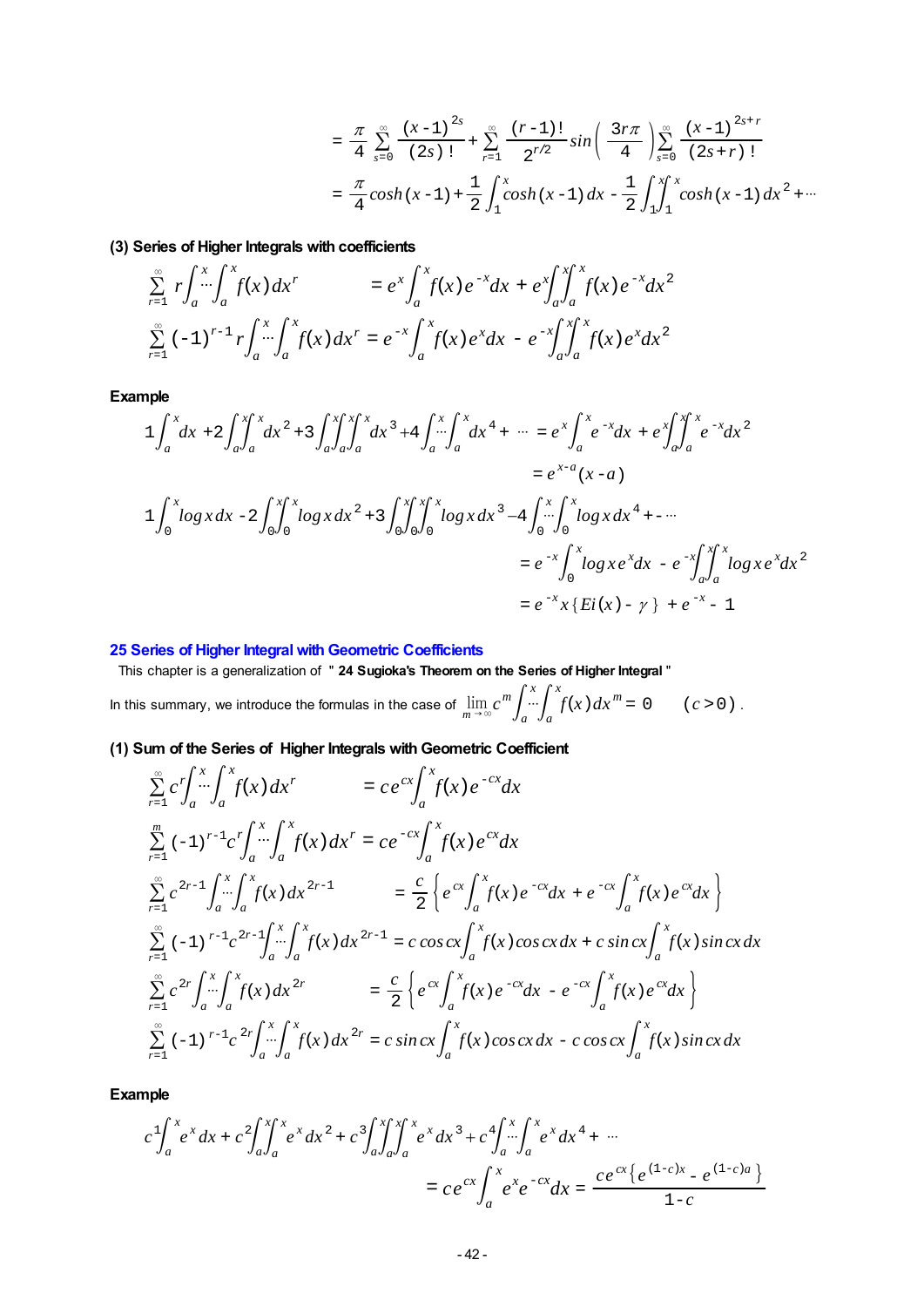$$
c \int_{a}^{x} e^{x} dx - c \int_{a}^{x} \int_{a}^{x} \int_{a}^{x} e^{x} dx + c \int_{a}^{x} \int_{a}^{x} e^{x} dx - c \int_{a}^{x} \int_{a}^{x} e^{x} dx - c \int_{a}^{x} \int_{a}^{x} e^{x} dx - c \int_{a}^{x} \int_{a}^{x} e^{x} dx - c \int_{a}^{x} \int_{a}^{x} e^{x} dx - c \int_{a}^{x} \int_{a}^{x} e^{x} \cos c x dx + c \sin c x \int_{a}^{x} e^{x} \sin c x dx
$$
  
\n
$$
= \frac{c e^{x}}{1 + c^{2}} - \frac{c e^{a}}{1 + c^{2}} [\cos \{c(x - a)\} - c \sin \{c(x - a)\}]
$$
  
\n
$$
c^{2} \int_{0}^{x} \int_{0}^{x} x^{2} dx^{2} - c^{4} \int_{0}^{x} \int_{0}^{x} x^{2} dx^{4} + c \int_{0}^{x} \int_{0}^{x} \int_{0}^{x} x^{2} dx^{6} - c^{8} \int_{0}^{x} \int_{0}^{x} x^{2} dx^{8} + \cdots
$$
  
\n
$$
= c \sin c x \int_{0}^{x} x^{2} \cos c x dx - c \cos c x \int_{0}^{x} x^{2} \sin c x dx = \frac{c^{2} x^{2} - 2 + 2 \cos c x}{c^{2}}
$$

**(2) Series of Higher Integrals with coefficients**

$$
\sum_{r=1}^{\infty} rc'\int_{a}^{x} \int_{a}^{x} f(x) dx^{r} = ce^{cx} \int_{a}^{x} f(x) e^{-cx} dx + c^{2} e^{cx} \int_{a}^{x} \int_{a}^{x} f(x) e^{-cx} dx^{2}
$$
  

$$
\sum_{r=1}^{\infty} (-1)^{r-1} rc'\int_{a}^{x} \int_{a}^{x} f(x) dx^{r} = ce^{-cx} \int_{a}^{x} f(x) e^{cx} dx - c^{2} e^{-cx} \int_{a}^{x} \int_{a}^{x} f(x) e^{cx} dx^{2}
$$

**Example**

$$
1c^{1}\int_{a}^{x} dx + 2c^{2}\int_{a}^{x} \int_{a}^{x} dx^{2} + 3c^{3}\int_{a}^{x} \int_{a}^{x} dx^{3} + 4c^{4}\int_{a}^{x} \int_{a}^{x} dx^{4} + \cdots
$$
  
= 
$$
ce^{cx}\int_{a}^{x} e^{-cx} dx + ce^{cx}\int_{a}^{x} \int_{a}^{x} e^{-cx} dx^{2} = ce^{c(x-a)}(x-a)
$$

**(3) Calculation by Double Series**

$$
\sum_{r=0}^{\infty} c^{r} \int_{a}^{x} \int_{a}^{x} f(x) dx^{r} = \sum_{r=0}^{\infty} f^{(r)}(a) \sum_{s=0}^{\infty} \frac{c^{s} (x-a)^{s+r}}{(s+r)!}
$$
\n
$$
\sum_{r=0}^{\infty} (-1)^{r} c^{r} \int_{a}^{x} \int_{a}^{x} f(x) dx^{r} = \sum_{r=0}^{\infty} f^{(r)}(a) \sum_{s=0}^{\infty} (-1)^{s} \frac{c^{s} (x-a)^{s+r}}{(s+r)!}
$$
\n
$$
\sum_{r=1}^{\infty} c^{2r-1} \int_{a}^{x} \int_{a}^{x} f(x) dx^{2r-1} = \sum_{r=0}^{\infty} f^{(r)}(a) \sum_{s=0}^{\infty} \frac{c^{2s+1} (x-a)^{2s+1+r}}{(2s+1+r)!}
$$
\n
$$
\sum_{r=1}^{\infty} (-1)^{r-1} c^{2r-1} \int_{a}^{x} \int_{a}^{x} f(x) dx^{2r-1} = \sum_{r=0}^{\infty} f^{(r)}(a) \sum_{s=0}^{\infty} (-1)^{s} \frac{c^{2s+1} (x-a)^{2s+1+r}}{(2s+1+r)!}
$$
\n
$$
\sum_{r=0}^{\infty} c^{2r} \int_{a}^{x} \int_{a}^{x} f(x) dx^{2r} = \sum_{r=0}^{\infty} f^{(r)}(a) \sum_{s=0}^{\infty} \frac{c^{2s} (x-a)^{2s+r}}{(2s+r)!}
$$
\n
$$
\sum_{r=0}^{\infty} (-1)^{r} c^{2r} \int_{a}^{x} \int_{a}^{x} f(x) dx^{2r} = \sum_{r=0}^{\infty} f^{(r)}(a) \sum_{s=0}^{\infty} (-1)^{s} \frac{c^{2s} (x-a)^{2s+r}}{(2s+r)!}
$$

$$
\log x + c \int_{1}^{x} \log x \, dx + c^2 \int_{1}^{x} \int_{1}^{x} \log x \, dx^2 + c^3 \int_{1}^{x} \int_{1}^{x} \log x \, dx^3 + \cdots
$$
\n
$$
= \sum_{r=1}^{\infty} (-1)^{r-1} (r-1)! \sum_{s=0}^{\infty} \frac{c^s (x-1)^{s+r}}{(s+r)!}
$$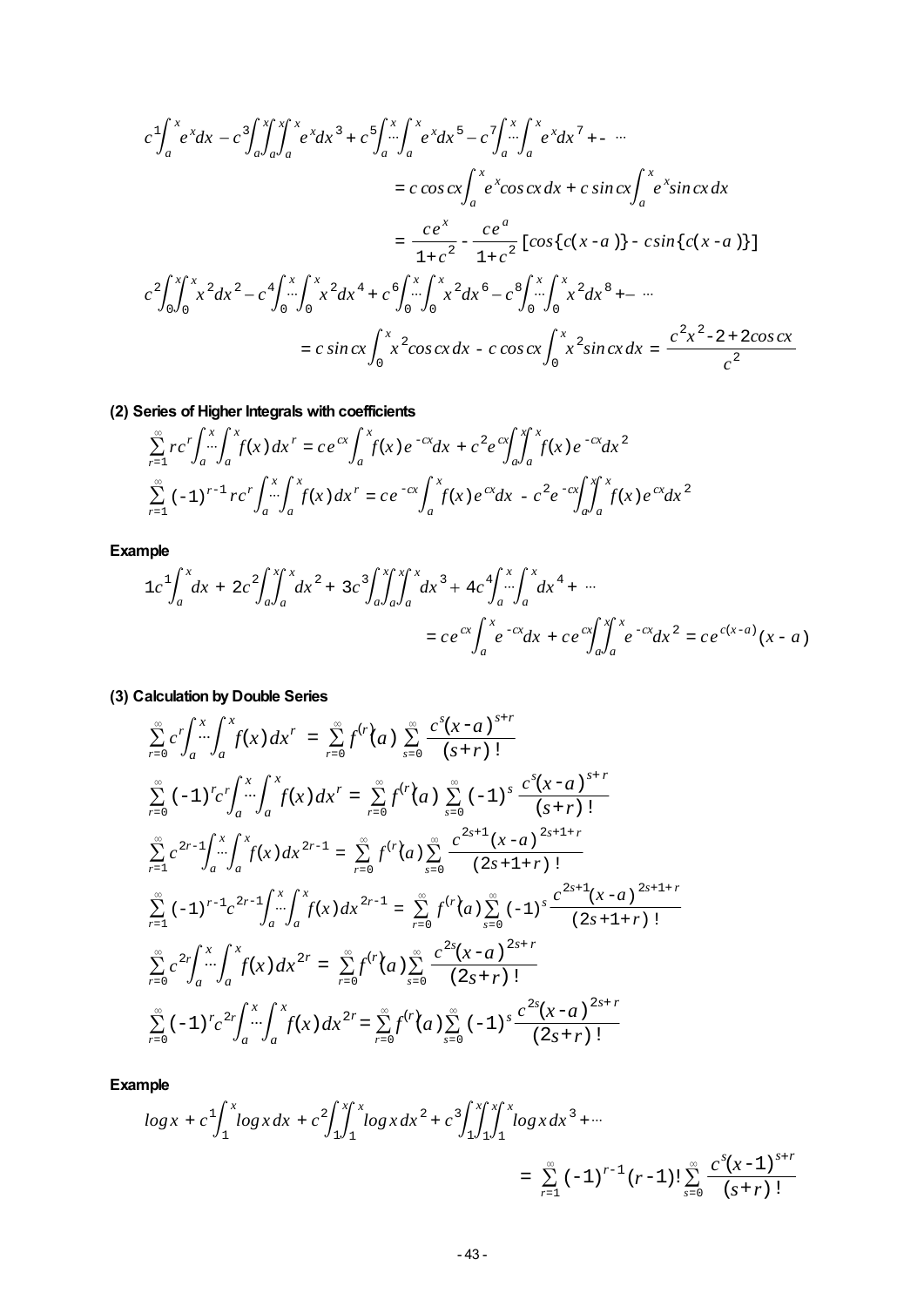*c* 1 0 *x secxdx c* 3 0 *x* 0 *x* 0 *x secxdx* <sup>3</sup> + *c* 5 0 *x* 0 *x secxdx* <sup>5</sup> - *c* 7 0 *x* 0 *x secxdx* <sup>7</sup> - <sup>=</sup>Σ*<sup>r</sup>*=0 *<sup>E</sup>*2*<sup>r</sup>*Σ*<sup>s</sup>*=0 ( ) -1 *<sup>s</sup>* ( ) 2*s*+1+2*r* ! *c* 2*s*+1 *x* 2*s*+1+ 2*r E*2*<sup>r</sup>*: *Euler Number tan* -1 *x* + *c* 2 1 *x* 1 *x tan* -1*x dx* <sup>2</sup>  *c* 4 1 *x* 1 *x tan* -1*xdx* <sup>4</sup>  *c* 6 1 *x* 1 *x tan* -1*xdx* <sup>6</sup> + <sup>=</sup> <sup>4</sup> <sup>Σ</sup>*<sup>s</sup>*=0 ( ) 2*s* ! *c* 2*s* ( ) *x*-1 <sup>2</sup>*<sup>s</sup>* <sup>+</sup>Σ*<sup>r</sup>*=1 2*r*/2 ( ) *r*-1 ! *sin* <sup>4</sup> <sup>3</sup>*r* <sup>Σ</sup>*<sup>s</sup>*=0 ( ) 2*s*+*r* ! *c* 2*s* ( ) *x*-1 <sup>2</sup>*s*<sup>+</sup> *<sup>r</sup>*

### **26 Higher and Super Calculus of Zeta Function etc**

In this chapter,  $n$  is a natural number,  $p$  is a complex number,  $\Gamma(p)$  is gamma function,  $\psi(p)$  is digamma function,  $H_n$  is a harmonic number and  $\gamma_r$  is a Stieltjes constant defined by the following equation.

$$
\gamma_r = \lim_{n \to \infty} \left\{ \sum_{k=1}^n \frac{\left(\log k\right)^r}{k} - \frac{\left(\log n\right)^{r+1}}{r+1} \right\}
$$

Then, the following higher calculus and super calculus are obtain. These are all lineal.

# **26.1 Higher and Super Calculus of Riemann Zeta Function**

$$
\zeta^{4n>} (z) = \frac{(z-1)^{n-1}}{(n-1)!} \{ \log (z-1) - H_{n-1} \} + \sum_{r=0}^{\infty} (-1)^r \gamma_r \frac{(z-1)^{r+n}}{(r+n)!}
$$
  

$$
\zeta^{4p>} (z) = \frac{\log (z-1) - \psi(p) - \gamma_0}{\Gamma(p)} (z-1)^{p-1} + \sum_{r=0}^{\infty} (-1)^r \gamma_r \frac{(z-1)^{r+p}}{\Gamma(1+r+p)}
$$
  

$$
\zeta^{(n)} (z) = \frac{(-1)^{-n} n!}{(z-1)^{n+1}} + \sum_{r=0}^{\infty} (-1)^r \gamma_r \frac{(z-1)^{r-n}}{\Gamma(1+r-n)}
$$
  

$$
\zeta^{(p)} (z) = \frac{\log (z-1) - \psi(-p) - \gamma_0}{\Gamma(-p)} (z-1)^{-p-1} + \sum_{r=0}^{\infty} (-1)^r \gamma_r \frac{(z-1)^{r-p}}{\Gamma(1+r-p)}
$$

**26.2 Higher and Super Calculus of Dirichlet Lambda Function**

$$
\lambda^{sp}(z) = \frac{(z-1)^{n-1}}{2(n-1)!} \left\{ \log(z-1) - H_{n-1} \right\}
$$
  
+ 
$$
\frac{1}{2} \sum_{r=0}^{\infty} (-1)^r \left\{ \gamma_r + \frac{\log^{r+1} 2}{r+1} - \sum_{s=0}^{r-1} {r \choose s} \gamma_s \left( \log 2 \right)^{r-s} \right\} \frac{(z-1)^{r+n}}{(r+n)!}
$$
  

$$
\lambda^{sp}(z) = \frac{\log(z-1) - \psi(p) - \gamma_0}{2\Gamma(p)} (z-1)^{p-1}
$$
  
+ 
$$
\frac{1}{2} \sum_{r=0}^{\infty} (-1)^r \left\{ \gamma_r + \frac{\log^{r+1} 2}{r+1} - \sum_{s=0}^{r-1} {r \choose s} \gamma_s \left( \log 2 \right)^{r-s} \right\} \frac{(z-1)^{r+p}}{\Gamma(1+r+p)}
$$
  

$$
\lambda^{(n)}(z) = \frac{(-1)^{-n} n!}{2(z-1)^{n+1}}
$$
  
+ 
$$
\frac{1}{2} \sum_{r=0}^{\infty} (-1)^r \left\{ \gamma_r + \frac{\log^{r+1} 2}{r+1} - \sum_{s=0}^{r-1} {r \choose s} \gamma_s \left( \log 2 \right)^{r-s} \right\} \frac{(z-1)^{r-n}}{\Gamma(1+r-n)}
$$
  

$$
\lambda^{(p)}(z) = \frac{\log(z-1) - \psi(-p) - \gamma_0}{2\Gamma(-p)} (z-1)^{-p-1}
$$
  
+ 
$$
\frac{1}{2} \sum_{r=0}^{\infty} (-1)^r \left\{ \gamma_r + \frac{\log^{r+1} 2}{r+1} - \sum_{s=0}^{r-1} {r \choose s} \gamma_s \left( \log 2 \right)^{r-s} \right\} \frac{(z-1)^{r-p}}{\Gamma(1+r-p)}
$$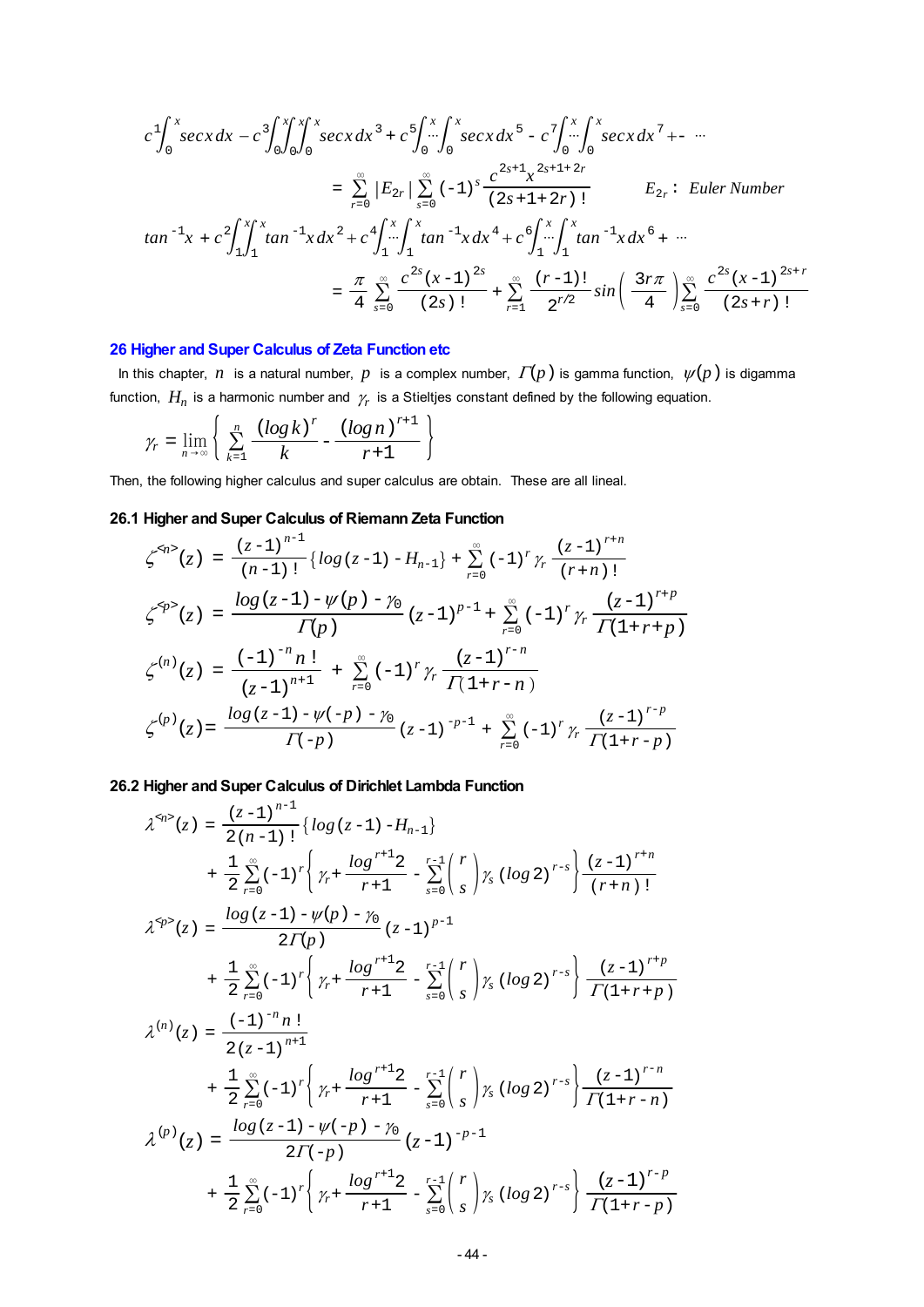# **26.3 Higher and Super Calculus of Dirichlet Eta Function**

# **Formula 26.3.1h ( Higher Integral )**

$$
\eta^{\varphi_1 >}(z) = \frac{z^n}{n!} + (-1)^n \sum_{r=2}^{\infty} (-1)^{r-1} \frac{\log^{-n} r}{r^z}
$$
\n
$$
\eta^{\varphi_1 >}(z) = \frac{z^n}{n!} + (-1)^n \sum_{k=2}^{\infty} \sum_{r=2}^{k} \frac{(-1)^{r-1}}{2^{k+1}} {k \choose r} \frac{\log^{-n} r}{r^z}
$$
\n
$$
(z) = \frac{z^n}{n!} + (-1)^n \sum_{k=2}^{\infty} \sum_{r=2}^{k} \frac{(-1)^{r-1}}{2^{k+1}} {k \choose r} \frac{\log^{-n} r}{r^z}
$$

# **Formula 26.3.1s ( Super Integral )**

$$
\eta^{\varphi} (z) = \frac{z^p}{\Gamma(1+p)} + e^{p\pi i} \sum_{r=2}^{\infty} (-1)^{r-1} \frac{\log^{-p} r}{r^z}
$$
\n
$$
\eta^{\varphi} (z) = \frac{z^p}{\Gamma(1+p)} + e^{p\pi i} \sum_{k=2}^{\infty} \sum_{r=2}^{k} \frac{(-1)^{r-1}}{2^{k+1}} {k \choose r} \frac{\log^{-p} r}{r^z}
$$

# **Formula 26.3.2h ( Higher Derivative )**

$$
\eta^{(n)}(z) = \frac{z^{-n}}{\Gamma(1-n)} + (-1)^{-n} \sum_{r=1}^{\infty} (-1)^{r-1} \frac{\log^{n} r}{r^{z}}
$$
 Re(z) > 0  

$$
\eta^{(n)}(z) = \frac{z^{-n}}{\Gamma(1-n)} + (-1)^{-n} \sum_{k=2}^{\infty} \sum_{r=2}^{k} \frac{(-1)^{r-1}}{2^{k+1}} {k \choose r} \frac{\log^{n} r}{r^{z}}
$$

# **Formula 26.3.2s ( Super Derivative )**

$$
\eta^{(p)}(z) = \frac{z^{-p}}{\Gamma(1-p)} + e^{-p\pi i} \sum_{r=1}^{\infty} (-1)^{r-1} \frac{\log^p r}{r^z}
$$
 Re(z) > 0  

$$
\eta^{(p)}(z) = \frac{z^{-p}}{\Gamma(1-p)} + e^{-p\pi i} \sum_{k=2}^{\infty} \sum_{r=2}^{k} \frac{(-1)^{r-1}}{2^{k+1}} {k \choose r} \frac{\log^p r}{r^z}
$$

# **26.4 Higher and Super Calculus of Dirichlet Beta Function**

# **Formula 26.4.1h ( Higher Integral )**

$$
\beta^{\alpha/2}(z) = \frac{z^n}{n!} + (-1)^n \sum_{r=2}^{\infty} (-1)^{r-1} \frac{\log^{-n}(2r-1)}{(2r-1)^z}
$$
\n
$$
\beta^{\alpha/2}(z) = \frac{z^n}{n!} + (-1)^{-n} \sum_{k=2}^{\infty} \sum_{r=2}^{k} \frac{(-1)^{r-1}}{2^{k+1}} {k \choose r} \frac{\log^{-n}(2r-1)}{(2r-1)^z}
$$
\n
$$
\text{Re}(z) > 0
$$

# **Formula 26.4.1s ( Super Integral )**

$$
\beta^{} (z) = \frac{z^p}{\Gamma(1+p)} + e^{p\pi i} \sum_{r=2}^{\infty} (-1)^{r-1} \frac{\log^{-p} (2r-1)}{(2r-1)^z}
$$
 Re  $(z) > 0$   

$$
\beta^{} (z) = \frac{z^p}{\Gamma(1+p)} + e^{p\pi i} \sum_{k=2}^{\infty} \sum_{r=2}^{k} \frac{(-1)^{r-1}}{2^{k+1}} {k \choose r} \frac{\log^{-p} (2r-1)}{(2r-1)^z}
$$